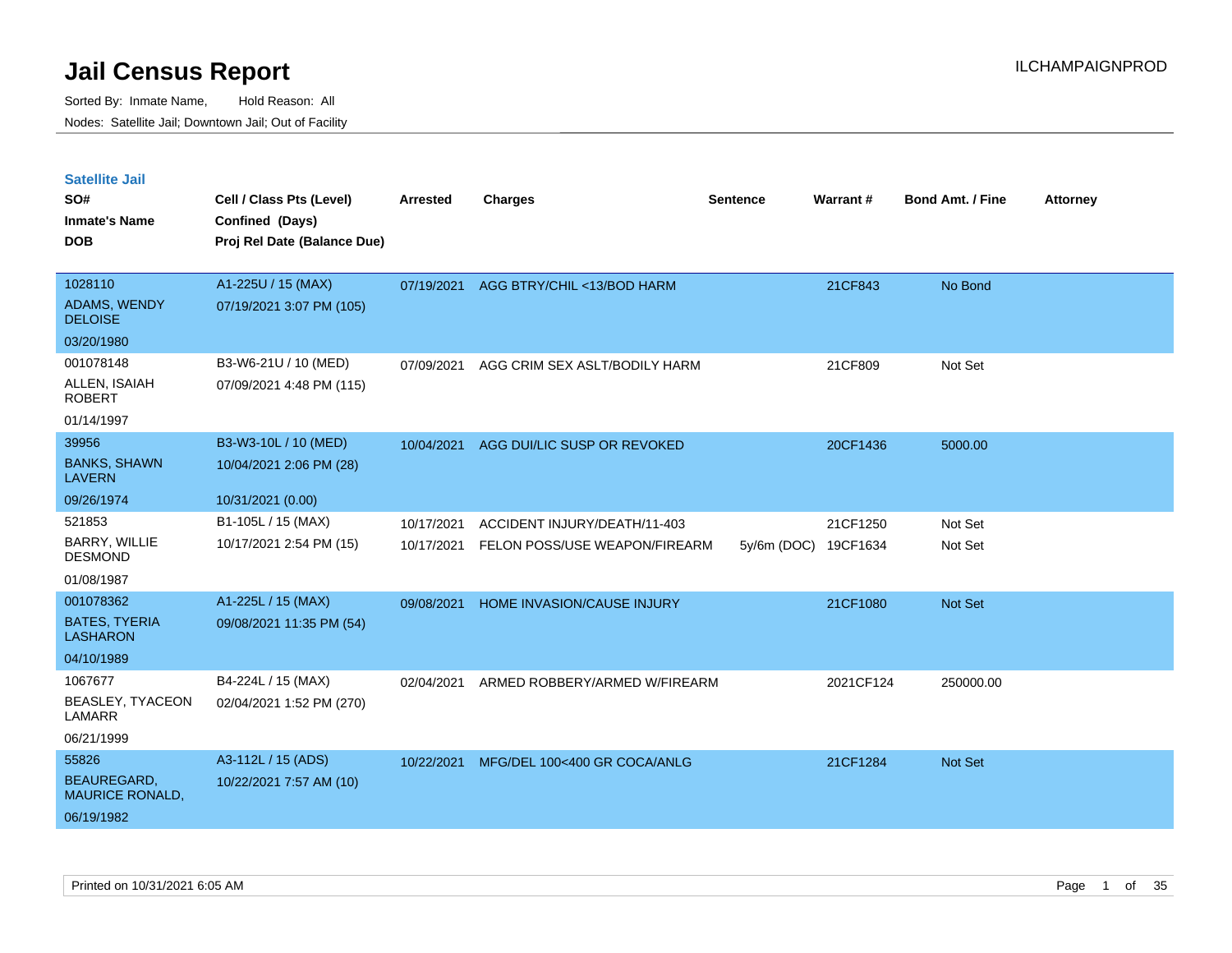| roaco. Catolino dall, Downtown dall, Out of Fability |                             |                 |                                   |                 |                 |                         |                 |
|------------------------------------------------------|-----------------------------|-----------------|-----------------------------------|-----------------|-----------------|-------------------------|-----------------|
| SO#                                                  | Cell / Class Pts (Level)    | <b>Arrested</b> | <b>Charges</b>                    | <b>Sentence</b> | <b>Warrant#</b> | <b>Bond Amt. / Fine</b> | <b>Attorney</b> |
| <b>Inmate's Name</b>                                 | Confined (Days)             |                 |                                   |                 |                 |                         |                 |
| <b>DOB</b>                                           | Proj Rel Date (Balance Due) |                 |                                   |                 |                 |                         |                 |
|                                                      |                             |                 |                                   |                 |                 |                         |                 |
| 969121                                               | B2-DR / 25 (SPH)            | 07/19/2021      | HOME INVASION/CAUSE INJURY        |                 | 21CF840         | Not Set                 |                 |
| <b>BECKLEY, ANTHONY</b><br><b>PATRICK</b>            | 07/19/2021 11:10 PM (105)   |                 |                                   |                 |                 |                         |                 |
| 06/30/1989                                           |                             |                 |                                   |                 |                 |                         |                 |
| 001078535                                            | A4-201L / 15 (ADS)          | 10/26/2021      | <b>CRIM SEX ASSAULT/FORCE</b>     |                 | 21CF1305        | Not Set                 |                 |
| BERRY, DAVID ISAAC                                   | 10/26/2021 10:52 AM (6)     |                 |                                   |                 |                 |                         |                 |
| 09/23/2000                                           |                             |                 |                                   |                 |                 |                         |                 |
| 1057334                                              | A3-217L / 15 (ADS)          | 10/27/2021      | MURDER/INTENT TO KILL/INJURE      |                 |                 | No Bond                 |                 |
| BEVERLY, DAVID<br><b>BENJAMIN</b>                    | 10/27/2021 1:42 PM (5)      |                 |                                   |                 |                 |                         |                 |
| 03/31/1987                                           |                             |                 |                                   |                 |                 |                         |                 |
| 1006532                                              | BOOKH-7                     | 10/30/2021      | DISREG TRAFFIC CONTROL LIGHT      |                 | 2021TRAWOW      | Not Set                 |                 |
| BOWEN, ALEXANDER                                     | 10/30/2021 2:38 AM (2)      | 10/30/2021      | DRVG UNDER INFLU OF ALCOHOL       |                 | 2021DTAWOW      | Not Set                 |                 |
| <b>REINHART</b>                                      |                             | 10/30/2021      | DRVG UNDER INFLU/BAC 0.08         |                 | 2021DTAWOW      | Not Set                 |                 |
| 06/29/1991                                           |                             | 10/30/2021      | TRANSP/CARRY ALC LIQ/DRIVER       |                 | 2021TRAWOW      | Not Set                 |                 |
|                                                      |                             | 10/30/2021      | DRIVING ON REVOKED LICENSE        |                 | 2021TRAWOW      | Not Set                 |                 |
|                                                      |                             | 10/30/2021      | AGG DUI/LIC SUSP OR REVOKED       |                 | 2021CFAWOW      | No Bond                 |                 |
|                                                      |                             | 10/30/2021      | AGG DUI/3/BAC 0.16+               |                 | 2021CFAWOW      | Not Set                 |                 |
| 955653                                               | BOOKH-7                     | 10/29/2021      | DRIVING RVK/SUSP DUI/SSS 4-9      |                 | 2020CF1117      | 10000.00                |                 |
| <b>BRITT, ISAIAH</b><br><b>ANTONIO</b>               | 10/29/2021 3:12 PM (3)      | 10/29/2021      | <b>FUGITIVE FROM JUSTICE</b>      |                 | 2021CFAWOW      | <b>Not Set</b>          |                 |
| 05/30/1987                                           |                             |                 |                                   |                 |                 |                         |                 |
| 51247                                                | B1-202U / 10 (MED)          | 04/15/2021      | FELON POSS/USE WEAPON/FIREARM     |                 | 21CF411         | Not Set                 |                 |
| <b>BROWN, DANTE</b><br><b>MAURICE</b>                | 04/15/2021 6:24 PM (200)    |                 |                                   |                 |                 |                         |                 |
| 04/19/1979                                           |                             |                 |                                   |                 |                 |                         |                 |
| 995432                                               | A3-116L / 10 (ADS)          | 10/22/2021      | RESIST/OBSTRUCTING A PEACE OFFICE |                 | 21CM489         | Not Set                 |                 |
| <b>BROWN, JAVON</b><br><b>SHANTEZ</b>                | 10/22/2021 2:36 AM (10)     | 10/22/2021      | POSSESS DRUG PARAPHERNALIA        |                 | 20CM650         | 10000.00                |                 |
| 10/14/1991                                           |                             |                 |                                   |                 |                 |                         |                 |
|                                                      |                             |                 |                                   |                 |                 |                         |                 |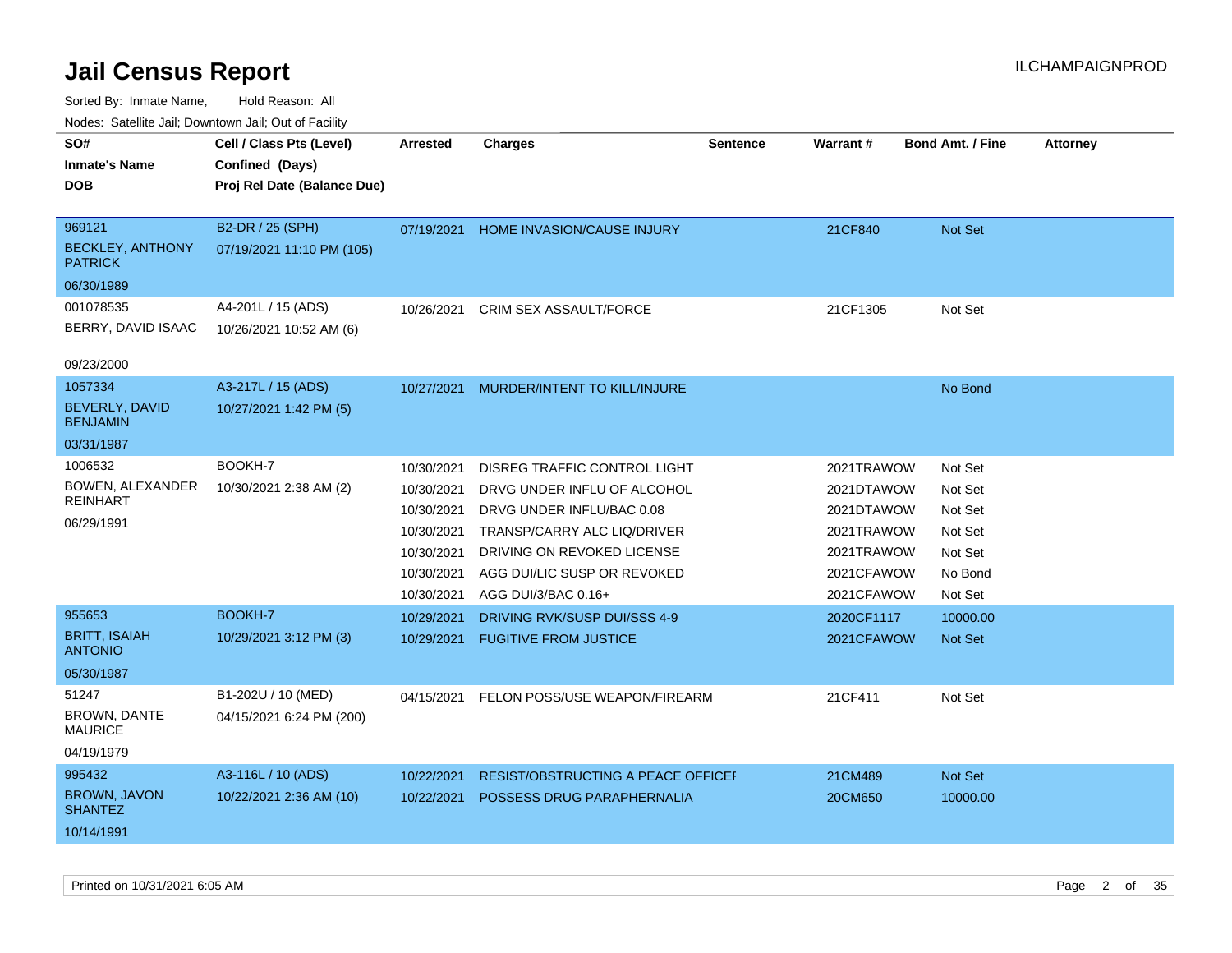| roaco. Catolino dall, Downtown dall, Out of Fability        |                             |            |                                           |                 |            |                         |                 |
|-------------------------------------------------------------|-----------------------------|------------|-------------------------------------------|-----------------|------------|-------------------------|-----------------|
| SO#                                                         | Cell / Class Pts (Level)    | Arrested   | <b>Charges</b>                            | <b>Sentence</b> | Warrant#   | <b>Bond Amt. / Fine</b> | <b>Attorney</b> |
| <b>Inmate's Name</b>                                        | Confined (Days)             |            |                                           |                 |            |                         |                 |
| <b>DOB</b>                                                  | Proj Rel Date (Balance Due) |            |                                           |                 |            |                         |                 |
|                                                             |                             |            |                                           |                 |            |                         |                 |
| 1035923                                                     | B3-W4-13U / 10 (MED)        |            | 08/23/2021 POSS STOLEN VEHICLE > \$25,000 |                 | 21CF1029   | Not Set                 |                 |
| <b>BROWN, KYRELL</b><br><b>NAJUAN</b>                       | 08/23/2021 9:46 AM (70)     |            |                                           |                 |            |                         |                 |
| 06/14/1993                                                  |                             |            |                                           |                 |            |                         |                 |
| 001078537                                                   | A4-202L / 10 (ADS)          | 10/26/2021 | RETAIL THEFT/SHOP CART/>\$300             |                 | 21CF1303   | Not Set                 |                 |
| BRUMFIELD, MICHAEL 10/26/2021 3:33 PM (6)<br><b>ANTHONY</b> |                             | 10/29/2021 | <b>BURGLARY</b>                           |                 | 2021CFAWOW | Not Set                 |                 |
| 02/07/1973                                                  |                             |            |                                           |                 |            |                         |                 |
| 1071534                                                     | B2-T2-08L / 10 (SPH)        | 09/18/2020 | AGG BATTERY/DISCHARGE FIREARM             |                 | 20CF1049   | Not Set                 |                 |
| BRYANT, KETONE<br><b>LEVELL</b>                             | 09/18/2020 1:19 PM (409)    |            |                                           |                 |            |                         |                 |
| 04/07/2000                                                  |                             |            |                                           |                 |            |                         |                 |
| 61904                                                       | A4-204L / 15 (ADS)          | 10/23/2021 | <b>ROBBERY</b>                            |                 | 21CF1287   | Not Set                 |                 |
| <b>BURNETT, TIMOTHY</b><br>LYNN                             | 10/23/2021 5:43 PM (9)      |            |                                           |                 |            |                         |                 |
| 09/09/1983                                                  |                             |            |                                           |                 |            |                         |                 |
| 39474                                                       | B1-101U / 10 (ADS)          | 07/06/2021 | MFG/DEL 15<100 GR HEROIN/ANLG             |                 | 21CF792    | <b>Not Set</b>          |                 |
| <b>CAMPBELL, AARON</b><br><b>JACOB</b>                      | 07/06/2021 11:56 PM (118)   |            |                                           |                 |            |                         |                 |
| 07/18/1974                                                  |                             |            |                                           |                 |            |                         |                 |
| 45896                                                       | B2-T3-09U / 10 (SPH)        | 10/12/2021 | <b>CRIM SEXUAL ABUSE/CONSENT</b>          | 10 <sub>V</sub> |            | No Bond                 |                 |
| CARTER, MICHAEL<br>DAVID                                    | 10/12/2021 6:26 PM (20)     |            |                                           |                 |            |                         |                 |
| 07/11/1977                                                  |                             |            |                                           |                 |            |                         |                 |
| 960551                                                      | B4-225L / 10 (MED)          | 08/26/2021 | DOMESTIC BATTERY/HARM/VIO O/P             |                 | 21CF1035   | 100000.00               |                 |
| <b>COFFIN, KYLE LAIR</b>                                    | 08/26/2021 4:43 AM (67)     | 08/26/2021 | POSS HYPO/SYRINGE/NEEDLES/1ST             |                 | 2021 CM116 | 1000.00                 |                 |
| 09/21/1988                                                  |                             |            |                                           |                 |            |                         |                 |
| 001078393                                                   | B4-121L / 10 (MED)          | 09/16/2021 | THREAT SCHOOL BLDG/PERSN                  |                 | 2021CF1106 | 500000.00               |                 |
| COLLIER, PEREZE<br>MARCEL                                   | 09/16/2021 4:51 PM (46)     |            |                                           |                 |            |                         |                 |
| 08/27/2003                                                  |                             |            |                                           |                 |            |                         |                 |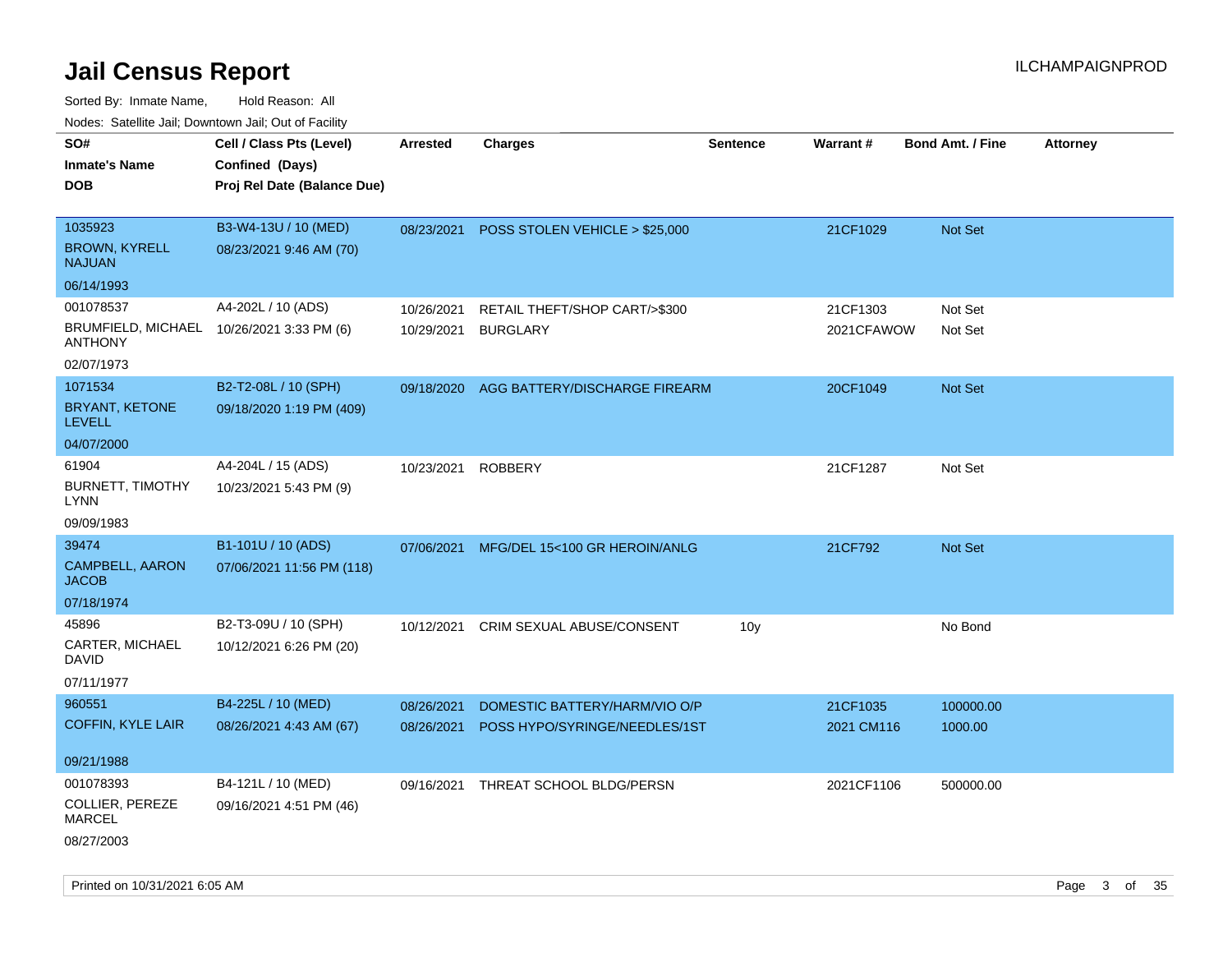| SO#                                  | Cell / Class Pts (Level)                    | <b>Arrested</b>    | <b>Charges</b>                           | <b>Sentence</b> | Warrant#   | <b>Bond Amt. / Fine</b> | <b>Attorney</b> |
|--------------------------------------|---------------------------------------------|--------------------|------------------------------------------|-----------------|------------|-------------------------|-----------------|
| <b>Inmate's Name</b>                 | Confined (Days)                             |                    |                                          |                 |            |                         |                 |
| <b>DOB</b>                           | Proj Rel Date (Balance Due)                 |                    |                                          |                 |            |                         |                 |
|                                      |                                             |                    |                                          |                 |            |                         |                 |
| 34805                                | B4-226L / 15 (MAX)                          | 10/01/2021         | <b>DOMESTIC BATTERY</b>                  |                 | 21CF1183   | Not Set                 |                 |
|                                      | CONERLY, KIN JOSEPH 10/01/2021 1:53 AM (31) | 10/01/2021         | ARMED HABITUAL CRIMINAL                  |                 | 21CF1184   | Not Set                 |                 |
|                                      |                                             | 10/06/2021         | POSS STOLEN VEHICLE > \$25,000           |                 | 19CF1786   | <b>Not Set</b>          |                 |
| 11/16/1971                           |                                             |                    |                                          |                 |            |                         |                 |
| 1074319                              | A3-117L / 15 (ADS)                          | 10/12/2021         | AGGRAVATED CRUELTY TO ANIMALS            |                 | 21CF1238   | Not Set                 |                 |
| CRAIG, DAVUCCI<br><b>DAVION</b>      | 10/12/2021 11:36 AM (20)                    | 10/14/2021         | <b>MURDER</b>                            |                 | 21CF1239   | Not Set                 |                 |
| 08/02/2001                           |                                             |                    |                                          |                 |            |                         |                 |
| 001077549                            | B2-T3-10L / 10 (SPH)                        |                    | 12/22/2020 PRED CRIM SEX ASLT/VICTIM <13 |                 | 2020CF1469 | Not Set                 |                 |
| CRISTOBAL-MATEO,<br><b>CRISTOBAL</b> | 12/22/2020 1:17 PM (314)                    |                    |                                          |                 |            |                         |                 |
| 12/02/1988                           |                                             |                    |                                          |                 |            |                         |                 |
| 34111                                | BOOKH-7                                     | 10/29/2021         | OBSTRUCT JUST/DESTROY EVIDENCE           |                 | 2018CF1243 | 50000.00                |                 |
| CROSSLAND, KEVIN<br><b>SHAWN</b>     | 10/29/2021 10:15 PM (3)                     |                    |                                          |                 |            |                         |                 |
| 10/02/1967                           |                                             |                    |                                          |                 |            |                         |                 |
| 001077536                            | B2-T1-03U / 10 (SPH)                        | 12/20/2020 ROBBERY |                                          |                 | 20CF1446   | <b>Not Set</b>          |                 |
| DAVIS, ARTRE LAVAE                   | 12/20/2020 1:38 PM (316)                    |                    |                                          |                 |            |                         |                 |
|                                      |                                             |                    |                                          |                 |            |                         |                 |
| 06/26/2002                           |                                             |                    |                                          |                 |            |                         |                 |
| 1023587                              | B1-203U / 15 (MAX)                          | 09/24/2021         | MFG/DEL CANNABIS/2.5-10 GRAMS            |                 | 21CF1155   | Not Set                 |                 |
| DAVIS, MARTIN<br><b>DENNIS</b>       | 09/24/2021 9:38 PM (38)                     |                    | 09/24/2021 ARMED HABITUAL CRIMINAL       |                 | 2021-CF681 | 500000.00               |                 |
| 12/02/1994                           |                                             |                    |                                          |                 |            |                         |                 |
| 001077634                            | A2-223L / 5 (ADS)                           | 09/23/2021         | OBSTRUCT JUST/DESTROY EVIDENCE           |                 | 21CF887    | 25000.00                |                 |
| DAVIS, TAMIKA                        | 09/23/2021 12:30 AM (39)                    |                    |                                          |                 |            |                         |                 |
| 03/11/1974                           |                                             |                    |                                          |                 |            |                         |                 |
| 001078538                            | BOOKH-6 / 10 (ADS)                          | 10/26/2021         | CRIM SEX ASSAULT/FORCE                   |                 | 21CF1301   | Not Set                 |                 |
| DAWKINS, LEN                         | 10/26/2021 8:18 PM (6)                      |                    |                                          |                 |            |                         |                 |
| 03/23/1987                           |                                             |                    |                                          |                 |            |                         |                 |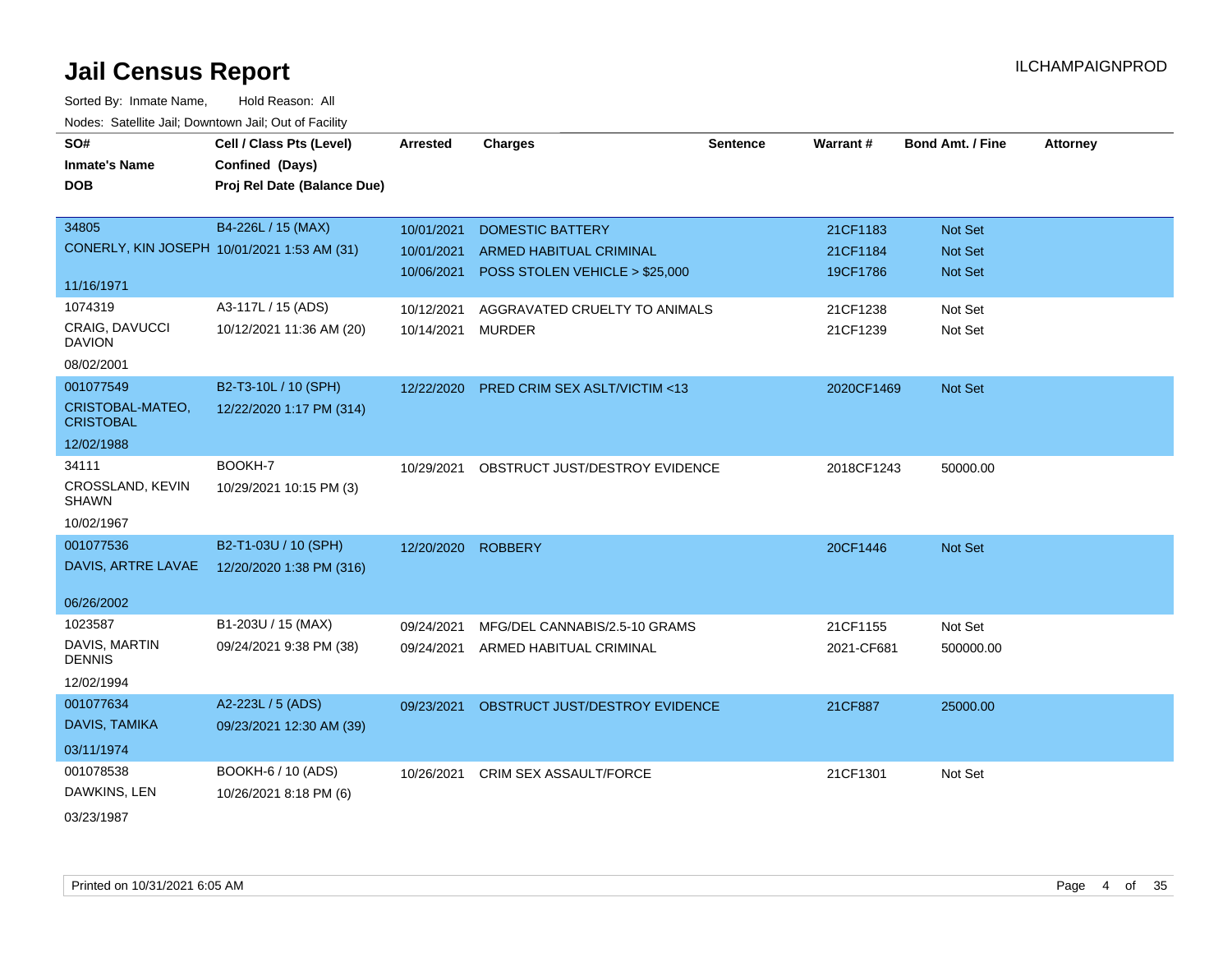| SO#                    | Cell / Class Pts (Level)    | <b>Arrested</b> | <b>Charges</b>                        | <b>Sentence</b> | Warrant#   | <b>Bond Amt. / Fine</b> | <b>Attorney</b> |
|------------------------|-----------------------------|-----------------|---------------------------------------|-----------------|------------|-------------------------|-----------------|
| <b>Inmate's Name</b>   | Confined (Days)             |                 |                                       |                 |            |                         |                 |
| <b>DOB</b>             | Proj Rel Date (Balance Due) |                 |                                       |                 |            |                         |                 |
|                        |                             |                 |                                       |                 |            |                         |                 |
| 56972                  | B4-227U / 10 (MED)          | 08/30/2021      | POSS STOLEN VEHICLE > \$25,000        |                 | 21CF1044   | <b>Not Set</b>          |                 |
| DAY, DANIEL JOSEPH     | 08/30/2021 3:07 PM (63)     |                 | 09/04/2021 BURGLARY                   |                 | 21CF1054   | <b>Not Set</b>          |                 |
| 10/16/1982             |                             |                 |                                       |                 |            |                         |                 |
| 64070                  | B3-W8-32L / 10 (MED)        | 10/07/2021      | <b>RESIDENTIAL BURGLARY</b>           |                 | 21CF001176 | 25000.00                |                 |
| DECKER, ANTHONY V      | 10/07/2021 9:14 AM (25)     |                 |                                       |                 |            |                         |                 |
|                        |                             |                 |                                       |                 |            |                         |                 |
| 11/27/1982             |                             |                 |                                       |                 |            |                         |                 |
| 989143                 | B3-W2-06L / 10 (MED)        | 09/27/2021      | <b>STALKING/CAUSE PERSON DISTRESS</b> |                 | 21CF1149   | 50000.00                |                 |
| DIAL, CLAYTON COLE     | 09/27/2021 4:12 PM (35)     | 09/27/2021      | <b>VIOLATE ORDER PROTECTION</b>       |                 | 21CM440    | 25000.00                |                 |
|                        |                             | 09/27/2021      | POSSESSION OF METH<5 GRAMS            |                 | 20CF1030   | 9430.00                 |                 |
| 07/28/1991             |                             |                 |                                       |                 |            |                         |                 |
| 001077846              | A1-224L / 5 (ADS)           | 04/12/2021      | BATTERY/MAKES PHYSICAL CONTACT        |                 | 21CM142    | Not Set                 |                 |
| DONAHUE, JEANICE       | 04/12/2021 9:50 AM (203)    | 08/19/2021      | <b>CRIMINAL TRESPASS TO LAND</b>      |                 | 2019CM378  | 5000.00                 |                 |
| LUELLA                 |                             | 08/19/2021      | CRIM DAMAGE TO PROPERTY <\$500        |                 | 2020CM299  | 1500.00                 |                 |
| 07/03/1993             |                             | 08/19/2021      | <b>CRIMINAL TRESPASS TO LAND</b>      |                 | 2020CM297  | 1500.00                 |                 |
|                        |                             | 08/19/2021      | <b>RETAIL THEFT</b>                   |                 | 2020CM455  | 1500.00                 |                 |
| 1061304                | B1-207U / 15 (MAX)          | 10/11/2021      | <b>ARMED HABITUAL CRIMINAL</b>        |                 | 21CF1226   | No Bond                 |                 |
| <b>DORRIS, KEMION</b>  | 10/11/2021 7:30 PM (21)     | 10/11/2021      | <b>ARMED HABITUAL CRIMINAL</b>        |                 | 21CF1227   | No Bond                 |                 |
| <b>DAETOCE</b>         |                             | 10/11/2021      | <b>HOME INVASION/FIREARM</b>          |                 | 21CF1228   | No Bond                 |                 |
| 11/19/1997             |                             |                 |                                       |                 |            |                         |                 |
| 527379                 | A3-217U / 15 (ADS)          | 10/25/2021      | ARMED HABITUAL CRIMINAL               |                 | 21CF1297   | Not Set                 |                 |
| DRAKE, MARCELL<br>DEON | 10/25/2021 5:05 PM (7)      | 10/27/2021      | AGG DOMESTIC BATTERY/STRANGLE         |                 | 21CF1245   | Not Set                 |                 |
| 04/20/1987             |                             |                 |                                       |                 |            |                         |                 |
| 55465                  | A3-216L / 5 (ADS)           | 10/25/2021      | DRIVING ON REVOKED LICENSE            |                 | 21CF119    | No Bond                 |                 |
| ELMORE, TONY PAUL      | 10/25/2021 3:56 PM (7)      |                 |                                       |                 |            |                         |                 |
| 10/25/1966             | 11/17/2021 (0.00)           |                 |                                       |                 |            |                         |                 |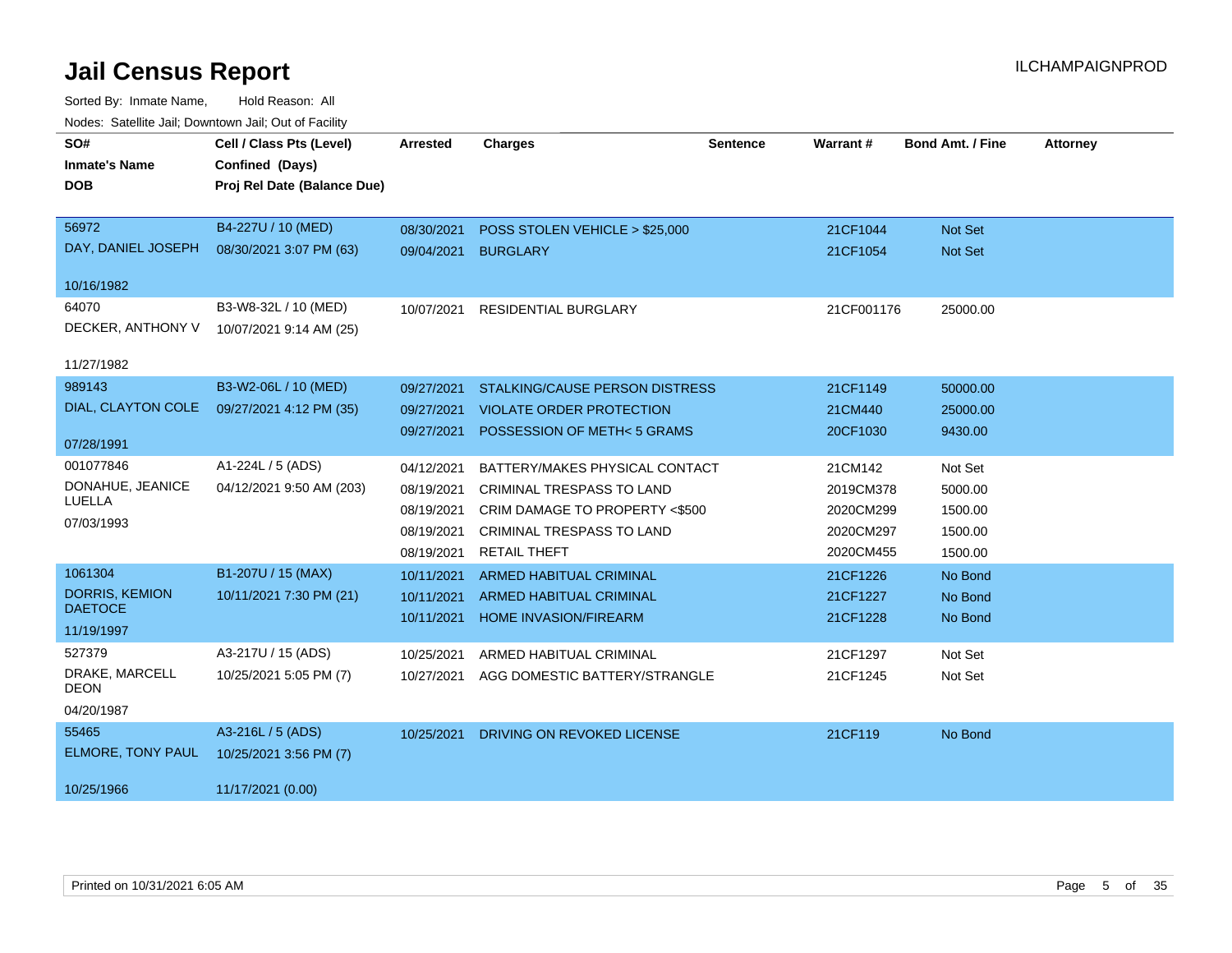| SO#<br><b>Inmate's Name</b><br><b>DOB</b>         | Cell / Class Pts (Level)<br>Confined (Days)<br>Proj Rel Date (Balance Due) | <b>Arrested</b> | <b>Charges</b>                            | <b>Sentence</b> | Warrant#    | <b>Bond Amt. / Fine</b> | <b>Attorney</b> |
|---------------------------------------------------|----------------------------------------------------------------------------|-----------------|-------------------------------------------|-----------------|-------------|-------------------------|-----------------|
| 1053116<br>ESTEBAN-RAFAEL,<br><b>CHRISTINA JO</b> | <b>BOOKF-2</b><br>10/31/2021 1:02 AM (1)                                   | 10/31/2021      | <b>DOMESTIC BATTERY</b>                   |                 | 2021CMAWOW  | No Bond                 |                 |
| 02/29/1992                                        |                                                                            |                 |                                           |                 |             |                         |                 |
| 45194                                             | B1-107L / 10 (MED)                                                         | 10/20/2021      | DOMESTIC BATTERY/OTHER PRIOR              |                 | 21CF1265    | Not Set                 |                 |
| FALLS, ANDREW                                     | 10/20/2021 12:59 AM (12)                                                   |                 |                                           |                 |             |                         |                 |
| 08/15/1976                                        |                                                                            |                 |                                           |                 |             |                         |                 |
| 527081                                            | B3-W6-24L / 10 (MED)                                                       |                 | 09/06/2021 ARSON/REAL/PERSONAL PROP>\$150 |                 | 2021 CF 797 | 25000.00                |                 |
| <b>FERGUSON,</b><br><b>CHRISTOPHER</b>            | 09/06/2021 1:18 PM (56)                                                    |                 |                                           |                 |             |                         |                 |
| 12/21/1981                                        |                                                                            |                 |                                           |                 |             |                         |                 |
| 524764                                            | B3-W2-08L / 5 (MIN)                                                        | 09/18/2021      | METH DELIVERY/15<100 GRAMS                |                 | 21CF627     | 50000.00                |                 |
| <b>FISCUS, ROBERT</b><br><b>LOWELL</b>            | 09/18/2021 10:50 AM (44)                                                   |                 |                                           |                 |             |                         |                 |
| 02/17/1986                                        |                                                                            |                 |                                           |                 |             |                         |                 |
| 997549                                            | B1-106L / 10 (MED)                                                         | 10/12/2021      | FELON POSS/USE WEAPON/FIREARM             | 3y (DOC)        | 19CF1089    | Not Set                 |                 |
| <b>FLOWERS, FENTON</b><br><b>ARNEZ</b>            | 10/12/2021 2:25 PM (20)                                                    |                 |                                           |                 |             |                         |                 |
| 12/14/1991                                        |                                                                            |                 |                                           |                 |             |                         |                 |
| 518395                                            | B2-T3-12L / 15 (SPH)                                                       | 07/07/2020      | CRIMINAL SEXUAL ASSAULT                   |                 | 2020-CF735  | 250000.00               |                 |
|                                                   | FRANDLE, MARK RYAN 07/07/2020 3:42 PM (482)                                |                 |                                           |                 |             |                         |                 |
| 09/10/1985                                        |                                                                            |                 |                                           |                 |             |                         |                 |
| 001077934                                         | A1-125U / 10 (MED)                                                         | 08/22/2021      | AGG DUI/ACCIDENT/DEATH                    |                 | 21CF1024    | Not Set                 |                 |
| FREED, LOGAN<br><b>SUZANNE</b>                    | 08/22/2021 11:45 PM (71)                                                   | 08/22/2021      | <b>DOMESTIC BATTERY</b>                   |                 | 21 CM 172   | 10000.00                |                 |
| 08/18/1996                                        |                                                                            |                 |                                           |                 |             |                         |                 |
| 001078290                                         | A1-124L / 10 (ADS)                                                         | 08/19/2021      | MACHINE GUN/AUTO WEAPON/VEH               |                 | 21CF1012    | Not Set                 |                 |
| FREEMAN, ANGEL<br><b>JANILA KAY</b>               | 08/19/2021 1:26 AM (74)                                                    |                 |                                           |                 |             |                         |                 |
| 12/25/1995                                        |                                                                            |                 |                                           |                 |             |                         |                 |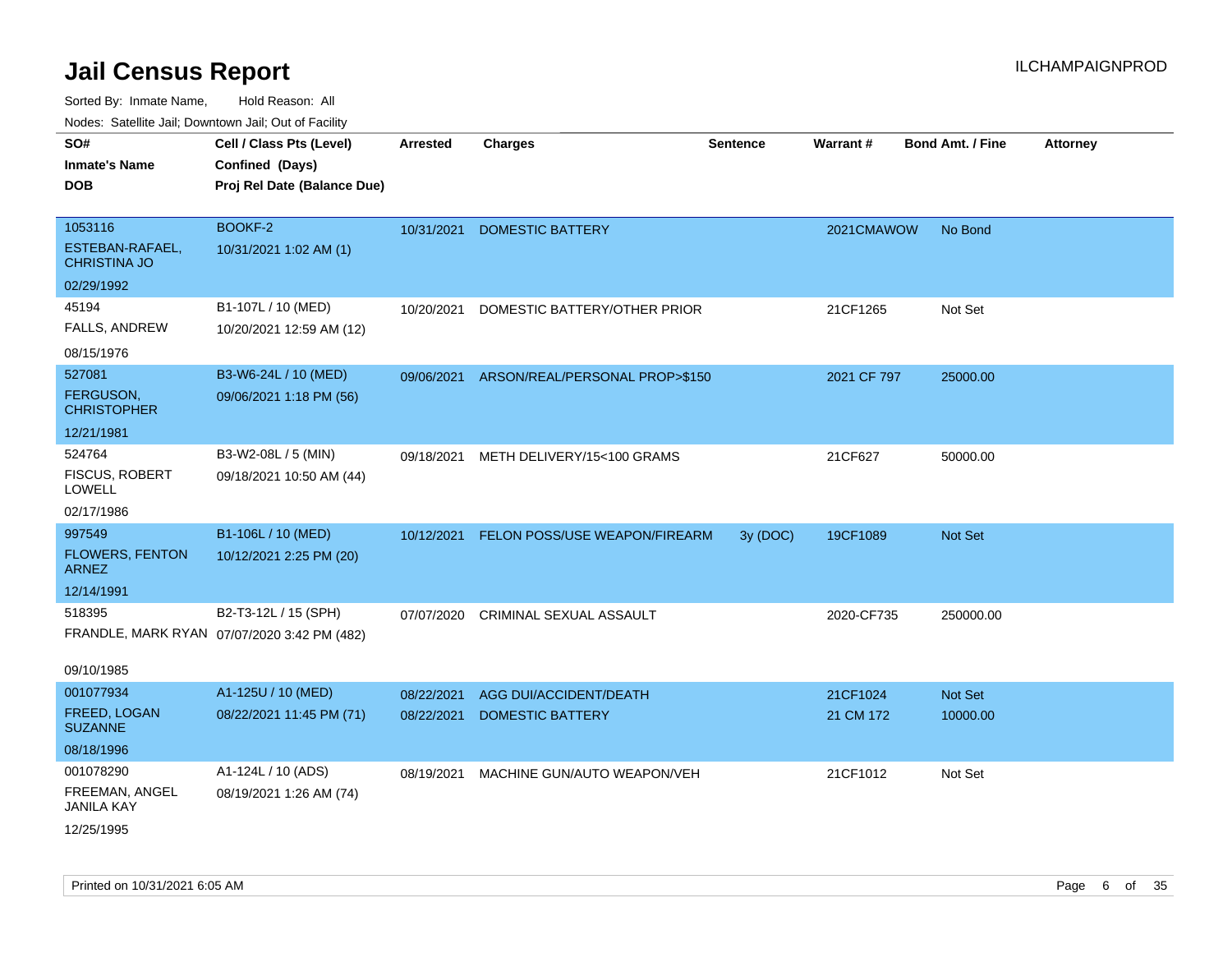| SO#                                    | Cell / Class Pts (Level)                     | <b>Arrested</b> | <b>Charges</b>                         | <b>Sentence</b> | <b>Warrant#</b> | <b>Bond Amt. / Fine</b> | <b>Attorney</b> |
|----------------------------------------|----------------------------------------------|-----------------|----------------------------------------|-----------------|-----------------|-------------------------|-----------------|
| <b>Inmate's Name</b>                   | Confined (Days)                              |                 |                                        |                 |                 |                         |                 |
| <b>DOB</b>                             | Proj Rel Date (Balance Due)                  |                 |                                        |                 |                 |                         |                 |
|                                        |                                              |                 |                                        |                 |                 |                         |                 |
| 001078450                              | A3-114L / 10 (ADS)                           | 10/26/2021      | BURGLARY W/O CAUSING DAMAGE            |                 | 21CF1307        | Not Set                 |                 |
| <b>GAMBLE, HAKEEM</b><br><b>DARION</b> | 10/26/2021 1:01 PM (6)                       |                 | 10/26/2021 AGGRAVATED BATTERY          |                 | 21CF1306        | Not Set                 |                 |
| 12/17/1999                             |                                              |                 |                                        |                 |                 |                         |                 |
| 1013012                                | B4-222L / 15 (MAX)                           | 07/08/2021      | ATTEMPT (FIRST DEGREE MURDER)          |                 | 2021CF790       | 1000000.00              |                 |
|                                        | GARY, XAVIER LAMAR  07/08/2021 9:24 AM (116) | 07/08/2021      | FELON POSS/USE FIREARM PRIOR           |                 | 2020CF650       | 25000.00                |                 |
| 12/14/1991                             |                                              | 07/08/2021      | FELON POSS/USE FIREARM PRIOR           |                 | 21CF798         | Not Set                 |                 |
| 56342                                  | A3-111U / 10 (ADS)                           | 10/21/2021      | <b>ARMED HABITUAL CRIMINAL</b>         |                 | 21CF1279        | <b>Not Set</b>          |                 |
| <b>GRIFFIN, NATHAN</b>                 | 10/21/2021 4:20 PM (11)                      | 10/21/2021      | THEFT CONTROL INTENT <\$500            |                 | 17CF1451        | 10000.00                |                 |
| <b>EUGENE</b>                          |                                              | 10/21/2021      | DRIVING ON REVOKED LICENSE             |                 | 20TR1979        | 3000.00                 |                 |
| 02/24/1969                             |                                              |                 |                                        |                 |                 |                         |                 |
| 1041176                                | B4-223U / 15 (MAX)                           | 10/05/2021      | PAROLE REVOCATION                      |                 |                 | Not Set                 |                 |
| HART, DAVEON<br>LATTEEF                | 10/05/2021 10:35 AM (27)                     | 10/06/2021      | AGGRAVATED DOMESTIC BATTERY            |                 |                 | Not Set                 |                 |
| 03/15/1996                             |                                              |                 |                                        |                 |                 |                         |                 |
| 544770                                 | B4-122L / 10 (MED)                           | 08/14/2021      | AGG DOMESTIC BATTERY/STRANGLE          |                 | 2021CF514       | 25000.00                |                 |
| HAYES, DEVON<br><b>JERMAINE</b>        | 08/14/2021 2:56 AM (79)                      |                 | 08/14/2021 AGGRAVATED DOMESTIC BATTERY |                 | 21CF977         | No Bond                 |                 |
| 11/07/1987                             |                                              |                 |                                        |                 |                 |                         |                 |
| 965829                                 | BOOKH-4 / 10 (ADS)                           | 09/09/2021      | HRSMT/NO CONVERSATION/KILL             |                 | 2021CF1072      | 25000.00                |                 |
| <b>HEINZ, ANDREW</b><br><b>MICHAEL</b> | 09/09/2021 5:21 PM (53)                      | 09/13/2021      | PROBATION VIOLATION                    |                 | 21CF7           | Not Set                 |                 |
| 07/01/1987                             |                                              |                 |                                        |                 |                 |                         |                 |
| 28016                                  | B3-W4-14L / 10 (MED)                         | 08/30/2021      | DOM BTRY/CONTACT/4+ PRECONV            |                 | 21CF904         | 50000.00                |                 |
| <b>HENRY, CRAIG</b><br><b>ANDREW</b>   | 08/30/2021 3:34 PM (63)                      |                 |                                        |                 |                 |                         |                 |
| 12/04/1962                             |                                              |                 |                                        |                 |                 |                         |                 |
| 001078488                              | B2-T4-15U / 15 (SPH)                         | 10/14/2021      | PRED CRIM SEX ASLT/VICTIM <13          |                 | 21CF1232        | 500000.00               |                 |
| HERNANDEZ-LOPEZ,<br><b>ERNESTO</b>     | 10/14/2021 3:15 PM (18)                      |                 | 10/14/2021 FUGITIVE FROM JUSTICE       |                 | 21CF1246        | Not Set                 |                 |
| 11/28/1975                             |                                              |                 |                                        |                 |                 |                         |                 |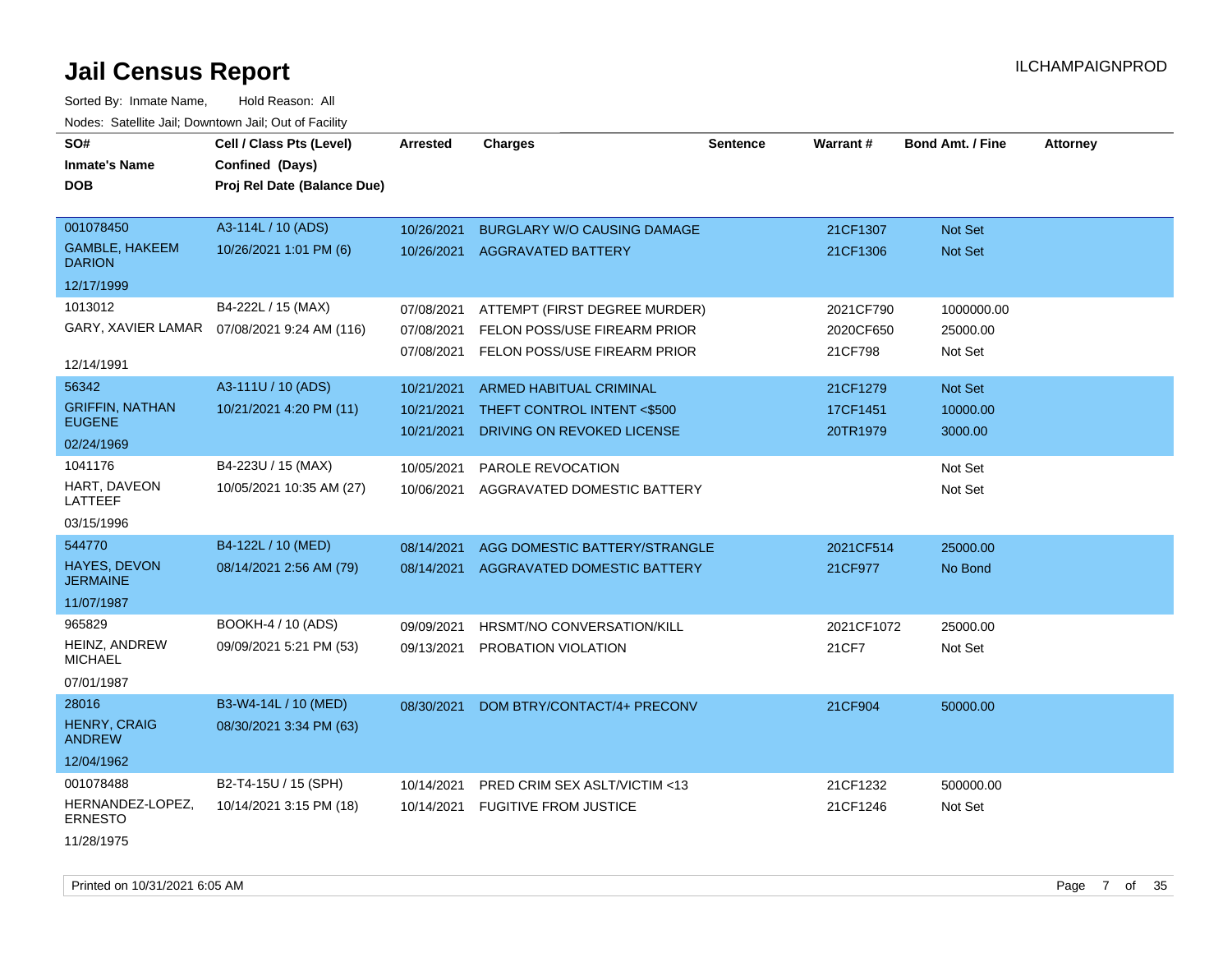| SO#<br><b>Inmate's Name</b><br><b>DOB</b> | Cell / Class Pts (Level)<br>Confined (Days)<br>Proj Rel Date (Balance Due) | <b>Arrested</b> | <b>Charges</b>                       | <b>Sentence</b> | Warrant#  | <b>Bond Amt. / Fine</b> | <b>Attorney</b> |
|-------------------------------------------|----------------------------------------------------------------------------|-----------------|--------------------------------------|-----------------|-----------|-------------------------|-----------------|
|                                           |                                                                            |                 |                                      |                 |           |                         |                 |
| 1041135                                   | B1-107U / 15 (MAX)                                                         | 10/19/2021      | ARMED VIOLENCE/CATEGORY I            |                 | 21CF1266  | No Bond                 |                 |
| HILL, DEONANCE<br><b>JAMES</b>            | 10/19/2021 5:46 PM (13)                                                    |                 |                                      |                 |           |                         |                 |
| 04/28/1992                                |                                                                            |                 |                                      |                 |           |                         |                 |
| 975293                                    | B2-T4-14L / 10 (SPH)                                                       | 07/21/2021      | <b>STALKING</b>                      |                 | 2021CF863 | Not Set                 |                 |
| HILL, JACOB MILES                         | 07/21/2021 8:43 PM (103)                                                   | 07/21/2021      | VIO ORDER/PRIOR VIO OF ORDER         |                 | 21CF914   | No Bond                 |                 |
|                                           |                                                                            | 07/25/2021      | PAROLE REVOCATION                    |                 | CH2104646 | Not Set                 |                 |
| 02/06/1988                                |                                                                            | 08/18/2021      | <b>HARASS WITNESS/FAMILY MBR/REP</b> |                 | 21CF992   | Not Set                 |                 |
|                                           |                                                                            | 09/09/2021      | AGG STALKING/BODILY HARM             |                 | 21CF1073  | Not Set                 |                 |
| 48471                                     | B1-207L / 15 (MAX)                                                         | 08/08/2021      | AGG BATTERY/DISCHARGE FIREARM        |                 | 21CF946   | Not Set                 |                 |
| HILL, RAMESH<br><b>JERMAINE</b>           | 08/08/2021 4:45 AM (85)                                                    |                 |                                      |                 |           |                         |                 |
| 12/11/1978                                |                                                                            |                 |                                      |                 |           |                         |                 |
| 980939                                    | A4-103L / 10 (ADS)                                                         | 10/12/2021      | <b>BURGLARY/MV</b>                   |                 | 21CF1229  | Not Set                 |                 |
| HILL, XAVIER<br><b>LENSHAUN</b>           | 10/12/2021 12:18 PM (20)                                                   |                 |                                      |                 |           |                         |                 |
| 06/18/1988                                |                                                                            |                 |                                      |                 |           |                         |                 |
| 49618                                     | A4-202U / 5 (ADS)                                                          | 10/26/2021      | AGG FLEEING POLICE/21 MPH OVER       |                 | 21CF1300  | No Bond                 |                 |
| HITES, STEVEN<br><b>WAYNE</b>             | 10/26/2021 7:42 AM (6)                                                     |                 |                                      |                 |           |                         |                 |
| 12/31/1979                                |                                                                            |                 |                                      |                 |           |                         |                 |
| 1045186                                   | B4-121U / 15 (MAX)                                                         | 08/16/2021      | FELON POSS/USE WEAPON/FIREARM        |                 | 19CF968   | Not Set                 |                 |
| HOLBROOK, JOHNNIE                         | 08/16/2021 11:07 AM (77)                                                   | 08/16/2021      | AGG FLEEING POLICE/21 MPH OVER       |                 | 21CF988   | Not Set                 |                 |
| <b>MATHIS</b>                             |                                                                            | 08/16/2021      | FELON POSS/USE WEAPON/FIREARM        |                 | 21CF989   | Not Set                 |                 |
| 07/19/1996                                |                                                                            | 08/16/2021      | ARMED VIOLENCE/CATEGORY I            |                 | 21CF934   | 1000000.00              |                 |
| 001078417                                 | BOOKH-5                                                                    | 10/30/2021      | VIO STALK NO CONTACT ORDER           |                 | 21CMAWOW  | 100.00                  |                 |
| HOLT, TIMOTHY A                           | 10/30/2021 4:45 PM (2)                                                     | 10/30/2021      | RESIST/OBSTRUCTING A PEACE OFFICEI   |                 | 21CMAWOW  | <b>Not Set</b>          |                 |
| 02/18/1967                                |                                                                            |                 |                                      |                 |           |                         |                 |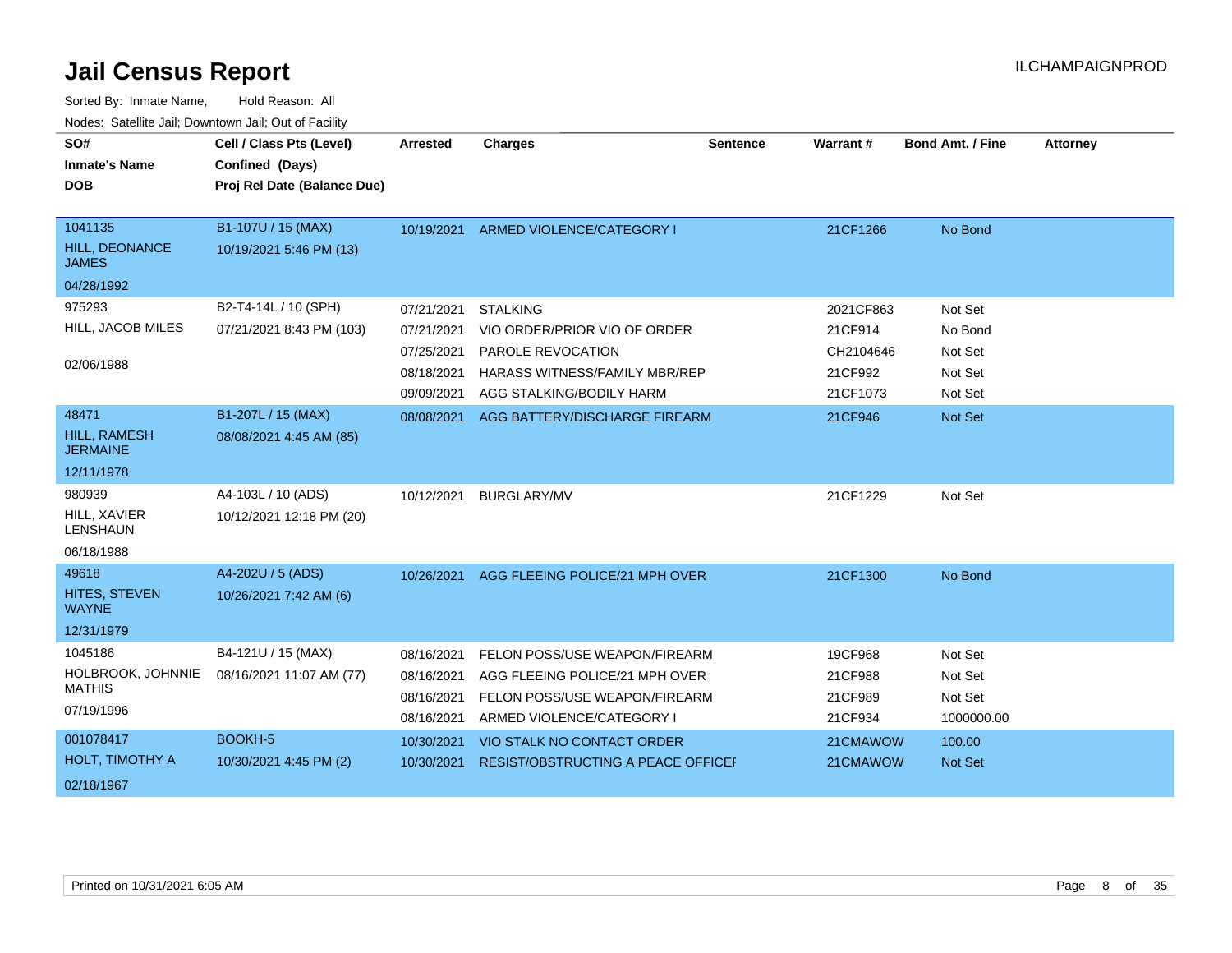| SO#<br><b>Inmate's Name</b><br><b>DOB</b>                                                   | Cell / Class Pts (Level)<br>Confined (Days)<br>Proj Rel Date (Balance Due) | <b>Arrested</b>                                      | <b>Charges</b>                                                                                                                               | <b>Sentence</b> | <b>Warrant#</b>                                   | <b>Bond Amt. / Fine</b>                   | <b>Attorney</b> |         |    |
|---------------------------------------------------------------------------------------------|----------------------------------------------------------------------------|------------------------------------------------------|----------------------------------------------------------------------------------------------------------------------------------------------|-----------------|---------------------------------------------------|-------------------------------------------|-----------------|---------|----|
| 1061996<br>HUBBARD, REBEKIAH<br><b>DIONA</b><br>04/08/1998                                  | <b>BOOKF-1</b><br>10/30/2021 1:37 PM (2)                                   | 10/30/2021<br>10/30/2021<br>10/30/2021<br>10/30/2021 | FORGERY/ISSUE/DELIVER DOCUMENT<br>DRVG UNDER INFLUENCE OF DRUG<br><b>CRIM DAMAGE TO PROPERTY &lt;\$500</b><br>RETAIL THEFT/DISP MERCH/<\$300 |                 | 2021CFAWOW<br>2021DT71<br>2021CM156<br>2018CF1302 | No Bond<br>7500.00<br>7500.00<br>20000.00 |                 |         |    |
| 38993<br>JACKSON, LAMONT<br><b>JEREMIE</b><br>07/31/1973                                    | B4-127L / 15 (MAX)<br>02/13/2021 7:45 AM (261)                             | 02/13/2021                                           | ATTEMPT (FIRST DEGREE MURDER)                                                                                                                |                 | 21CF181                                           | Not Set                                   |                 |         |    |
| 532426<br><b>JACKSON, NATASHA</b><br><b>RENETTA</b><br>01/02/1987                           | A1-126L / 10 (ADS)<br>05/16/2021 12:24 AM (169)                            | 05/16/2021                                           | AGGRAVATED BATTERY/NURSE                                                                                                                     |                 | 2021CF344                                         | 5000.00                                   |                 |         |    |
| 001077487<br><b>JACKSON, TERREL</b><br><b>DANDRE</b><br>08/11/1990                          | B3-W8-30L / 10 (MED)<br>12/03/2020 10:18 AM (333)                          | 12/03/2020                                           | FELON POSS/USE WEAPON/FIREARM                                                                                                                |                 | 20CF1377                                          | Not Set                                   |                 |         |    |
| 001077864<br>D<br>01/26/1990                                                                | B1-103L / 15 (MAX)<br>JAMERSON, ANTHONY 04/18/2021 7:21 PM (197)           |                                                      | 04/18/2021 FELON POSS/USE WEAPON/FIREARM                                                                                                     |                 | 21CF428                                           | <b>Not Set</b>                            |                 |         |    |
| 001077437<br>JOHNSON, ANTONIO<br>LASHAUN<br>01/06/1980                                      | B1-205U / 10 (MED)<br>08/23/2021 7:48 PM (70)                              | 08/23/2021                                           | DOM BTRY/CONTACT/1-2 PRECONV                                                                                                                 |                 | 21CF1025                                          | Not Set                                   |                 |         |    |
| 1007508<br>JOHNSON, KAWAME<br><b>TERRENCEIM</b><br>06/08/1990                               | B4-222U / 10 (MED)<br>09/28/2021 1:55 PM (34)                              | 09/28/2021<br>09/28/2021                             | POSSESSION OF METH/5<15 GRAMS<br><b>FELON POSS/USE FIREARM PRIOR</b>                                                                         |                 | 21CF1168<br>2021CF200                             | Not Set<br>50000.00                       |                 |         |    |
| 1071536<br>JOHNSON, ZACHERY<br><b>EDWARD</b><br>10/30/1987<br>Printed on 10/31/2021 6:05 AM | B1-206U / 15 (MAX)<br>06/17/2021 2:00 AM (137)                             | 06/17/2021                                           | ATTEMPT (FIRST DEGREE MURDER)                                                                                                                |                 | 21CF702                                           | Not Set                                   | Page            | of<br>9 | 35 |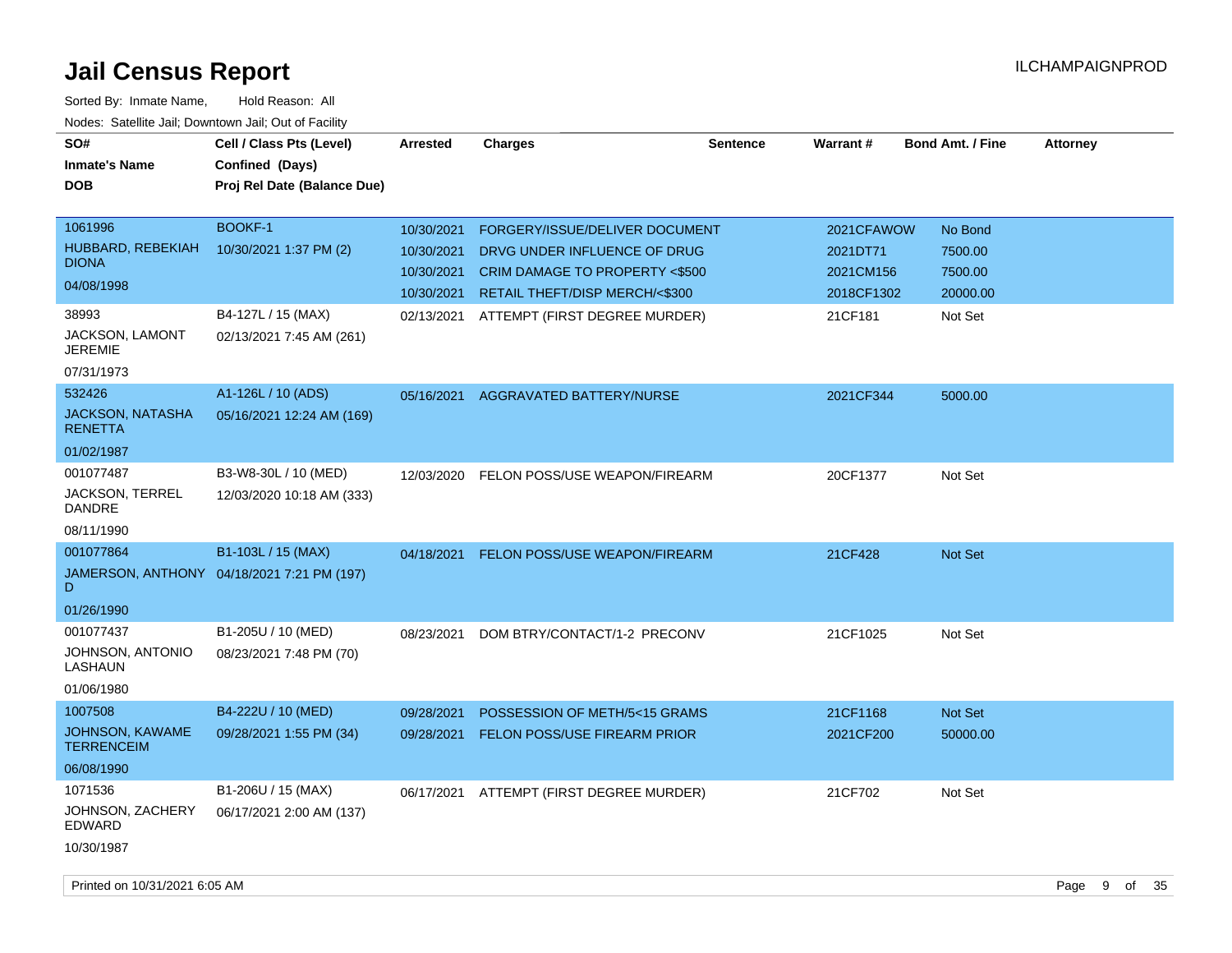Sorted By: Inmate Name, Hold Reason: All Nodes: Satellite Jail; Downtown Jail; Out of Facility

| SO#                                       | Cell / Class Pts (Level)    | Arrested   | <b>Charges</b>                            | <b>Sentence</b> | <b>Warrant#</b> | <b>Bond Amt. / Fine</b> | <b>Attorney</b> |
|-------------------------------------------|-----------------------------|------------|-------------------------------------------|-----------------|-----------------|-------------------------|-----------------|
| <b>Inmate's Name</b>                      | Confined (Days)             |            |                                           |                 |                 |                         |                 |
| <b>DOB</b>                                | Proj Rel Date (Balance Due) |            |                                           |                 |                 |                         |                 |
|                                           |                             |            |                                           |                 |                 |                         |                 |
| 001078544                                 | BOOKF-2                     | 10/30/2021 | <b>BURGLARY</b>                           |                 | 2021CFAWOW      | Not Set                 |                 |
| <b>JONES, FELICIA</b>                     | 10/30/2021 2:27 PM (2)      | 10/30/2021 | USE FORGED CR/DEBIT CARD/>\$300           |                 | 21CFAWOW        | <b>Not Set</b>          |                 |
| 11/17/1981                                |                             | 10/30/2021 | <b>IDENTITY THEFT</b>                     |                 | 21CFAWOW        | Not Set                 |                 |
| 1017120                                   | A3-215U                     | 10/29/2021 | BATTERY/CAUSE BODILY HARM                 |                 | 21CM498         | Not Set                 |                 |
| JONES, JOSHUA LYNN 10/29/2021 3:15 AM (3) |                             |            |                                           |                 |                 |                         |                 |
|                                           |                             |            |                                           |                 |                 |                         |                 |
| 05/16/1993                                |                             |            |                                           |                 |                 |                         |                 |
| 001077784                                 | A3-214L / 10 (ADS)          | 10/21/2021 | DELIVERY OF OR POSSESSION OF W/ INT       |                 | 21CF1278        | Not Set                 |                 |
| <b>JONES, KEEFER</b><br><b>LAMONT</b>     | 10/21/2021 10:30 AM (11)    |            |                                           |                 |                 |                         |                 |
| 07/26/1970                                |                             |            |                                           |                 |                 |                         |                 |
| 506244                                    | B1-204L / 15 (MAX)          | 07/15/2021 | ARMED ROBBERY/ARMED W/FIREARM             |                 | 2021CF791       | 250000.00               |                 |
| JOSLIN, JASON LEE                         | 07/15/2021 4:38 AM (109)    |            |                                           |                 |                 |                         |                 |
|                                           |                             |            |                                           |                 |                 |                         |                 |
| 12/22/1985                                |                             |            |                                           |                 |                 |                         |                 |
| 49797                                     | B1-106U / 10 (MED)          | 10/12/2021 | POSSESSING A CONTROLLED SUBSTANC 4y (DOC) |                 | 21CF365         | No Bond                 |                 |
| <b>KELLY, WARREN</b><br><b>DYTRALE</b>    | 10/12/2021 2:59 PM (20)     |            |                                           |                 |                 |                         |                 |
| 10/23/1979                                |                             |            |                                           |                 |                 |                         |                 |
| 001078401                                 | A4-101L / 10 (ADS)          | 09/19/2021 | UNLAWFUL VEHICULAR INVASION               |                 | 21CF1134        | Not Set                 |                 |
| KNIGHT, ERIC                              | 09/19/2021 7:32 PM (43)     | 09/19/2021 | HRSMT/THREATEN PERSON/KILL                |                 | 2021CF561       | 50000.00                |                 |
| 07/11/1991                                |                             | 09/21/2021 | <b>BURGLARY</b>                           |                 | 21CF1139        | Not Set                 |                 |
| 1070011                                   | B4-124U / 15 (MAX)          | 08/03/2021 | AGG DISCH FIREARM/1ST AID PERS            |                 | 21CF929         | Not Set                 |                 |
| LAWS, WILLIAM<br>ZARAK, Third             | 08/03/2021 3:53 PM (90)     |            |                                           |                 |                 |                         |                 |
| 07/06/1999                                |                             |            |                                           |                 |                 |                         |                 |
| 001078470                                 | B4-221U / 15 (MAX)          | 10/10/2021 | MURDER/INTENT TO KILL/INJURE              |                 | 21CF1221        | Not Set                 |                 |
| LEE, AMAHRION<br><b>JA'MERE</b>           | 10/10/2021 1:23 PM (22)     |            |                                           |                 |                 |                         |                 |
| 4410510000                                |                             |            |                                           |                 |                 |                         |                 |

11/05/2002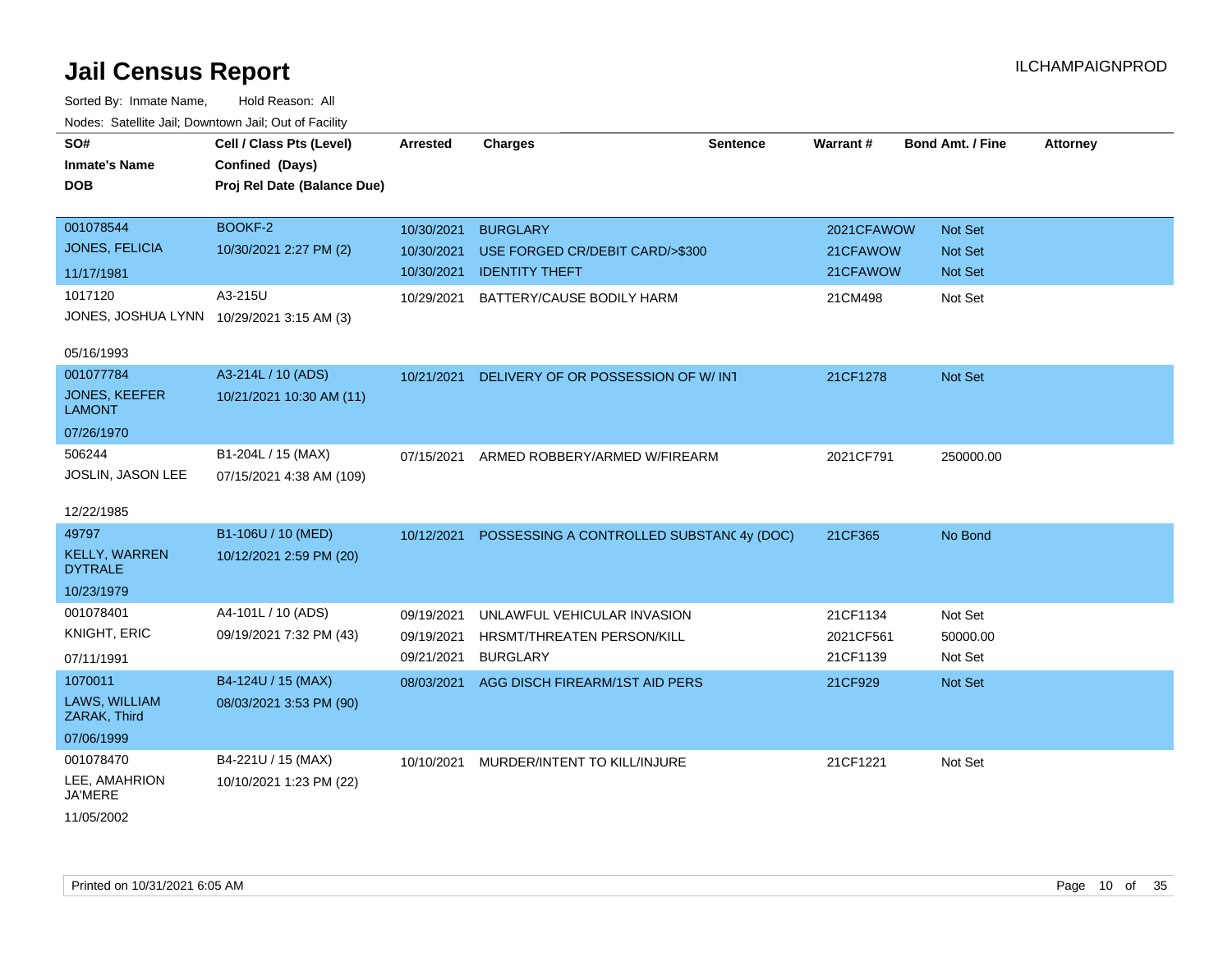| SO#<br><b>Inmate's Name</b><br><b>DOB</b>                                               | Cell / Class Pts (Level)<br>Confined (Days)<br>Proj Rel Date (Balance Due) | <b>Arrested</b>                                      | <b>Charges</b>                                                                                             | <b>Sentence</b> | Warrant#                                                     | <b>Bond Amt. / Fine</b>                       | <b>Attorney</b> |
|-----------------------------------------------------------------------------------------|----------------------------------------------------------------------------|------------------------------------------------------|------------------------------------------------------------------------------------------------------------|-----------------|--------------------------------------------------------------|-----------------------------------------------|-----------------|
| 548089<br>LEWIS, LAWRENCE<br>PAUL, Third<br>02/08/1993                                  | B1-204U / 15 (MAX)<br>12/04/2020 4:42 AM (332)                             | 12/04/2020<br>12/04/2020                             | ATTEMPT (FIRST DEGREE MURDER)<br>METH DELIVERY/100<400 GRAMS<br>12/04/2020 AGG DOMESTIC BATTERY/STRANGLE   |                 | 20CF1378<br>20CF1481<br>18CF1507                             | Not Set<br>Not Set<br>10000.00                |                 |
| 001077524<br>LEWIS, TREVOR<br><b>DANIEL</b><br>06/03/2002                               | B2-T4-13U / 10 (SPH)<br>12/14/2020 5:16 PM (322)                           | 12/14/2020<br>12/14/2020<br>12/14/2020<br>12/14/2020 | AGG BATTERY/JUDGE/EMT<br><b>RESIDENTIAL ARSON</b><br>AGG BATTERY/PUBLIC PLACE<br>AGG BATTERY/PEACE OFFICER |                 | 2020-CF-1212<br>2020-CF-1388<br>2020-CF-1231<br>2020-CF-1211 | 10000.00<br>150000.00<br>50000.00<br>10000.00 |                 |
| 001078440<br>MAGEE, ANAYSHA KAY 10/01/2021 7:19 AM (31)<br><b>MONIQUE</b><br>08/12/1994 | A1-124U / 10 (MED)                                                         |                                                      | 10/01/2021 AGGRAVATED DOMESTIC BATTERY                                                                     |                 | 21CF1180                                                     | Not Set                                       |                 |
| 001077938<br>MCGAHA.<br>CHRISTOPHER D<br>07/27/1991                                     | BOOKH-2 / 15 (ADS)<br>05/10/2021 7:02 PM (175)                             | 05/10/2021<br>05/11/2021<br>05/27/2021               | AGG KIDNAPING DISCH FIR/HARM<br><b>MURDER</b><br>ESCAPE FROM DEPT OF CORRECTION                            |                 | 21CF532<br>2021-CF-215<br>21CF600                            | Not Set<br>No Bond<br>Not Set                 |                 |
| 39106<br>MOORE, ANDREW LEE, 10/12/2021 1:02 AM (20)<br>Junior<br>04/12/1973             | B2-T2-07U / 10 (SPH)                                                       | 10/12/2021                                           | DOMESTIC BATTERY/OTHER PRIOR                                                                               |                 | 21CF1217                                                     | Not Set                                       |                 |
| 1076384<br>MURPHY, AZIA CIMONE 10/29/2021 12:49 AM (3)<br>09/23/1995                    | A2-120L                                                                    | 10/28/2021                                           | RETAIL THEFT/DISP MERCH/<\$300                                                                             |                 | 21CM149                                                      | 12500.00                                      |                 |
| 001078517<br><b>NELSON, RORY</b><br><b>DEMOND</b><br>08/14/1984                         | A3-214U / 15 (ADS)<br>10/19/2021 3:55 AM (13)                              |                                                      | 10/19/2021 ATTEMPT (FIRST DEGREE MURDER)                                                                   |                 | 21CF1267                                                     | Not Set                                       |                 |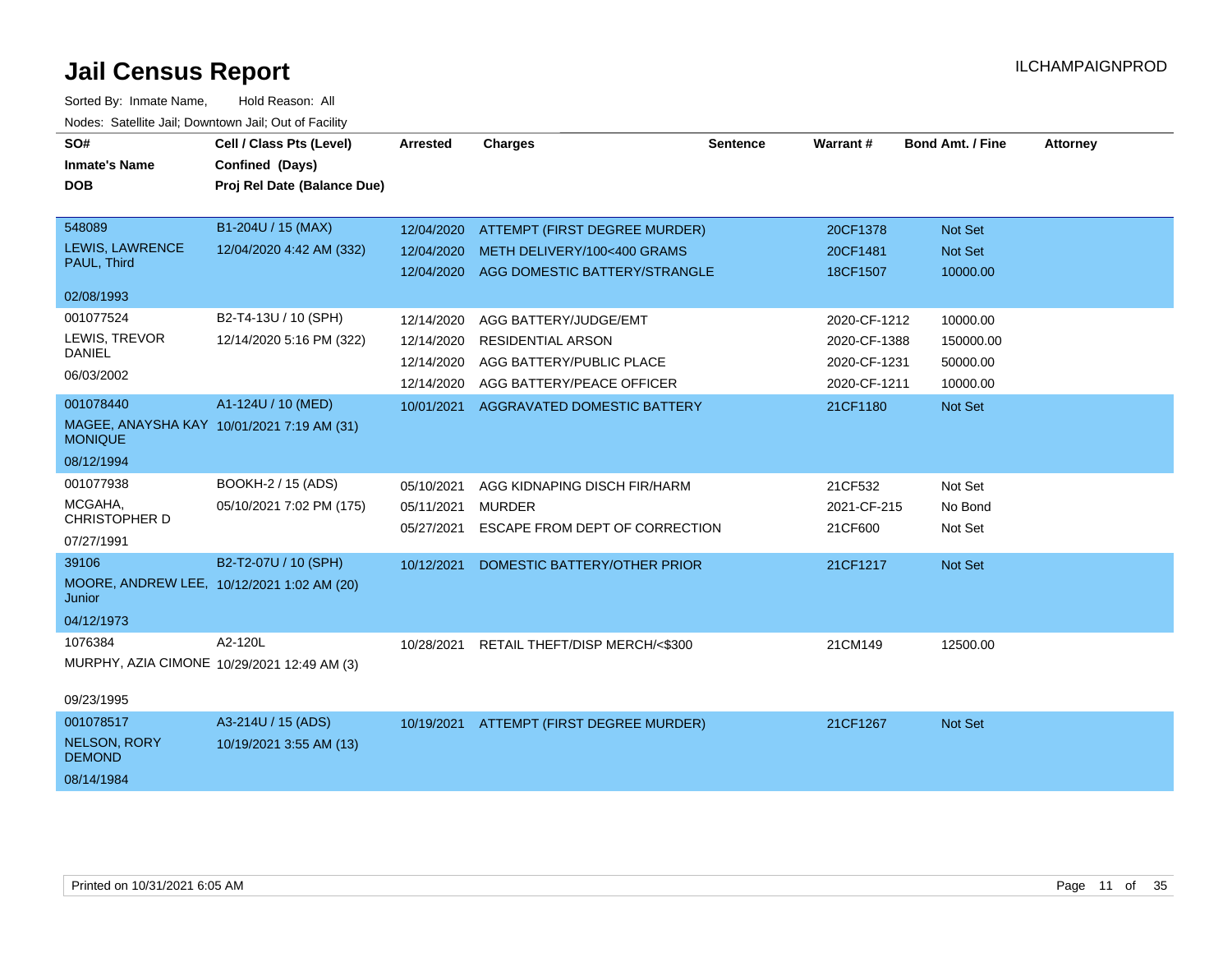Sorted By: Inmate Name, Hold Reason: All

Nodes: Satellite Jail; Downtown Jail; Out of Facility

| rouce. Calcinic Jan, Downtown Jan, Out or Facility |                             |                          |                                                 |                 |                       |                         |                 |
|----------------------------------------------------|-----------------------------|--------------------------|-------------------------------------------------|-----------------|-----------------------|-------------------------|-----------------|
| SO#                                                | Cell / Class Pts (Level)    | <b>Arrested</b>          | <b>Charges</b>                                  | <b>Sentence</b> | Warrant#              | <b>Bond Amt. / Fine</b> | <b>Attorney</b> |
| <b>Inmate's Name</b>                               | Confined (Days)             |                          |                                                 |                 |                       |                         |                 |
| <b>DOB</b>                                         | Proj Rel Date (Balance Due) |                          |                                                 |                 |                       |                         |                 |
|                                                    |                             |                          |                                                 |                 |                       |                         |                 |
| 1073913                                            | BOOKF-2                     |                          | 10/29/2021 WARRANT OUT OF COUNTY                |                 | 290CT2021             | 1500.00                 |                 |
| OSBORNE, NICHOLE<br><b>MARIE</b>                   | 10/29/2021 9:06 PM (3)      |                          |                                                 |                 |                       |                         |                 |
| 06/22/1979                                         |                             |                          |                                                 |                 |                       |                         |                 |
| 526895                                             | A1-226L / 5 (ADS)           | 09/27/2021               | <b>RETAIL THEFT</b>                             | 1y              | 2016 CF 717           | No Bond                 |                 |
| OWENS, ANDREA<br><b>MICHELLE</b>                   | 09/27/2021 11:50 AM (35)    |                          |                                                 |                 |                       |                         |                 |
| 02/01/1988                                         |                             |                          |                                                 |                 |                       |                         |                 |
| 001077516                                          | A3-111L / 15 (ADS)          | 10/25/2021               | FELON POSS/USE WEAPON/FIREARM                   | 5y (DOC)        | 2021CF769             | No Bond                 |                 |
| PAGET, GREGORY<br><b>LAMAR</b>                     | 10/25/2021 12:47 PM (7)     |                          |                                                 |                 |                       |                         |                 |
| 05/27/1986                                         |                             |                          |                                                 |                 |                       |                         |                 |
| 1022441                                            | A3-115L / 10 (MED)          | 10/27/2021               | AGG BATTERY/PEACE OFFICER                       |                 | 2021 CF 12            | No Bond                 |                 |
| PICKENS, DONTRELL<br><b>DEMAR</b>                  | 10/27/2021 1:39 PM (5)      | 10/27/2021               | AGG BATTERY/PEACE OFFICER                       |                 | 2020 CF 1488          | No Bond                 |                 |
| 12/10/1993                                         |                             |                          |                                                 |                 |                       |                         |                 |
| 999352                                             | B3-W7-28L / 10 (MED)        | 09/09/2021               | <b>VIOLATE OP/OTHER PRIOR</b>                   |                 | 21CF1092              | Not Set                 |                 |
| PIRLOT, JUSTIN LEE                                 | 09/09/2021 11:28 AM (53)    | 10/23/2021               | <b>FALSE REPORT OF OFFENSE</b>                  |                 | 2019CF836             | 5000.00                 |                 |
|                                                    |                             |                          |                                                 |                 |                       |                         |                 |
| 11/08/1982                                         |                             |                          |                                                 |                 |                       |                         |                 |
| 1069524                                            | B4-221L / 15 (MAX)          | 08/08/2021               | MFG/DEL CANNABIS/30-500 GRAMS                   |                 | 21CF953               | Not Set                 |                 |
| RAY DAVIS, KAMARI<br><b>DAYVON</b>                 | 08/09/2021 2:44 AM (84)     |                          |                                                 |                 |                       |                         |                 |
| 03/30/2000                                         |                             |                          |                                                 |                 |                       |                         |                 |
| 1053270                                            | B4-125L                     | 08/11/2021               | ARM VIOLENCE/CATEGORY III/2ND                   | 8y (DOC)        | 21CF957               | Not Set                 |                 |
| RICHARDSON, WILLIE<br>LEE.                         | 08/11/2021 3:07 AM (82)     |                          |                                                 |                 |                       |                         |                 |
| 07/20/1994                                         |                             |                          |                                                 |                 |                       |                         |                 |
| 1006507                                            | A4-205L / 10 (ADS)          | 10/21/2021               | DOMESTIC BATTERY/OTHER PRIOR                    |                 | 21CF1269              | Not Set                 |                 |
| RODGERS, DYLAN<br><b>ROBERT</b>                    | 10/21/2021 12:34 AM (11)    | 10/21/2021<br>10/21/2021 | PROBATION VIOLATION<br>AGG ASLT/USE DDLY WEAPON |                 | 2019CF1220<br>21CM123 | 10000.00<br>1000.00     |                 |
| 12/12/1991                                         |                             |                          |                                                 |                 |                       |                         |                 |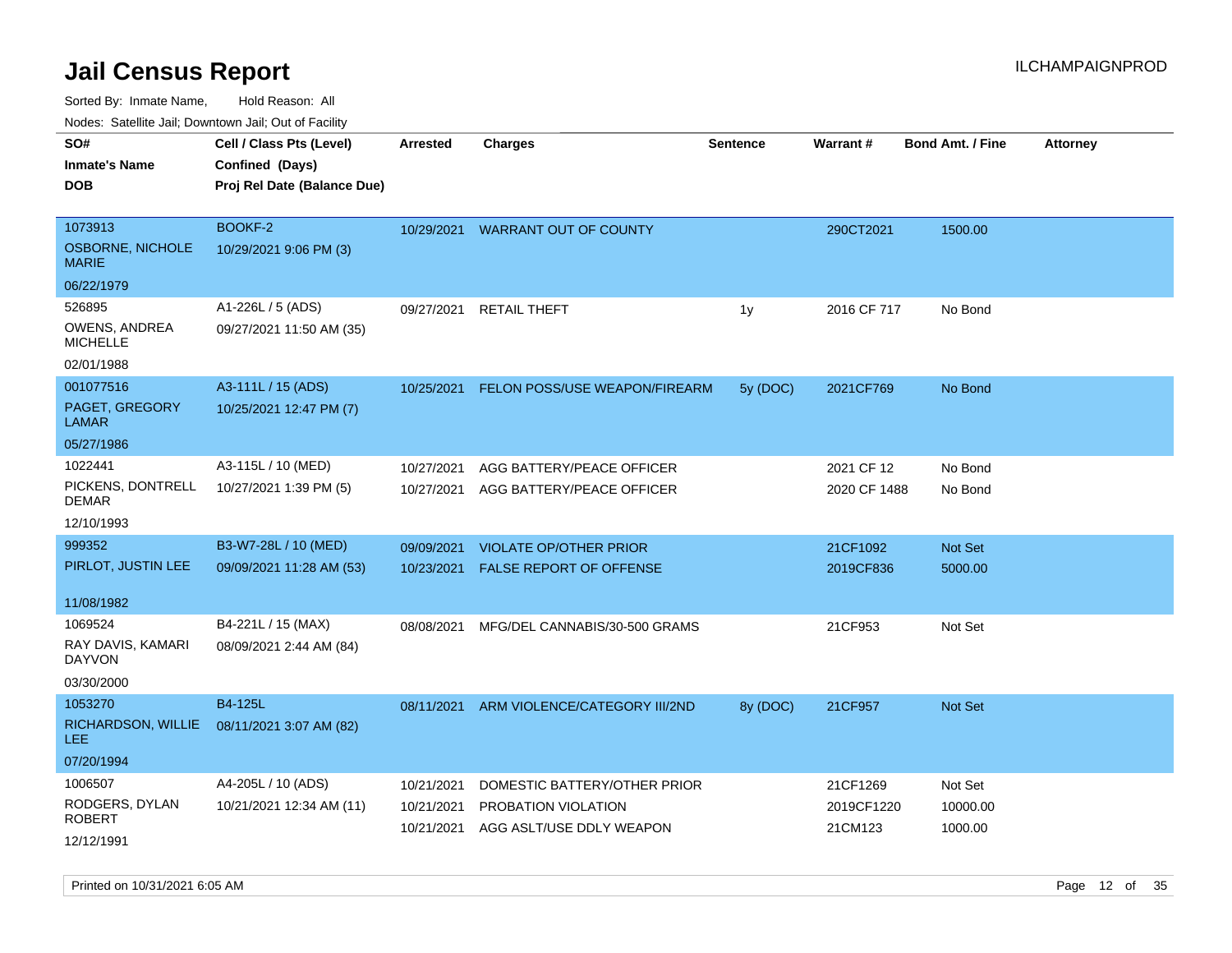| 10000. Catolino can, Dominomii can, Oat or Faoint<br>SO# | Cell / Class Pts (Level)    | <b>Arrested</b> | <b>Charges</b>                              | <b>Sentence</b> | Warrant#   | <b>Bond Amt. / Fine</b> | <b>Attorney</b> |
|----------------------------------------------------------|-----------------------------|-----------------|---------------------------------------------|-----------------|------------|-------------------------|-----------------|
| <b>Inmate's Name</b>                                     | Confined (Days)             |                 |                                             |                 |            |                         |                 |
| <b>DOB</b>                                               | Proj Rel Date (Balance Due) |                 |                                             |                 |            |                         |                 |
|                                                          |                             |                 |                                             |                 |            |                         |                 |
| 979485                                                   | B2-T4-16L / 15 (ADS)        | 03/12/2021      | PRED CRIM SEX ASLT/VICTIM <13               |                 | 21CF282    | Not Set                 |                 |
| RODRIGUEZ, JOSHUA<br><b>ANTHONY</b>                      | 03/12/2021 1:57 PM (234)    |                 |                                             |                 |            |                         |                 |
| 04/06/1990                                               |                             |                 |                                             |                 |            |                         |                 |
| 1075587                                                  | B4-225U / 15 (MAX)          | 10/18/2021      | AGG UNLAWFUL USE WEAPON/PERSON 2y/0m/0d (DO |                 |            | No Bond                 |                 |
| ROSS, JAMARQUIS<br><b>ANTHONY TYREE</b>                  | 10/18/2021 9:46 AM (14)     |                 |                                             |                 |            |                         |                 |
| 05/03/2000                                               |                             |                 |                                             |                 |            |                         |                 |
| 1071161                                                  | B4-124L / 15 (MAX)          | 08/18/2021      | DELIVERY OF OR POSSESSION OF W/ INT         |                 | 21CF1008   | No Bond                 |                 |
| SANDERS, MARKELL<br><b>LAMAR</b>                         | 08/18/2021 6:18 PM (75)     | 08/19/2021      | PAROLE REVOCATION                           |                 | CH2105176  | No Bond                 |                 |
| 02/02/2000                                               |                             |                 |                                             |                 |            |                         |                 |
| 1047469                                                  | B3-W7-26L / 10 (MED)        | 07/03/2021      | CRIMINAL SEX ASSAULT/CONSENT                |                 | 21CF773    | Not Set                 |                 |
| SCHINDLER, RICHARD<br>ALLEN                              | 07/03/2021 10:25 PM (121)   |                 |                                             |                 |            |                         |                 |
| 10/16/1979                                               |                             |                 |                                             |                 |            |                         |                 |
| 001078441                                                | BOOKF-3 / 15 (ADS)          | 10/01/2021      | ARMED HABITUAL CRIMINAL                     |                 | 21CF1182   | Not Set                 |                 |
| <b>SINGLETON, CORRIE</b><br><b>DERRELL</b>               | 10/01/2021 12:36 PM (31)    |                 |                                             |                 |            |                         |                 |
| 05/07/1983                                               |                             |                 |                                             |                 |            |                         |                 |
| 1034452                                                  | A4-106L / 10 (MED)          | 09/24/2021      | MFG/DEL 1<15 GR HEROIN/ANALOG               | 4y (DOC)        | 20CF001071 | 500000.00               |                 |
| SMITH, CHERNENKO<br><b>CONSTANTINE</b>                   | 09/24/2021 11:57 AM (38)    |                 |                                             |                 |            |                         |                 |
| 08/17/1985                                               |                             |                 |                                             |                 |            |                         |                 |
| 001078347                                                | A1-125L / 5 (MIN)           | 09/04/2021      | CHILD ABDUCTN/CONCEAL/DETAIN                |                 | 21CF942    | 500000.00               |                 |
| SMITH, CRYSTAL<br><b>MARGARET</b>                        | 09/04/2021 3:34 PM (58)     |                 |                                             |                 |            |                         |                 |
| 10/15/1992                                               |                             |                 |                                             |                 |            |                         |                 |
| 001078115                                                | B4-224U / 15 (MAX)          | 07/01/2021      | ARMED VIOLENCE/CATEGORY I                   |                 | 21CF772    | Not Set                 |                 |
| SMITH, JAMES<br>NASHAUN, Junior                          | 07/01/2021 2:44 PM (123)    | 07/30/2021      | DRIVING ON SUSPENDED LICENSE                |                 | 21TR5804   | 1500.00                 |                 |
| 09/18/2000                                               |                             |                 |                                             |                 |            |                         |                 |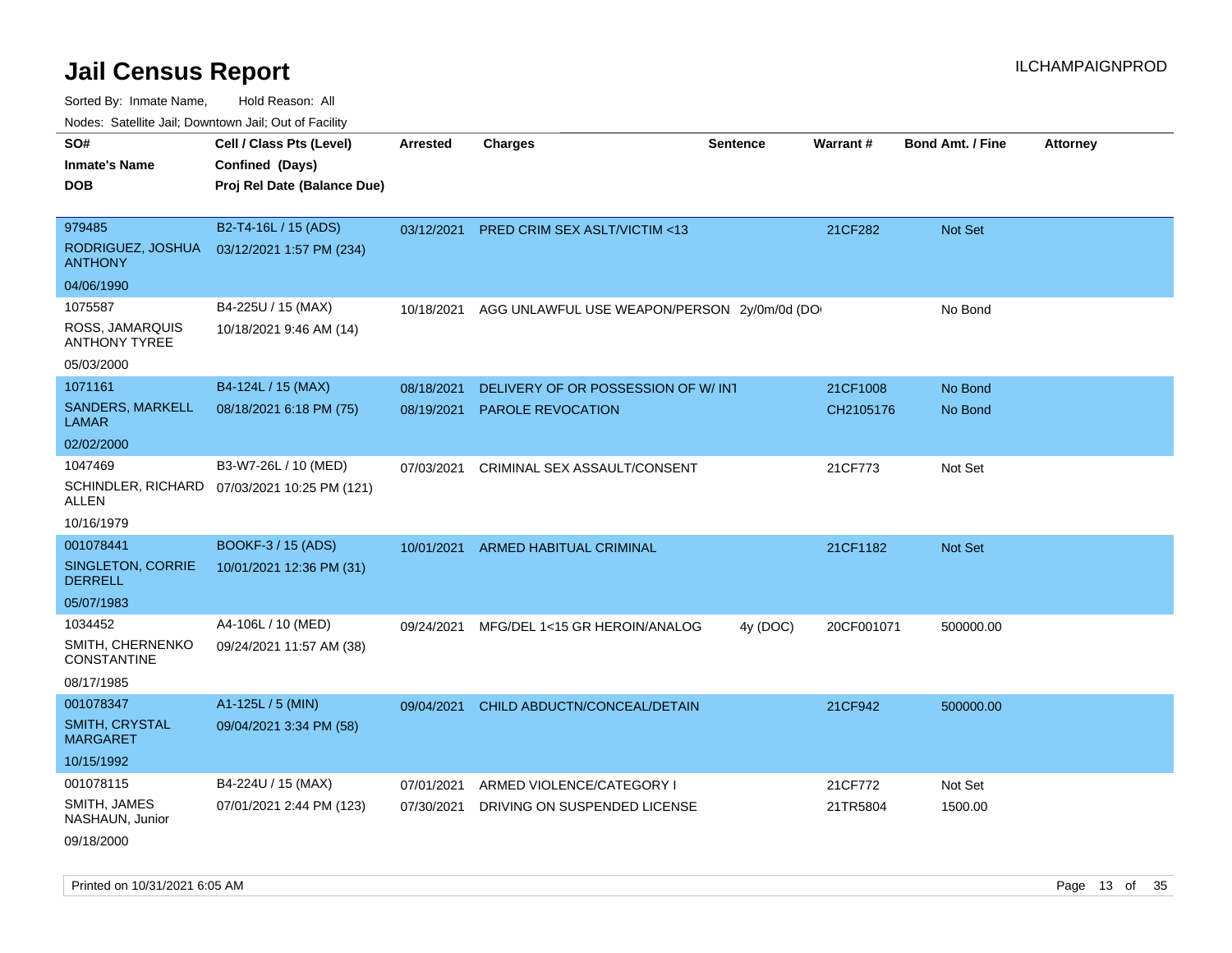Sorted By: Inmate Name, Hold Reason: All Nodes: Satellite Jail; Downtown Jail; Out of Facility

| SO#<br><b>Inmate's Name</b><br><b>DOB</b> | Cell / Class Pts (Level)<br>Confined (Days)<br>Proj Rel Date (Balance Due) | <b>Arrested</b> | <b>Charges</b>                      | <b>Sentence</b> | Warrant#  | <b>Bond Amt. / Fine</b> | <b>Attorney</b> |
|-------------------------------------------|----------------------------------------------------------------------------|-----------------|-------------------------------------|-----------------|-----------|-------------------------|-----------------|
|                                           |                                                                            |                 |                                     |                 |           |                         |                 |
| 55331                                     | B4-126L / 15 (MAX)                                                         | 07/31/2021      | <b>ARMED HABITUAL CRIMINAL</b>      |                 | 21CF900   | Not Set                 |                 |
| <b>SMITH, TARRIO</b><br>TERRELLE          | 07/31/2021 2:22 AM (93)                                                    |                 |                                     |                 |           |                         |                 |
| 04/25/1982                                |                                                                            |                 |                                     |                 |           |                         |                 |
| 1034702                                   | A4-207L / 10 (ADS)                                                         | 10/22/2021      | AGG DOMESTIC BATTERY/STRANGLE       |                 | 21CF1123  | 50000.00                |                 |
|                                           | SOULE, AUSTIN TYLER 10/22/2021 6:49 AM (10)                                |                 |                                     |                 |           |                         |                 |
| 03/18/1995                                |                                                                            |                 |                                     |                 |           |                         |                 |
| 1025740                                   | B1-104U / 10 (MED)                                                         | 03/19/2021      | AGG DOMESTIC BATTERY/STRANGLE       | 4y/0m/0d (DO    |           | Not Set                 |                 |
| STANFORD,<br><b>TERRANCE NAWOUN</b>       | 03/20/2021 12:48 AM (226)                                                  |                 |                                     |                 |           |                         |                 |
| 12/06/1992                                |                                                                            |                 |                                     |                 |           |                         |                 |
| 38305                                     | B2-T2-06L / 10 (SPH)                                                       | 03/18/2020      | <b>CRIMINAL SEXUAL ABUSE</b>        |                 | 20CF-343  | 500000.00               |                 |
| STOVER, JOSH<br><b>ANDREW</b>             | 03/18/2020 10:24 AM (593)                                                  |                 |                                     |                 |           |                         |                 |
| 08/18/1973                                |                                                                            |                 |                                     |                 |           |                         |                 |
| 001078436                                 | B2-T1-04L / 10 (SPH)                                                       | 09/30/2021      | <b>CRIMINAL SEX ASSAULT/CONSENT</b> |                 | 20CF255   | 150000.00               |                 |
| STRONG, CORTEZ                            | 09/30/2021 2:47 PM (32)                                                    |                 |                                     |                 |           |                         |                 |
| 04/13/1996                                |                                                                            |                 |                                     |                 |           |                         |                 |
| 1035647                                   | BOOKH-7                                                                    | 10/29/2021      | CRIM DMG TO PROP \$500-10K          |                 | 2021CF983 | 10000.00                |                 |
| SUMO, DAVID KLON                          | 10/29/2021 6:36 PM (3)                                                     | 10/29/2021      | CRIM DMG/GOVT PROP/>\$500-\$10K     |                 | 21CF984   | 10000.00                |                 |
| 06/23/1975                                |                                                                            |                 |                                     |                 |           |                         |                 |
| 1073581                                   | BOOKH-3                                                                    | 10/30/2021      | THEFT/STOLEN/>\$500 <10K            |                 | 21CFAWOW  | Not Set                 |                 |
| <b>TATMAN, JUSTIN</b><br><b>WARD</b>      | 10/30/2021 9:39 PM (2)                                                     | 10/30/2021      | THEFT/STOLEN/>\$500 <10K            |                 | 21CFAWOW  | <b>Not Set</b>          |                 |
| 05/28/1991                                |                                                                            |                 |                                     |                 |           |                         |                 |
| 1066794                                   | B3-W2-07U / 5 (MIN)                                                        | 09/07/2021      | <b>VIOLATE OP/OTHER PRIOR</b>       |                 | 21CF1061  | Not Set                 |                 |
| <b>TAYLOR, STANLEY</b><br><b>JAMES</b>    | 09/07/2021 7:01 AM (55)                                                    |                 |                                     |                 |           |                         |                 |
|                                           |                                                                            |                 |                                     |                 |           |                         |                 |

01/05/1994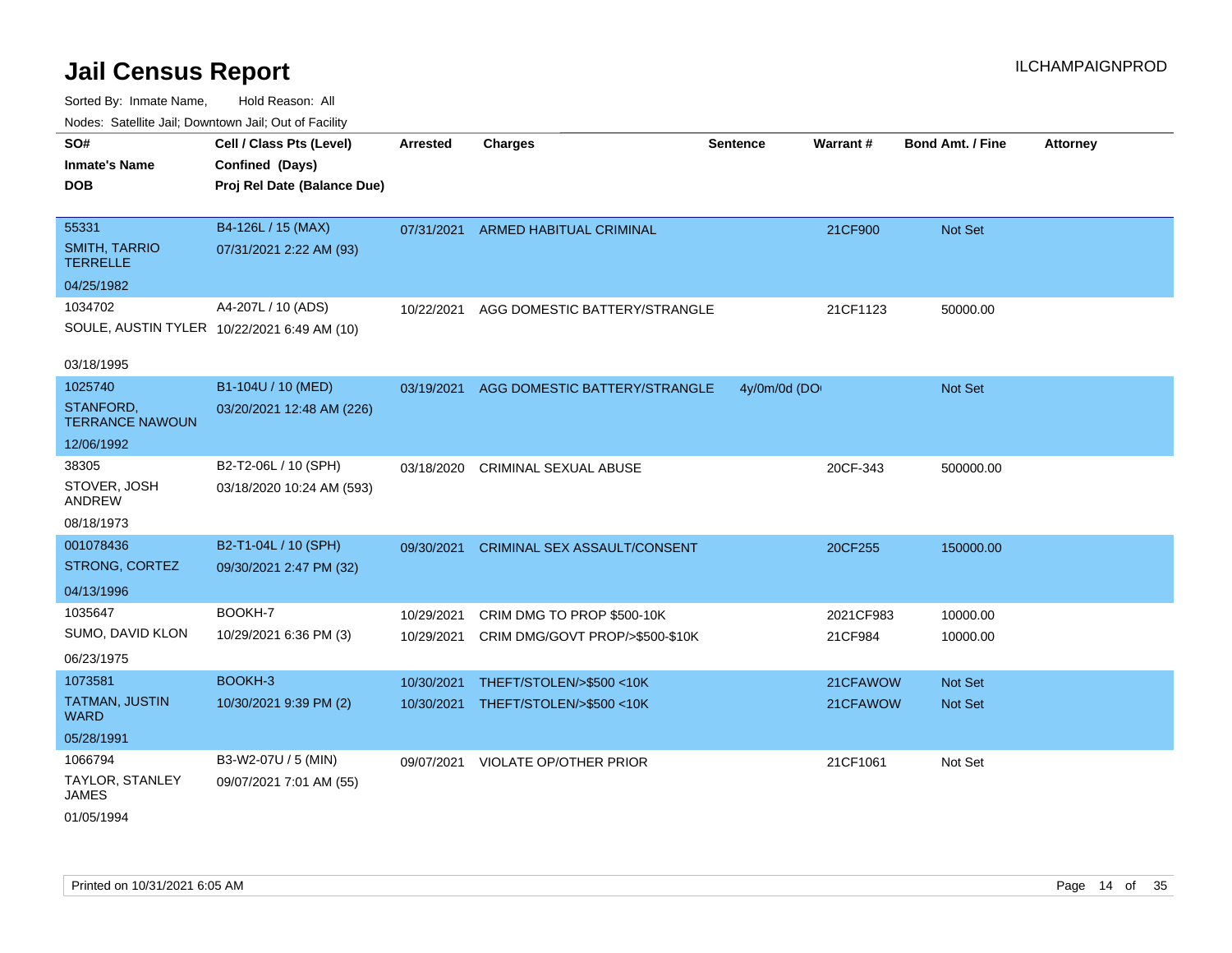| roaco. Calcinio dan, Domntonn dan, Out or Fability |                             |            |                                 |                 |              |                         |                 |
|----------------------------------------------------|-----------------------------|------------|---------------------------------|-----------------|--------------|-------------------------|-----------------|
| SO#                                                | Cell / Class Pts (Level)    | Arrested   | <b>Charges</b>                  | <b>Sentence</b> | Warrant#     | <b>Bond Amt. / Fine</b> | <b>Attorney</b> |
| <b>Inmate's Name</b>                               | Confined (Days)             |            |                                 |                 |              |                         |                 |
| DOB                                                | Proj Rel Date (Balance Due) |            |                                 |                 |              |                         |                 |
|                                                    |                             |            |                                 |                 |              |                         |                 |
| 001078471                                          | B4-227L / 10 (MED)          |            | 10/11/2021 AGG UUW/VEHICLE/<21  |                 | 21CF1210     | 100.00                  |                 |
| THATCH, OMARION<br><b>DIAMONTE</b>                 | 10/11/2021 1:26 AM (21)     |            |                                 |                 |              |                         |                 |
| 09/05/2003                                         |                             |            |                                 |                 |              |                         |                 |
| 21252                                              | BOOKH-1 / 15 (ADS)          | 10/18/2021 | MFG/DEL 1<15 GR COCAINE/ANLG    |                 | 2021CF172    | 25000.00                |                 |
| THOMAS, ELIJAH                                     | 10/18/2021 12:35 AM (14)    | 10/18/2021 | POSS AMT CON SUB EXCEPT(A)/(D)  |                 | 2020CF1306   | 5000.00                 |                 |
| 07/31/1962                                         |                             | 10/18/2021 | THEFT/DISP MERCH/<\$300/PRECONV |                 | 2018CF893    | 5000.00                 |                 |
| 32058                                              | B4-123U / 15 (MAX)          |            | 06/14/2021 AGG DISCH FIREARM    |                 | 21CF690      | Not Set                 |                 |
| THOMPSON, STEVEN<br><b>ONEAL</b>                   | 06/14/2021 6:44 AM (140)    |            |                                 |                 |              |                         |                 |
| 03/14/1969                                         |                             |            |                                 |                 |              |                         |                 |
| 1004142                                            | A4-206L / 15 (ADS)          | 10/22/2021 | PAROLE REVOCATION               |                 |              | Not Set                 |                 |
| TOY, KAYON LARENZ                                  | 10/22/2021 1:01 PM (10)     | 10/27/2021 | POSSESSION OF METH/15<100GRAMS  |                 | 2021CF1298   | 1500000.00              |                 |
|                                                    |                             |            |                                 |                 |              |                         |                 |
| 09/12/1991                                         |                             |            |                                 |                 |              |                         |                 |
| 969709                                             | BOOKH-7                     | 10/29/2021 | CRIM DMG TO PROP \$500-10K      |                 | 2020CF001457 | <b>Not Set</b>          |                 |
| <b>TUFTE, BRYCE</b><br><b>MATTHEW</b>              | 10/29/2021 3:14 PM (3)      |            |                                 |                 |              |                         |                 |
| 05/30/1988                                         |                             |            |                                 |                 |              |                         |                 |
| 32910                                              | B2-T2-05U / 10 (SPH)        | 10/04/2021 | DOM BTRY/HARM/1-2 PRECONV       |                 | 21CF1189     | Not Set                 |                 |
| TULL, CHRISTOPHER<br><b>MICHAEL</b>                | 10/04/2021 10:53 PM (28)    |            |                                 |                 |              |                         |                 |
| 04/02/1971                                         |                             |            |                                 |                 |              |                         |                 |
| 001078529                                          | A2-122L / 10 (ADS)          | 10/23/2021 | ARMED ROBBERY/NO FIREARM        |                 | 21CF1286     | Not Set                 |                 |
| VANHOOK, ALEXIS<br><b>ANNE</b>                     | 10/23/2021 5:50 PM (9)      |            |                                 |                 |              |                         |                 |
| 10/25/1998                                         |                             |            |                                 |                 |              |                         |                 |
| 1070904                                            | A4-203L / 5 (ADS)           | 10/28/2021 | <b>BURGLARY</b>                 |                 | 2021CF321    | 15000.00                |                 |
| WANKEL, JONAH<br>JAMES                             | 10/28/2021 3:42 AM (4)      |            |                                 |                 |              |                         |                 |
| 12/15/1993                                         |                             |            |                                 |                 |              |                         |                 |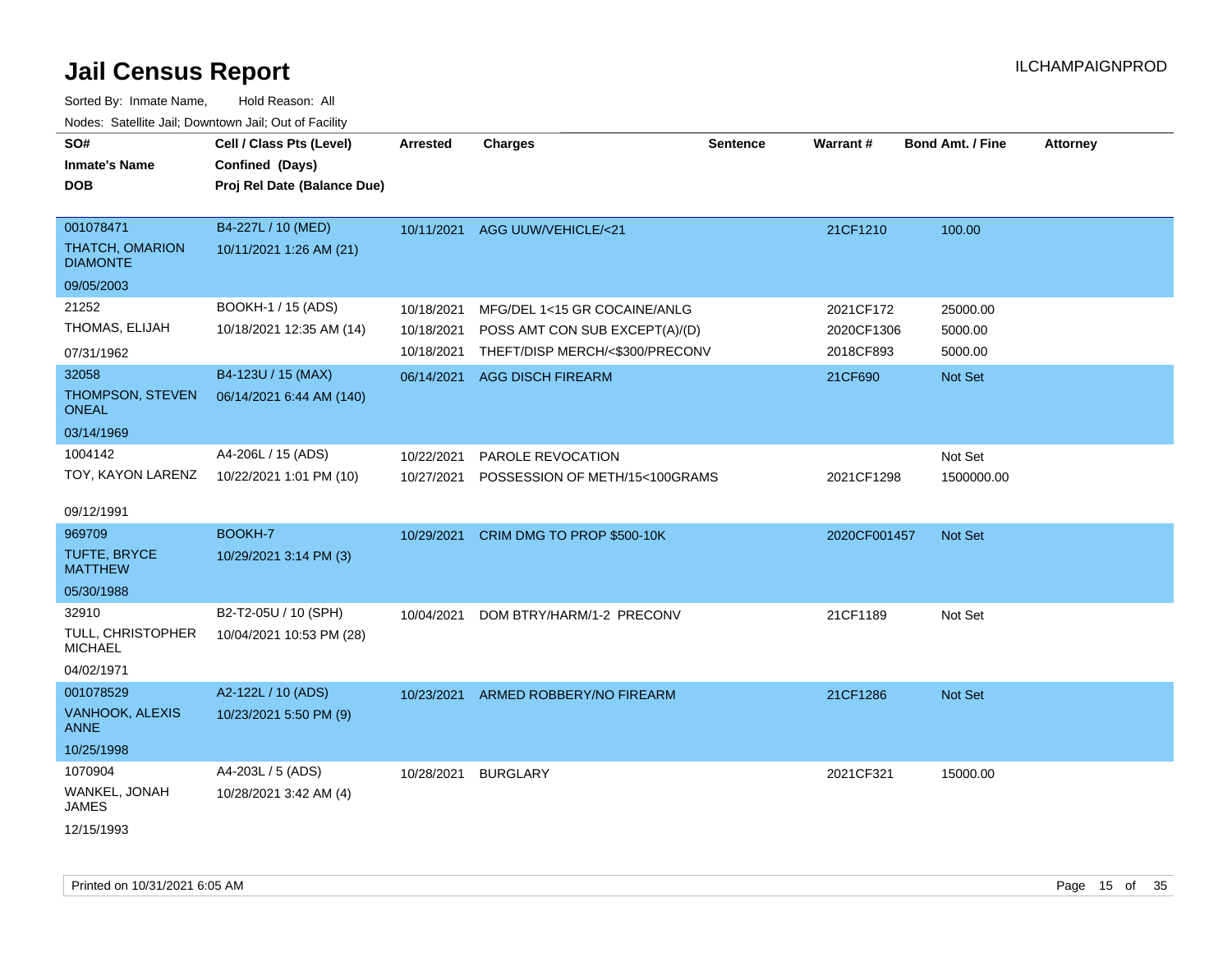| Nudes. Satellite Jali, Downtown Jali, Out of Facility |                                            |                 |                               |                 |              |                         |                 |
|-------------------------------------------------------|--------------------------------------------|-----------------|-------------------------------|-----------------|--------------|-------------------------|-----------------|
| SO#                                                   | Cell / Class Pts (Level)                   | <b>Arrested</b> | <b>Charges</b>                | <b>Sentence</b> | Warrant#     | <b>Bond Amt. / Fine</b> | <b>Attorney</b> |
| Inmate's Name                                         | Confined (Days)                            |                 |                               |                 |              |                         |                 |
| <b>DOB</b>                                            | Proj Rel Date (Balance Due)                |                 |                               |                 |              |                         |                 |
|                                                       |                                            |                 |                               |                 |              |                         |                 |
| 1070737                                               | A1-227L / 15 (MAX)                         | 10/14/2021      | AGG KIDNAPG/<13/INTEL DISABL  |                 | 2020CF418    | 250000.00               |                 |
| <b>WASHINGTON,</b><br><b>JASTINA VIRGINIA</b>         | 10/14/2021 12:02 PM (18)                   |                 |                               |                 |              |                         |                 |
| 04/11/2000                                            |                                            |                 |                               |                 |              |                         |                 |
| 977140                                                | A3-112U / 15 (ADS)                         | 10/24/2021      | ARMED HABITUAL CRIMINAL       |                 | 21CF1289     | Not Set                 |                 |
| WEBSTER, DERRIAL<br>DEVON                             | 10/24/2021 2:46 AM (8)                     |                 |                               |                 |              |                         |                 |
| 01/14/1990                                            |                                            |                 |                               |                 |              |                         |                 |
| 001078096                                             | BOOKF-2                                    | 10/30/2021      | DOM BTRY/BOD HARM/3 PRECONV   |                 | 2021CM000264 | 1000.00                 |                 |
| <b>WELLS, HAYLEY</b><br><b>CHRISTINE</b>              | 10/30/2021 5:03 AM (2)                     | 10/30/2021      | AGGRAVATED DOMESTIC BATTERY   |                 | 2021CFAWOW   | <b>Not Set</b>          |                 |
| 08/19/1995                                            |                                            |                 |                               |                 |              |                         |                 |
| 1062558                                               | A4-107U / 10 (MED)                         | 10/02/2021      | FELON POSS/USE WEAPON/FIREARM |                 | 21CF1185     | Not Set                 |                 |
| WELLS, JIAMANTE<br>AMORE                              | 10/02/2021 8:29 PM (30)                    |                 |                               |                 |              |                         |                 |
| 09/02/1995                                            |                                            |                 |                               |                 |              |                         |                 |
| 001078328                                             | B1-201L / 15 (MAX)                         | 08/30/2021      | FELON POSS/USE WEAPON/FIREARM |                 | 21CF1045     | <b>Not Set</b>          |                 |
| <b>WHITE, JUSTIN</b><br>STEVEN                        | 08/30/2021 10:48 AM (63)                   |                 |                               |                 |              |                         |                 |
| 10/25/1995                                            |                                            |                 |                               |                 |              |                         |                 |
| 1076808                                               | BOOKH-7                                    | 10/29/2021      | AGG BATTERY/PUBLIC PLACE      |                 | 2020CF818    | 5000.00                 |                 |
| MATTHEW                                               | WHITESIDE, BRENNEN 10/30/2021 12:35 AM (2) |                 |                               |                 |              |                         |                 |
| 09/29/1988                                            |                                            |                 |                               |                 |              |                         |                 |
| 1022068                                               | A4-101U / 15 (ADS)                         | 10/10/2021      | FELON POSS/USE WEAPON/FIREARM |                 | 21CF1212     | <b>Not Set</b>          |                 |
| <b>WILKINS, MICHAEL</b><br>CARL                       | 10/10/2021 5:07 AM (22)                    |                 |                               |                 |              |                         |                 |
| 07/10/1992                                            |                                            |                 |                               |                 |              |                         |                 |
| 001078511                                             | A3-212L / 5 (MIN)                          | 10/18/2021      | WRIT                          |                 | 20CF1318     | No Bond                 |                 |
| WILLIAMS, KANAAN<br>AUBREY                            | 10/18/2021 2:21 PM (14)                    |                 |                               |                 |              |                         |                 |
| 03/17/2000                                            |                                            |                 |                               |                 |              |                         |                 |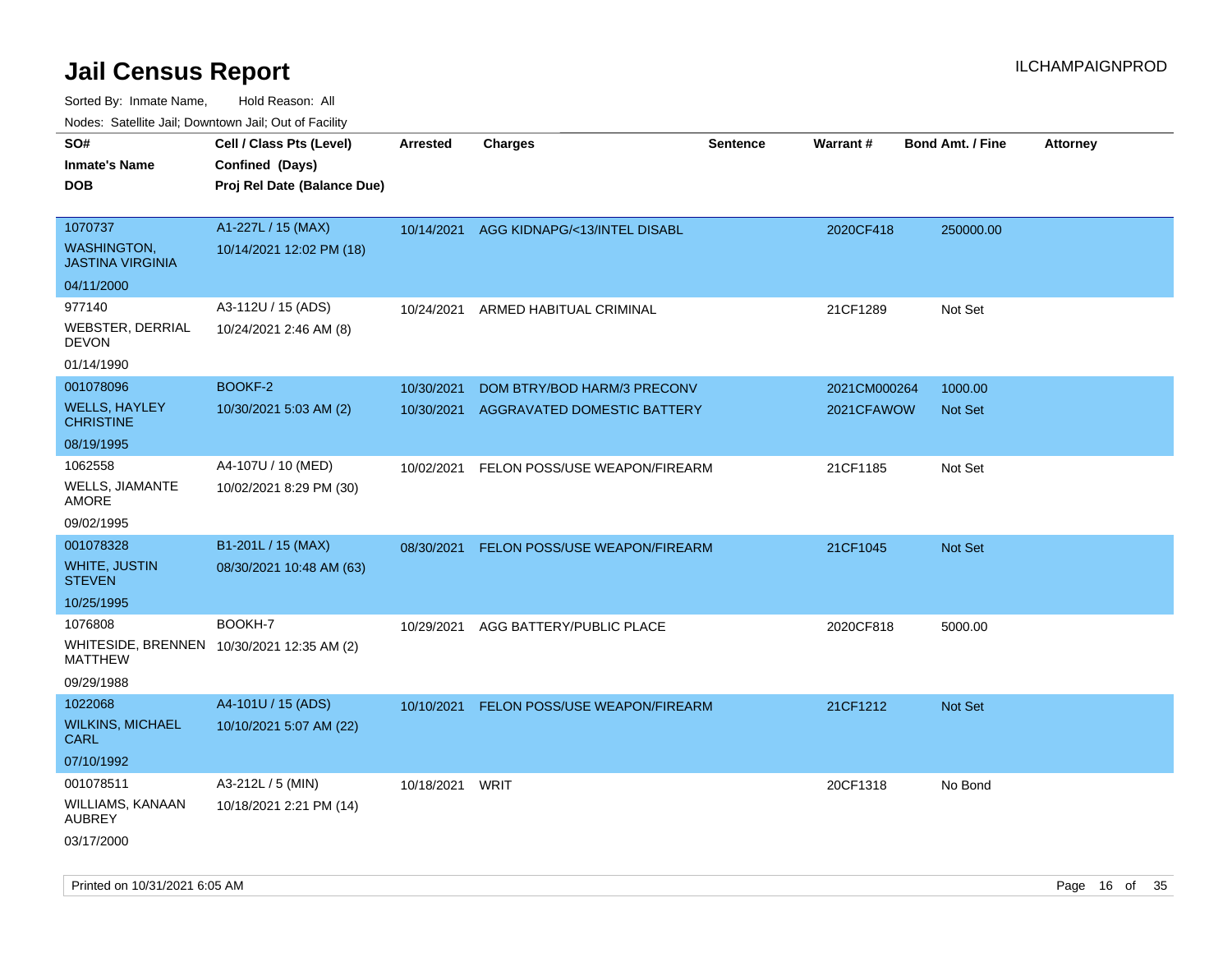| 10000. 001011110 0011, DOMINOMITOOII, OUL OF FOOTING |                             |                   |                                |                 |             |                         |                 |
|------------------------------------------------------|-----------------------------|-------------------|--------------------------------|-----------------|-------------|-------------------------|-----------------|
| SO#                                                  | Cell / Class Pts (Level)    | Arrested          | <b>Charges</b>                 | <b>Sentence</b> | Warrant#    | <b>Bond Amt. / Fine</b> | <b>Attorney</b> |
| <b>Inmate's Name</b>                                 | Confined (Days)             |                   |                                |                 |             |                         |                 |
| <b>DOB</b>                                           | Proj Rel Date (Balance Due) |                   |                                |                 |             |                         |                 |
|                                                      |                             |                   |                                |                 |             |                         |                 |
| 638552                                               | B2-DR / 5 (SPH)             | 10/07/2021        | CHILD PORNOGRAPHY/PHOTOGRAPH   |                 | 2021CF1207  | No Bond                 |                 |
| <b>WILLIAMS, MICHAEL</b><br><b>JAMES</b>             | 10/07/2021 12:20 PM (25)    |                   |                                |                 |             |                         |                 |
| 03/29/1964                                           |                             |                   |                                |                 |             |                         |                 |
| 1066370                                              | B1-101L / 15 (MAX)          | 07/28/2021        | ARMED VIOLENCE/CATEGORY III    |                 | 2021 CF 882 | Not Set                 |                 |
| <b>WILLIAMS, REONTE</b><br><b>REMIR</b>              | 07/28/2021 5:40 AM (96)     |                   |                                |                 |             |                         |                 |
| 05/14/1999                                           |                             |                   |                                |                 |             |                         |                 |
| 001078494                                            | B1-104L / 15 (MAX)          | 10/15/2021        | AGG UNLAWFUL USE OF WEAPON/VEH |                 | 21CF1254    | No Bond                 |                 |
| <b>WILLIAMS, TAVARAZ</b><br><b>LASHAWN</b>           | 10/15/2021 12:17 PM (17)    |                   |                                |                 |             |                         |                 |
| 04/19/1990                                           |                             |                   |                                |                 |             |                         |                 |
| 996311                                               | BOOKH-7                     | 10/29/2021        | CAUSE CHILD TO BE ENDANGERED   |                 | 2021CMAWOW  | Not Set                 |                 |
| WILLIAMS,<br><b>TRAYSHAUN DEVONTA</b>                | 10/29/2021 10:51 PM (3)     | 10/29/2021        | <b>DOMESTIC BATTERY</b>        |                 | 2021CMAWOW  | No Bond                 |                 |
| 02/18/1992                                           |                             |                   |                                |                 |             |                         |                 |
| 001078539                                            | A4-201U / 15 (ADS)          | 10/27/2021        | AGG DISCHARGE FIREARM          |                 | 21CF1296    | 750000.00               |                 |
| <b>WRIGHT, AMARION</b><br><b>MALIK</b>               | 10/27/2021 7:31 AM (5)      |                   |                                |                 |             |                         |                 |
| 10/31/2002                                           |                             |                   |                                |                 |             |                         |                 |
| <b>Total Satellite Jail: 128</b>                     |                             | <b>Males: 110</b> | Unknown: 0<br>Females: 18      |                 |             |                         |                 |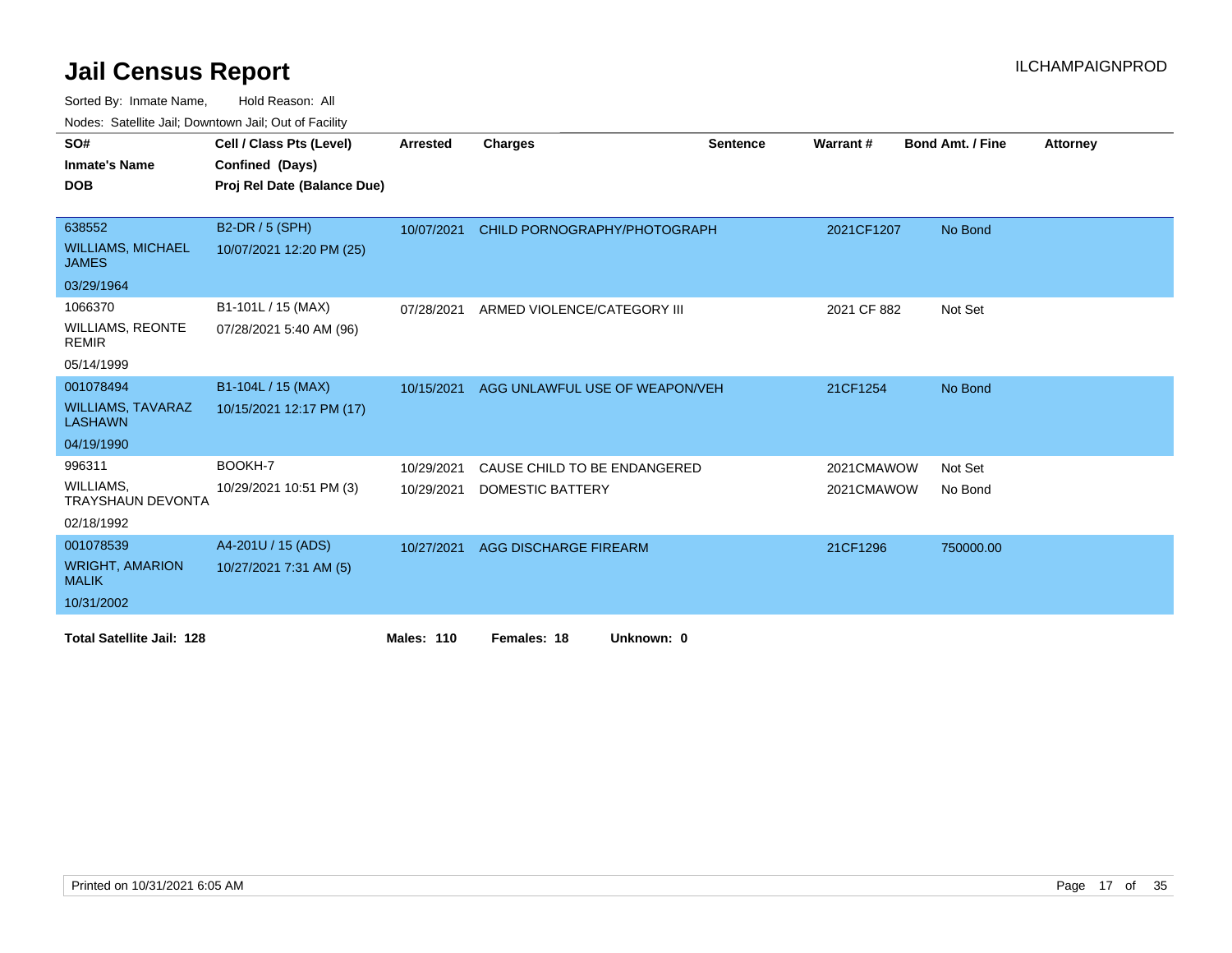Sorted By: Inmate Name, Hold Reason: All Nodes: Satellite Jail; Downtown Jail; Out of Facility

| <b>Downtown Jail</b><br>SO#<br><b>Inmate's Name</b><br><b>DOB</b>  | Cell / Class Pts (Level)<br>Confined (Days)<br>Proj Rel Date (Balance Due) | <b>Arrested</b>                                      | <b>Charges</b>                                                                                                       | <b>Sentence</b> | Warrant#                                   | <b>Bond Amt. / Fine</b>                           | <b>Attorney</b> |
|--------------------------------------------------------------------|----------------------------------------------------------------------------|------------------------------------------------------|----------------------------------------------------------------------------------------------------------------------|-----------------|--------------------------------------------|---------------------------------------------------|-----------------|
| 1073165<br><b>ACKERMAN, CODY</b><br><b>JAMES</b><br>02/01/1989     | G4L / 5 (MIN)<br>04/30/2021 4:48 PM (185)                                  | 04/30/2021<br>04/30/2021<br>04/30/2021<br>05/03/2021 | UNLWFL POSS/DRIVER/VEH/STOLEN<br>FORGERY/ISSUE/DELIVER DOCUMENT<br><b>BURGLARY</b><br>FORGERY/ISSUE/DELIVER DOCUMENT |                 | 21CF486<br>19CF143<br>21CF516<br>2018CF689 | Not Set<br>75000.00<br>Not Set<br>2500.00 / 75.00 |                 |
| 1058975<br>ANDERSON, LAROME<br><b>ROMEO</b><br>11/19/1996          | J5U / 10 (MED)<br>09/20/2021 11:18 PM (42)                                 | 09/20/2021                                           | DOMESTIC BATTERY                                                                                                     | 2y (DOC)        | 21CF1136                                   | Not Set                                           |                 |
| 517915<br><b>BOXLEY, CHARLES</b><br><b>OMAR</b><br>01/10/1985      | G8U / 5 (MIN)<br>08/03/2021 2:18 PM (90)                                   | 08/03/2021<br>08/03/2021<br>08/03/2021               | <b>BURGLARY</b><br><b>BURGLARY</b><br>FORGERY/ISSUE/DELIVER DOCUMENT                                                 |                 | 21CF289<br>21CF679                         | 20000.00<br>20000.00<br>No Bond                   |                 |
| 1075941<br><b>BROWN, LIONEL</b><br><b>TERRELL</b><br>10/19/1981    | G2L / 5 (MIN)<br>10/08/2021 5:16 PM (24)                                   | 10/08/2021                                           | HARASS WITNESS/FAMILY MBR/REP                                                                                        |                 | 2021CF1188                                 | 500000.00                                         |                 |
| 524872<br><b>BROWN, ROBERT</b><br><b>ANTHONY</b><br>03/13/1987     | C7L / 10 (MED)<br>09/29/2021 6:06 PM (33)                                  | 09/29/2021                                           | <b>DOMESTIC BATTERY</b>                                                                                              | 4y (DOC)        | 2021CF440                                  | No Bond                                           |                 |
| 1075361<br><b>COWART, TORREY</b><br>BENJAMEN, Junior<br>11/22/1987 | J6L / 5 (ADS)<br>04/16/2021 9:17 PM (199)                                  | 04/16/2021                                           | <b>BURGLARY</b>                                                                                                      |                 | 21CF414                                    | Not Set                                           |                 |
| 001078067<br><b>CRAYTON, MARSALIS</b>                              | 14 / 10 (ADS)<br>06/25/2021 1:11 PM (129)                                  | 06/25/2021<br>06/25/2021                             | AGG BATTERY/PUBLIC PLACE<br>AGG BATTERY/PUBLIC PLACE                                                                 |                 | 21CF749<br>21CF748                         | <b>Not Set</b><br><b>Not Set</b>                  |                 |

DBOAH 03/27/1991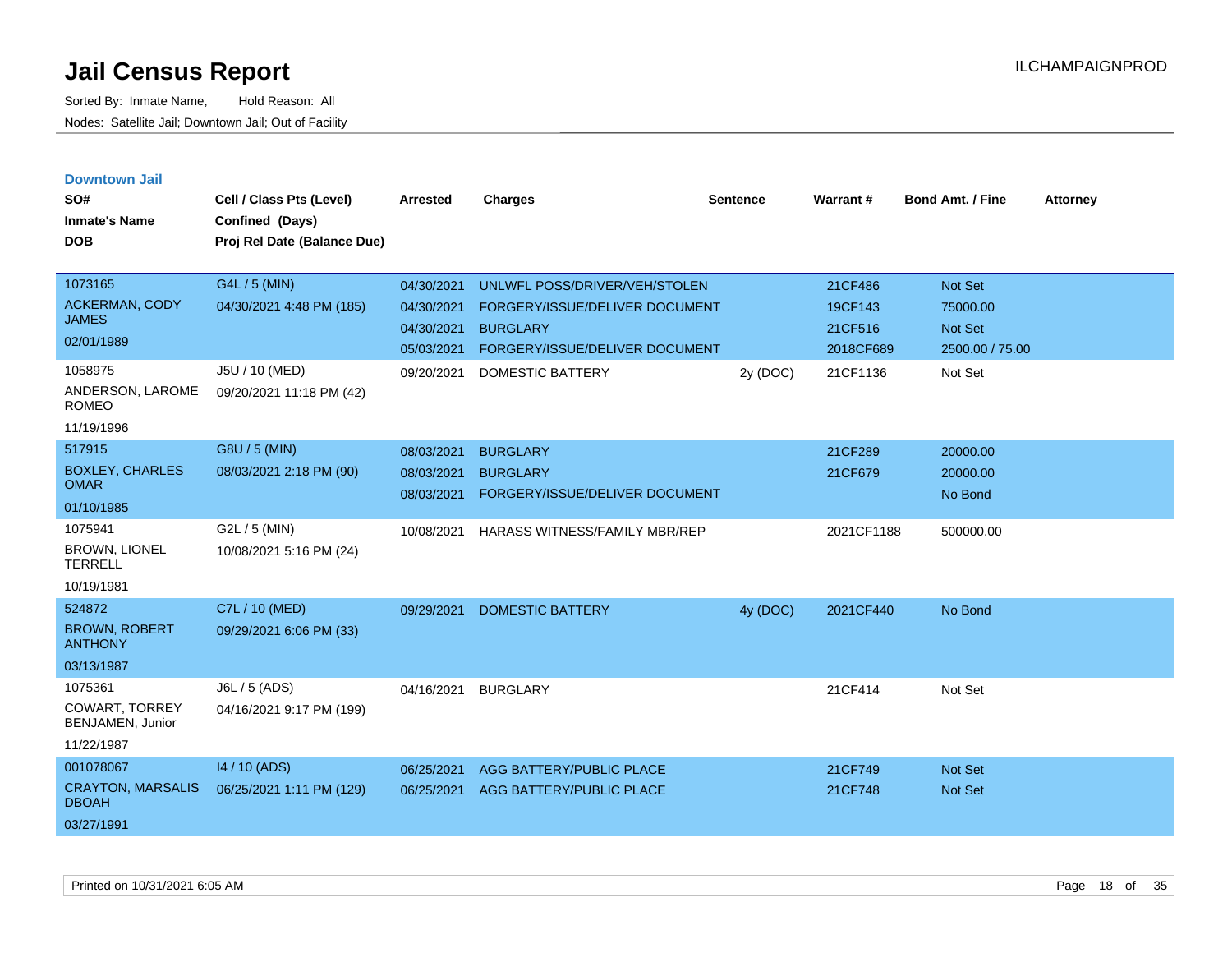| SO#<br><b>Inmate's Name</b><br><b>DOB</b> | Cell / Class Pts (Level)<br>Confined (Days)<br>Proj Rel Date (Balance Due) | <b>Arrested</b> | <b>Charges</b>                   | <b>Sentence</b> | Warrant#   | <b>Bond Amt. / Fine</b> | <b>Attorney</b> |
|-------------------------------------------|----------------------------------------------------------------------------|-----------------|----------------------------------|-----------------|------------|-------------------------|-----------------|
| 56063                                     | <b>H4L / 10 (ADS)</b>                                                      | 09/18/2021      | <b>AGGRAVATED BATTERY</b>        |                 | 21CF1127   | Not Set                 |                 |
| DAVIS, DAMIEN<br><b>DOMINIQUE</b>         | 09/18/2021 4:25 AM (44)                                                    | 09/19/2021      | <b>AGGRAVATED BATTERY</b>        |                 | 21CF1132   | Not Set                 |                 |
| 02/28/1977                                |                                                                            |                 |                                  |                 |            |                         |                 |
| 1066719                                   | C3L / 10 (MED)                                                             | 06/09/2021      | AGG DOMESTIC BATTERY/STRANGLE    |                 | 21CF310    | 100000.00               |                 |
| DAVIS, TAVEON<br><b>CORNELIUS</b>         | 06/09/2021 10:50 PM (145)                                                  | 06/09/2021      | RET THEFT/DISP MERCH/>\$300      |                 | 19CF959    | 5000.00                 |                 |
| 12/21/1997                                |                                                                            | 06/09/2021      | RETAIL THEFT/DISP MERCH/<\$300   |                 | 19CM897    | 3000.00                 |                 |
| 571307                                    | J3L / 15 (ADS)                                                             | 09/14/2020      | <b>CRIM SEXUAL ABUSE/CONSENT</b> |                 | 2020CF1026 | <b>Not Set</b>          |                 |
| DOMINGO-<br>CASTANEDA,                    | 09/14/2020 11:19 PM (413)                                                  | 09/14/2020      | PRED CRIM SEX ASLT/VICTIM <13    |                 | 2020CF1025 | Not Set                 |                 |
| 09/29/1989                                |                                                                            |                 |                                  |                 |            |                         |                 |
| 25659                                     | C9L / 15 (MAX)                                                             | 06/15/2021      | <b>RESIDENTIAL BURGLARY</b>      |                 | 2020CF1218 | 50000.00                |                 |
| DORRIS, LORENZO                           | 06/15/2021 6:17 AM (139)                                                   | 06/15/2021      | <b>BURGLARY</b>                  |                 | 21CF689    | Not Set                 |                 |
| 07/19/1966                                |                                                                            |                 |                                  |                 |            |                         |                 |
| 959292                                    | K1 / 15 (ADS)                                                              | 04/01/2021      | ATTEMPT (FIRST DEGREE MURDER)    |                 | 2020CF565  | 2000000.00              |                 |
| <b>DUNCAN, COREYON</b><br><b>ANTHONY</b>  | 04/01/2021 8:46 PM (214)                                                   |                 |                                  |                 |            |                         |                 |
| 01/17/1989                                |                                                                            |                 |                                  |                 |            |                         |                 |
| 1053207                                   | K <sub>2</sub> / 15 (SPH)                                                  | 06/06/2019      | MURDER/INTENT TO KILL/INJURE     |                 | 2019-CF849 | 2000000.00              |                 |
| FAUST, JAQUAVEON<br>LAVELL                | 06/06/2019 2:24 PM (879)                                                   |                 |                                  |                 |            |                         |                 |
| 07/25/1996                                |                                                                            |                 |                                  |                 |            |                         |                 |
| 962759                                    | E6L / 5 (ADS)                                                              | 07/16/2021      | <b>METH DELIVERY&lt;5 GRAMS</b>  |                 | 21CF833    | Not Set                 |                 |
|                                           | FINLEY, KEVIN DANTE 07/16/2021 9:44 PM (108)                               | 07/29/2021      | AGG CRIM SEX ASSAULT/FELONY      |                 | 21CF891    | No Bond                 |                 |
| 12/28/1988                                |                                                                            |                 |                                  |                 |            |                         |                 |
| 1068917                                   | $H1L / 5$ (MIN)                                                            | 08/11/2021      | VIO ORDER/PRIOR VIO OF ORDER     |                 | 21CF965    | Not Set                 |                 |
| GARCIA, JUAN<br>CARLOS                    | 08/11/2021 9:24 PM (82)                                                    |                 |                                  |                 |            |                         |                 |
| 10/21/1997                                |                                                                            |                 |                                  |                 |            |                         |                 |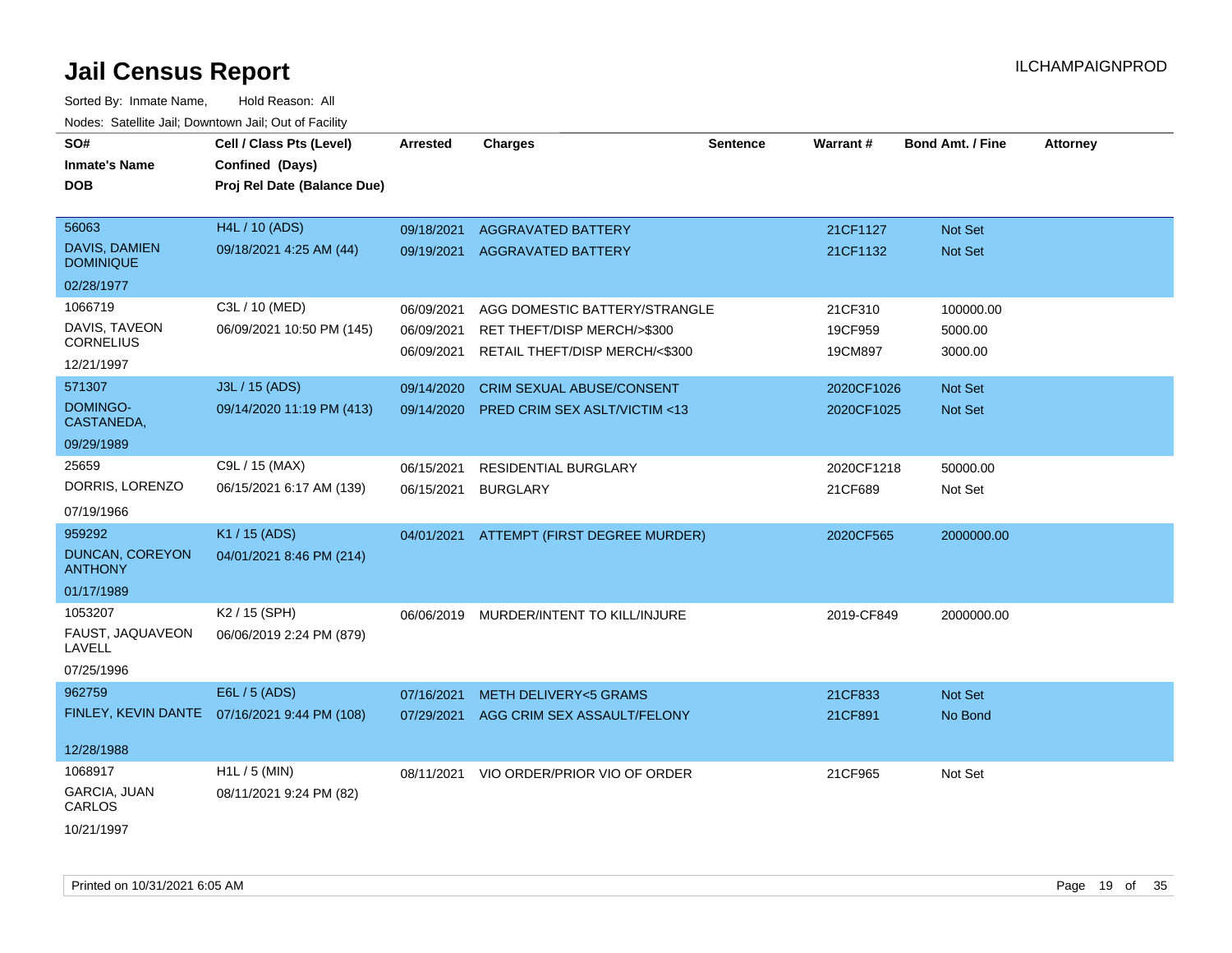Sorted By: Inmate Name, Hold Reason: All

Nodes: Satellite Jail; Downtown Jail; Out of Facility

| SO#<br><b>Inmate's Name</b><br><b>DOB</b>     | Cell / Class Pts (Level)<br>Confined (Days)<br>Proj Rel Date (Balance Due) | <b>Arrested</b> | <b>Charges</b>                       | <b>Sentence</b> | Warrant#    | <b>Bond Amt. / Fine</b> | <b>Attorney</b> |
|-----------------------------------------------|----------------------------------------------------------------------------|-----------------|--------------------------------------|-----------------|-------------|-------------------------|-----------------|
|                                               |                                                                            |                 |                                      |                 |             |                         |                 |
| 001077490                                     | J7L / 5 (ADS)                                                              | 07/12/2021      | BATTERY/MAKES PHYSICAL CONTACT       |                 | 20CM761     | 7500.00                 |                 |
| <b>GOURDINE, XAVIER</b><br><b>CHRISTOPHER</b> | 07/12/2021 12:31 AM (112)                                                  |                 |                                      |                 |             |                         |                 |
| 09/28/1997                                    |                                                                            |                 |                                      |                 |             |                         |                 |
| 001078510                                     | G1U / 5 (MIN)                                                              | 10/18/2021      | WRIT                                 |                 |             | No Bond                 |                 |
| HARRIS, WHITFIELD<br>AJANI                    | 10/18/2021 10:59 AM (14)                                                   |                 |                                      |                 |             |                         |                 |
| 10/04/2001                                    |                                                                            |                 |                                      |                 |             |                         |                 |
| 1073611                                       | G5L / 5 (MIN)                                                              | 02/09/2021      | MFG 15>100 GR ECSTASY/ANALOG         |                 | 21CF121     | 500000.00               |                 |
| <b>HAYES, CAMERON</b><br><b>TAYLOR MALEEK</b> | 02/09/2021 3:10 PM (265)                                                   | 02/09/2021      | DELIVERY OF OR POSSESSION OF W/INT   |                 | 21CF160     | <b>Not Set</b>          |                 |
| 08/10/1998                                    |                                                                            |                 |                                      |                 |             |                         |                 |
| 1015002                                       | J1L / 10 (ADS)                                                             | 07/22/2021      | AGGRAVATED BATTERY                   |                 | 2021CF861   | Not Set                 |                 |
| HERRERA, ANDREW<br>WESLEY                     | 07/22/2021 9:17 PM (102)                                                   |                 |                                      |                 |             |                         |                 |
| 12/17/1993                                    |                                                                            |                 |                                      |                 |             |                         |                 |
| 1024228                                       | K3 / 15 (SPH)                                                              | 04/24/2018      | *MURDER/INTENT TO KILL/INJURE        |                 | 2018-CF1170 | 5000000.00              |                 |
| <b>HILL, JAMONTE</b><br><b>RASHAD</b>         | 04/24/2018 4:07 PM (1,287)                                                 |                 |                                      |                 |             |                         |                 |
| 05/23/1994                                    |                                                                            |                 |                                      |                 |             |                         |                 |
| 953555                                        | C4L / 15 (MAX)                                                             | 03/10/2021      | <b>CRIM TRESPASS TO RESIDENCE</b>    |                 | 21CF272     | Not Set                 |                 |
| HUNT, TAVARIS EARL                            | 03/10/2021 4:58 AM (236)                                                   | 04/14/2021      | AGG FLEEING POLICE/21 MPH OVER       | 3y(DOC)         | 2020CF94    | 10000.00                |                 |
| 12/29/1987                                    |                                                                            |                 |                                      |                 |             |                         |                 |
| 1073894                                       | E2L / 10 (ADS)                                                             | 09/09/2021      | <b>VIOLATE SEX OFFENDER REGIS/2+</b> |                 | 2021CF920   | 10000.00                |                 |
| <b>JOKICH, ANTON VEGO</b>                     | 09/09/2021 2:14 PM (53)                                                    |                 |                                      |                 |             |                         |                 |
| 05/30/1969                                    |                                                                            |                 |                                      |                 |             |                         |                 |
| 23138                                         | D1 / 15 (MAX)                                                              | 06/17/2021      | STALKING/TRANSMITS THREAT            |                 | 18CF1332    | Not Set                 |                 |
| JONES, GLENN<br><b>CLAYTON</b>                | 06/17/2021 12:51 PM (137)                                                  | 06/17/2021      | AGG CRIM SEXUAL ABUSE/FELONY         |                 | 18-CF-1333  | Not Set                 |                 |
| 08/17/1958                                    |                                                                            |                 |                                      |                 |             |                         |                 |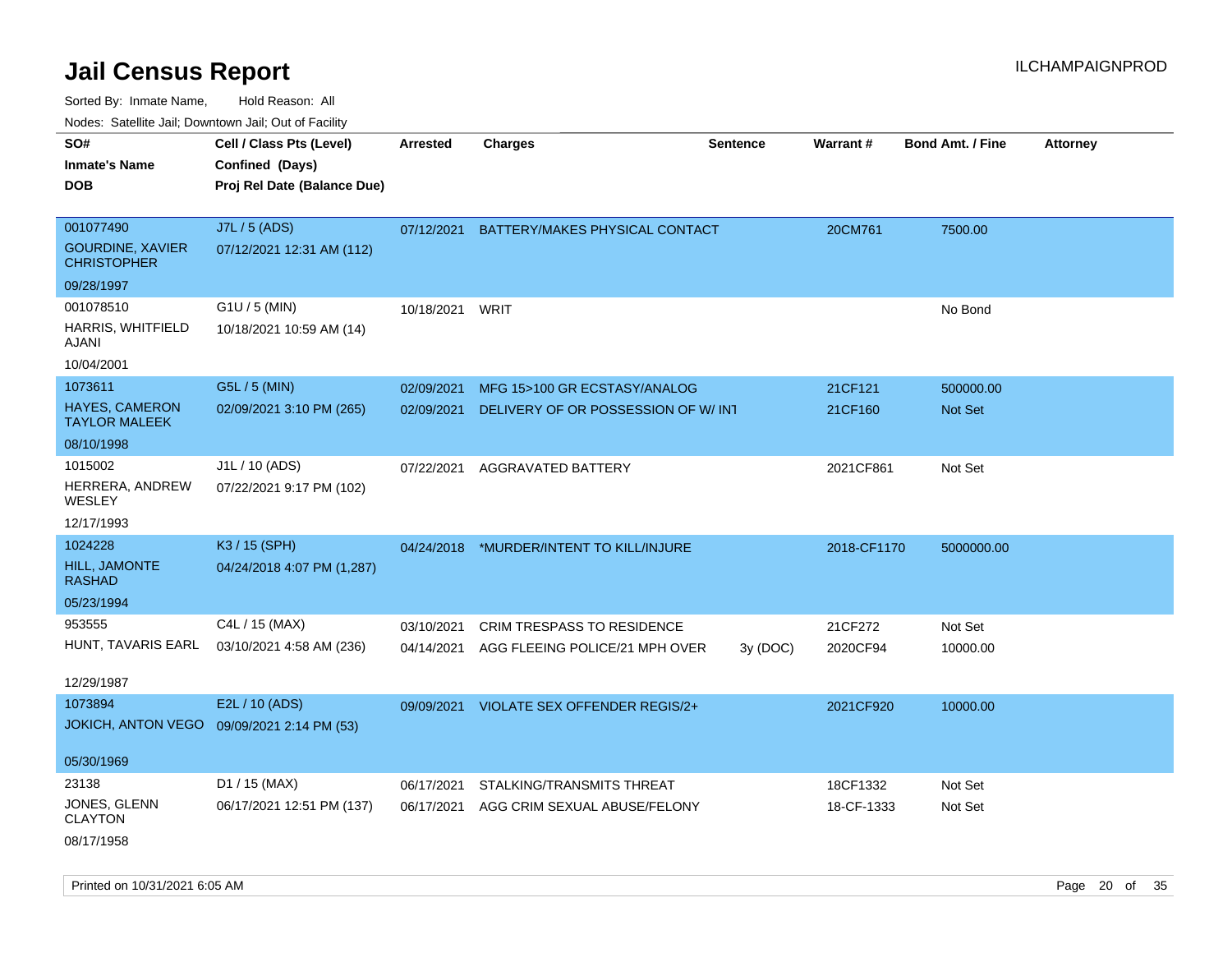| <b>Nouro:</b> Catoline Jan, Downtown Jan, Out of Fability                    |                                                                            |            |                                    |                 |             |                         |                 |
|------------------------------------------------------------------------------|----------------------------------------------------------------------------|------------|------------------------------------|-----------------|-------------|-------------------------|-----------------|
| SO#<br><b>Inmate's Name</b><br><b>DOB</b>                                    | Cell / Class Pts (Level)<br>Confined (Days)<br>Proj Rel Date (Balance Due) | Arrested   | <b>Charges</b>                     | <b>Sentence</b> | Warrant#    | <b>Bond Amt. / Fine</b> | <b>Attorney</b> |
| 24308<br>KWIATKOWSKI,<br><b>ROBERT JOHN</b>                                  | D <sub>2</sub> / 15 (MAX)<br>06/03/2021 10:40 PM (151)                     | 06/03/2021 | <b>ROBBERY</b>                     |                 | 21CF625     | No Bond                 |                 |
| 08/08/1963                                                                   |                                                                            |            |                                    |                 |             |                         |                 |
| 37260<br>LENARD, DEMETRIUS<br><b>MARQUIS</b><br>07/03/1973                   | C2U / 10 (ADS)<br>09/09/2021 1:44 AM (53)                                  | 09/09/2021 | FORGERY/ISSUE DOCUMENT/1 UPC       |                 | 2019 CF 559 | 200000.00               |                 |
|                                                                              |                                                                            |            |                                    |                 |             |                         |                 |
| 29681<br>LENOIR, JOHN<br><b>CHRISTOPHER</b>                                  | J2L / 15 (ADS)<br>07/14/2020 12:51 PM (475)                                | 07/14/2020 | PREDATORY CRIMINAL SEX ASSLT/CHILD |                 | 20CF-781    | 250000.00               |                 |
| 04/20/1966                                                                   |                                                                            |            |                                    |                 |             |                         |                 |
| 1000869<br>MARTIN, MANNIX<br><b>TILMOND</b>                                  | C8L / 15 (MAX)<br>09/12/2021 12:40 AM (50)                                 | 09/11/2021 | FELON POSS/USE WEAPON/FIREARM      |                 | 21CF1102    | Not Set                 |                 |
| 07/19/1991                                                                   |                                                                            |            |                                    |                 |             |                         |                 |
| 001078249<br>MCCLENDON, CALVIN<br>M                                          | B3 / 10 (MED)<br>08/07/2021 8:56 AM (86)                                   | 08/07/2021 | FELON POSS/USE WEAPON/FIREARM      |                 | 21CF947     | Not Set                 |                 |
| 04/29/1990                                                                   |                                                                            |            |                                    |                 |             |                         |                 |
| 35598<br>MERRIFIELD, THEJUAN 09/24/2021 4:36 AM (38)<br>CORTEZ<br>09/12/1970 | D6 / 10 (ADS)                                                              | 09/24/2021 | CRIM SEXUAL ABUSE/CONSENT/2+       |                 | 21CF1147    | Not Set                 |                 |
| 40235                                                                        | G9U / 5 (MIN)                                                              | 10/04/2021 | AGG DUI/4                          |                 | 2021CF1145  | 35000.00                |                 |
| MERRIWEATHER,<br><b>MARCUS TODD</b>                                          | 10/04/2021 4:41 PM (28)                                                    |            |                                    |                 |             |                         |                 |
| 11/28/1967                                                                   |                                                                            |            |                                    |                 |             |                         |                 |
| 1040273                                                                      | E4L / 15 (ADS)                                                             | 09/30/2021 | PRED CRIM SEX ASLT/VICTIM <13      |                 | 21CF329     | 500000.00               |                 |
| METCALFE, LANELL<br><b>JARON</b><br>09/22/1988                               | 09/30/2021 11:32 PM (32)                                                   |            |                                    |                 |             |                         |                 |
|                                                                              |                                                                            |            |                                    |                 |             |                         |                 |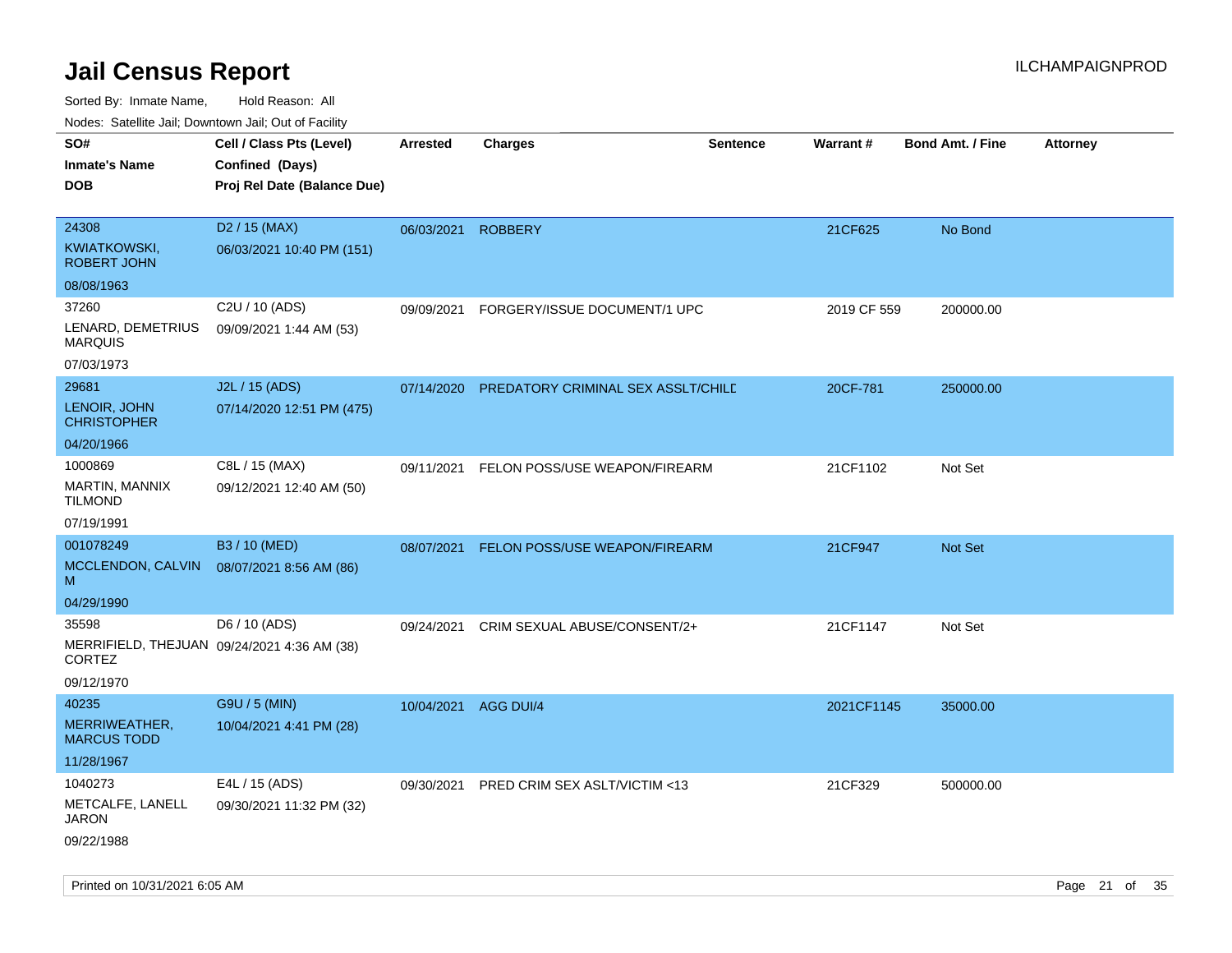| SO#                               | Cell / Class Pts (Level)    | Arrested   | <b>Charges</b>                           | Sentence | Warrant#   | <b>Bond Amt. / Fine</b> | <b>Attorney</b> |
|-----------------------------------|-----------------------------|------------|------------------------------------------|----------|------------|-------------------------|-----------------|
| <b>Inmate's Name</b>              | Confined (Days)             |            |                                          |          |            |                         |                 |
| <b>DOB</b>                        | Proj Rel Date (Balance Due) |            |                                          |          |            |                         |                 |
|                                   |                             |            |                                          |          |            |                         |                 |
| 1075635                           | B2 / 10 (ADS)               | 05/11/2021 | MFG/DEL CANNABIS/30-500 GRAMS            |          | 20CF1402   | 100000.00               |                 |
| MILES, DEVLON VON,<br>Junior      | 05/11/2021 10:39 PM (174)   |            | 05/11/2021 AGG DISCHARGE FIREARM/OCC VEH |          | 21CF538    | Not Set                 |                 |
| 11/04/2000                        |                             |            |                                          |          |            |                         |                 |
| 1069209                           | H2L / 10 (ADS)              | 04/07/2021 | AGG BATTERY/GREAT BODILY HARM            |          | 21CF376    | Not Set                 |                 |
| MOORE, DEVONTE<br>JAMAL           | 04/07/2021 6:25 PM (208)    |            |                                          |          |            |                         |                 |
| 09/24/1995                        |                             |            |                                          |          |            |                         |                 |
| 001078357                         | H6L / 15 (ADS)              | 09/17/2021 | ARMED ROBBERY/ARMED W/FIREARM            |          | 21CF1230   | <b>Not Set</b>          |                 |
| PETTIGREW, CAREY                  | 09/17/2021 9:56 AM (45)     | 09/17/2021 | ARMED ROBBERY/ARMED W/FIREARM            |          | 21CF1128   | Not Set                 |                 |
| <b>CORNITRIAS DEOBLO</b>          |                             | 09/17/2021 | ARMED ROBBERY/ARMED W/FIREARM            |          | 21CF1129   | <b>Not Set</b>          |                 |
| 08/31/1986                        |                             |            |                                          |          |            |                         |                 |
| 1070610                           | D <sub>4</sub> / 10 (ADS)   | 08/04/2021 | AGG BATTERY/GREAT BODILY HARM            |          | 21CF482    | 5000.00                 |                 |
| PHILLIS, AARON<br><b>MONTRELL</b> | 08/04/2021 9:02 PM (89)     | 08/04/2021 | <b>AGG BATTERY</b>                       |          | 21CF930    | Not Set                 |                 |
| 03/26/1999                        |                             |            |                                          |          |            |                         |                 |
| 1072114                           | A1U / 15 (SPH)              | 01/17/2021 | ATTEMPT (FIRST DEGREE MURDER)            |          | 2021CF65   | Not Set                 |                 |
| ROBINSON, DONNELL<br><b>LEVON</b> | 01/17/2021 2:40 PM (288)    | 01/17/2021 | ARMED ROBBERY/NO FIREARM                 |          | 2020CF824  | 75000.00                |                 |
| 10/23/2000                        |                             | 02/17/2021 | <b>AGGRAVATED BATTERY</b>                |          | 2021CF183  | 250000.00               |                 |
| 980761                            | B1 / 10 (MED)               | 06/07/2021 |                                          |          |            |                         |                 |
| ROBINSON, LEON                    | 06/07/2021 1:53 AM (147)    |            | DOMESTIC BATTERY/OTHER PRIOR             |          | 21CF639    | Not Set                 |                 |
| <b>SOLOMON</b>                    |                             |            |                                          |          |            |                         |                 |
| 10/22/1983                        |                             |            |                                          |          |            |                         |                 |
| 001077772                         | E5L / 5 (ADS)               | 03/16/2021 | PUBLIC INDECENCY/SEX CONDUCT             |          | 21CM102    | Not Set                 |                 |
| RUSH, MARION EARL,<br>Junior      | 03/16/2021 7:40 PM (230)    |            |                                          |          |            |                         |                 |
| 10/21/1967                        |                             |            |                                          |          |            |                         |                 |
| 1046238                           | $G1L / 5$ (MIN)             |            | 08/30/2021 MFG/DEL CANNABIS/2000<5000 GR |          | 2013CF2083 | Not Set                 |                 |
| SAMPLE, RYAN<br><b>CURTIS</b>     | 08/30/2021 8:56 PM (63)     |            |                                          |          |            |                         |                 |
| 07/30/1987                        |                             |            |                                          |          |            |                         |                 |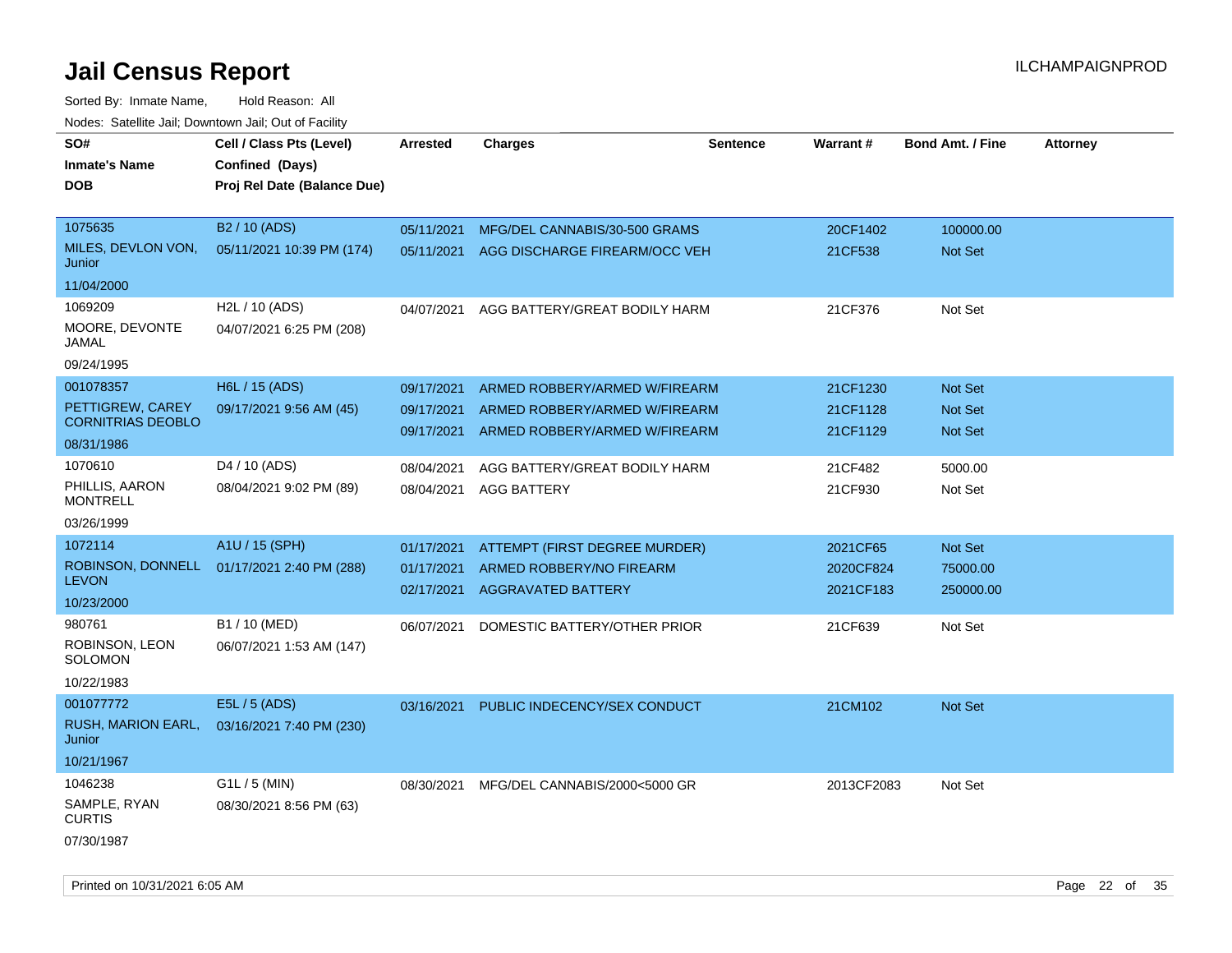| Nudes. Satellite Jali, Downtown Jali, Out of Facility |                                              |                 |                                      |                 |            |                         |                 |
|-------------------------------------------------------|----------------------------------------------|-----------------|--------------------------------------|-----------------|------------|-------------------------|-----------------|
| SO#                                                   | Cell / Class Pts (Level)                     | <b>Arrested</b> | <b>Charges</b>                       | <b>Sentence</b> | Warrant#   | <b>Bond Amt. / Fine</b> | <b>Attorney</b> |
| <b>Inmate's Name</b>                                  | Confined (Days)                              |                 |                                      |                 |            |                         |                 |
| DOB                                                   | Proj Rel Date (Balance Due)                  |                 |                                      |                 |            |                         |                 |
|                                                       |                                              |                 |                                      |                 |            |                         |                 |
| 1069960                                               | G7L / 5 (MIN)                                |                 | 09/28/2021 IDENTITY THEFT/\$2K-\$10K |                 | 21CF952    | 10000.00                |                 |
| SHELTON, JOSIAH<br>TIMOTHY                            | 09/28/2021 2:04 AM (34)                      |                 |                                      |                 |            |                         |                 |
| 02/23/1980                                            |                                              |                 |                                      |                 |            |                         |                 |
| 001077269                                             | G3L / 5 (MIN)                                | 10/13/2021      | RECEIVE/POSS/SELL STOLEN VEH         |                 | 2020CF1122 | 15000.00                |                 |
|                                                       | SPURLIN, DAVID ELLIS 10/13/2021 7:36 AM (19) |                 |                                      |                 |            |                         |                 |
| 03/25/1987                                            |                                              |                 |                                      |                 |            |                         |                 |
| 1051104                                               | G6L / 5 (MIN)                                |                 |                                      |                 |            |                         |                 |
| STOVER, ANDREW                                        |                                              | 05/26/2021      | DRIVING ON REVOKED LICENSE           |                 | 21TR4000   | <b>Not Set</b>          |                 |
| WADE                                                  | 05/27/2021 12:59 AM (158)                    | 05/26/2021      | <b>BURGLARY</b>                      |                 | 21CF667    | <b>Not Set</b>          |                 |
| 07/20/1994                                            |                                              | 05/26/2021      | METH DELIVERY/5<15 GRAMS             |                 | 21CF598    | <b>Not Set</b>          |                 |
| 1024184                                               | H5L / 10 (ADS)                               | 09/08/2021      | AGG ASLT PEACE OFF/FIRE/ER WRK       |                 | 20CF1051   | No Bond                 |                 |
| SULLIVAN, CODY<br>MICHAEL                             | 09/08/2021 3:28 PM (54)                      |                 |                                      |                 |            |                         |                 |
| 08/15/1994                                            |                                              |                 |                                      |                 |            |                         |                 |
| 1068839                                               | F8L / 15 (MAX)                               | 08/07/2020      | <b>HOMICIDE</b>                      |                 | 2020-CF851 | 1000000.00              |                 |
| TAYLOR, LONDON<br>JAVON                               | 08/07/2020 10:30 AM (451)                    |                 |                                      |                 |            |                         |                 |
| 08/16/1999                                            |                                              |                 |                                      |                 |            |                         |                 |
| 54881                                                 | E1L / 10 (ADS)                               | 05/18/2021      | AGGRAVATED ASSAULT/PUBLIC PROP       |                 | 21CM185    | 100.00                  |                 |
| THOMAS, BRYANT                                        | 05/18/2021 9:03 PM (167)                     |                 |                                      |                 |            |                         |                 |
| 11/12/1973                                            |                                              |                 |                                      |                 |            |                         |                 |
| 1056971                                               | I3 / 10 (ADS)                                | 08/07/2021      | FELON POSS/USE WEAPON/FIREARM        |                 | 21CF948    | No Bond                 |                 |
| TRAVIS, DENZEL<br><b>DANTRELL</b>                     | 08/07/2021 7:36 AM (86)                      |                 | 08/08/2021 AGG BATTERY/PUBLIC PLACE  |                 | 2020CF647  | 25000.00                |                 |
| 03/21/1993                                            |                                              |                 |                                      |                 |            |                         |                 |
| 001078250                                             | F8U / 10 (MED)                               | 08/07/2021      | FELON POSS WEAPON/BODY ARMOR         |                 | 21CF950    | Not Set                 |                 |
| TRAVIS, JORDAN<br>TESHAUN                             | 08/07/2021 10:27 AM (86)                     |                 |                                      |                 |            |                         |                 |
| 03/03/1996                                            |                                              |                 |                                      |                 |            |                         |                 |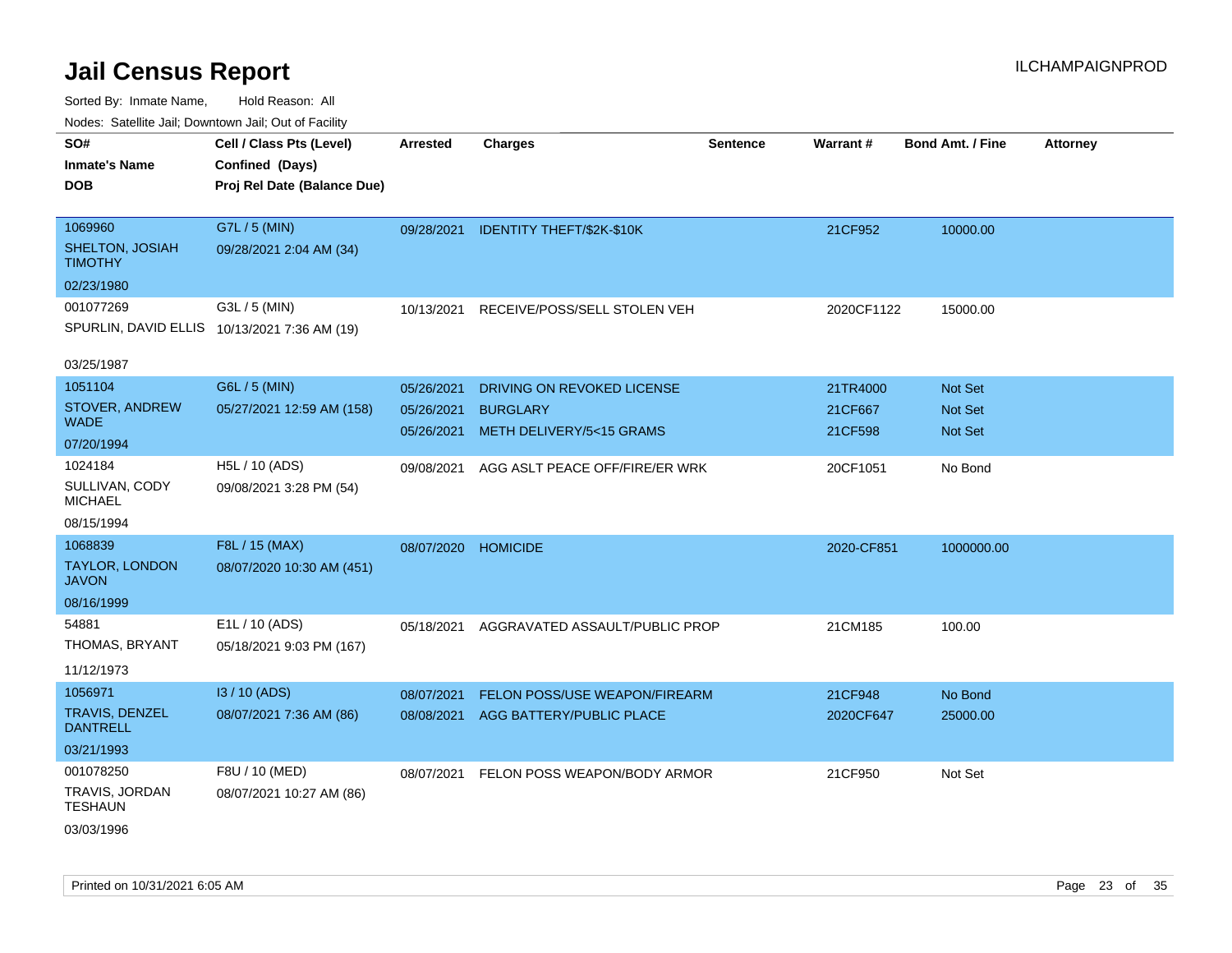| Confined (Days)<br>Proj Rel Date (Balance Due)<br>J4L / 15 (ADS)<br>07/30/2021 8:29 PM (94)<br>D5 / 15 (ADS) | 07/30/2021 MURDER |                                |                           | 21CF902                                                    | 2000000.00 |                                          |
|--------------------------------------------------------------------------------------------------------------|-------------------|--------------------------------|---------------------------|------------------------------------------------------------|------------|------------------------------------------|
|                                                                                                              |                   |                                |                           |                                                            |            |                                          |
|                                                                                                              |                   |                                |                           |                                                            |            |                                          |
|                                                                                                              |                   |                                |                           |                                                            |            |                                          |
|                                                                                                              |                   |                                |                           |                                                            |            |                                          |
|                                                                                                              |                   |                                |                           |                                                            |            |                                          |
|                                                                                                              |                   |                                |                           |                                                            |            |                                          |
|                                                                                                              | 08/27/2021        | AGG CRIM SX AB/VIC 13<18/TRUST |                           | 2020CF499                                                  | 250000.00  |                                          |
| 08/27/2021 2:25 AM (66)                                                                                      | 08/27/2021        | INDIRECT CRIMINAL CONTEMPT     | 5y(DOC)                   | 2021CC16                                                   | No Bond    |                                          |
|                                                                                                              |                   |                                |                           |                                                            |            |                                          |
| E3L / 10 (MED)                                                                                               | 02/23/2021        |                                |                           |                                                            | No Bond    |                                          |
| 02/23/2021 4:18 PM (251)                                                                                     |                   |                                |                           |                                                            |            |                                          |
|                                                                                                              |                   |                                |                           |                                                            |            |                                          |
| A1L / 15 (ADS)                                                                                               | 12/10/2020        |                                |                           |                                                            | No Bond    |                                          |
| 12/10/2020 8:55 PM (326)                                                                                     |                   |                                |                           |                                                            |            |                                          |
|                                                                                                              |                   |                                |                           |                                                            |            |                                          |
| A2U / 15 (SPH)                                                                                               | 02/25/2021        | <b>ARMED HABITUAL CRIMINAL</b> |                           |                                                            | Not Set    |                                          |
| 02/25/2021 3:24 PM (249)                                                                                     |                   |                                |                           |                                                            |            |                                          |
|                                                                                                              |                   |                                |                           |                                                            |            |                                          |
| H3L / 15 (ADS)                                                                                               | 08/19/2021        | AGGRAVATED BATTERY             |                           | 21CF1014                                                   | Not Set    |                                          |
| 08/19/2021 10:10 AM (74)                                                                                     | 09/01/2021        | PROBATION VIOLATION            |                           | 20CF381                                                    | Not Set    |                                          |
|                                                                                                              |                   |                                |                           |                                                            |            |                                          |
| $12/5$ (ADS)                                                                                                 | 06/14/2021        | <b>BURGLARY</b>                |                           |                                                            | Not Set    |                                          |
| 06/14/2021 12:07 PM (140)                                                                                    |                   |                                |                           |                                                            |            |                                          |
|                                                                                                              |                   |                                |                           |                                                            |            |                                          |
| <b>Total Downtown Jail: 54</b>                                                                               |                   |                                |                           |                                                            |            |                                          |
|                                                                                                              |                   | Males: 54                      | AGG BATTERY/PEACE OFFICER | MURDER/STRONG PROB KILL/INJURE<br>Unknown: 0<br>Females: 0 |            | 2020-CF-801<br>2020CF1293<br>2020-CF-625 |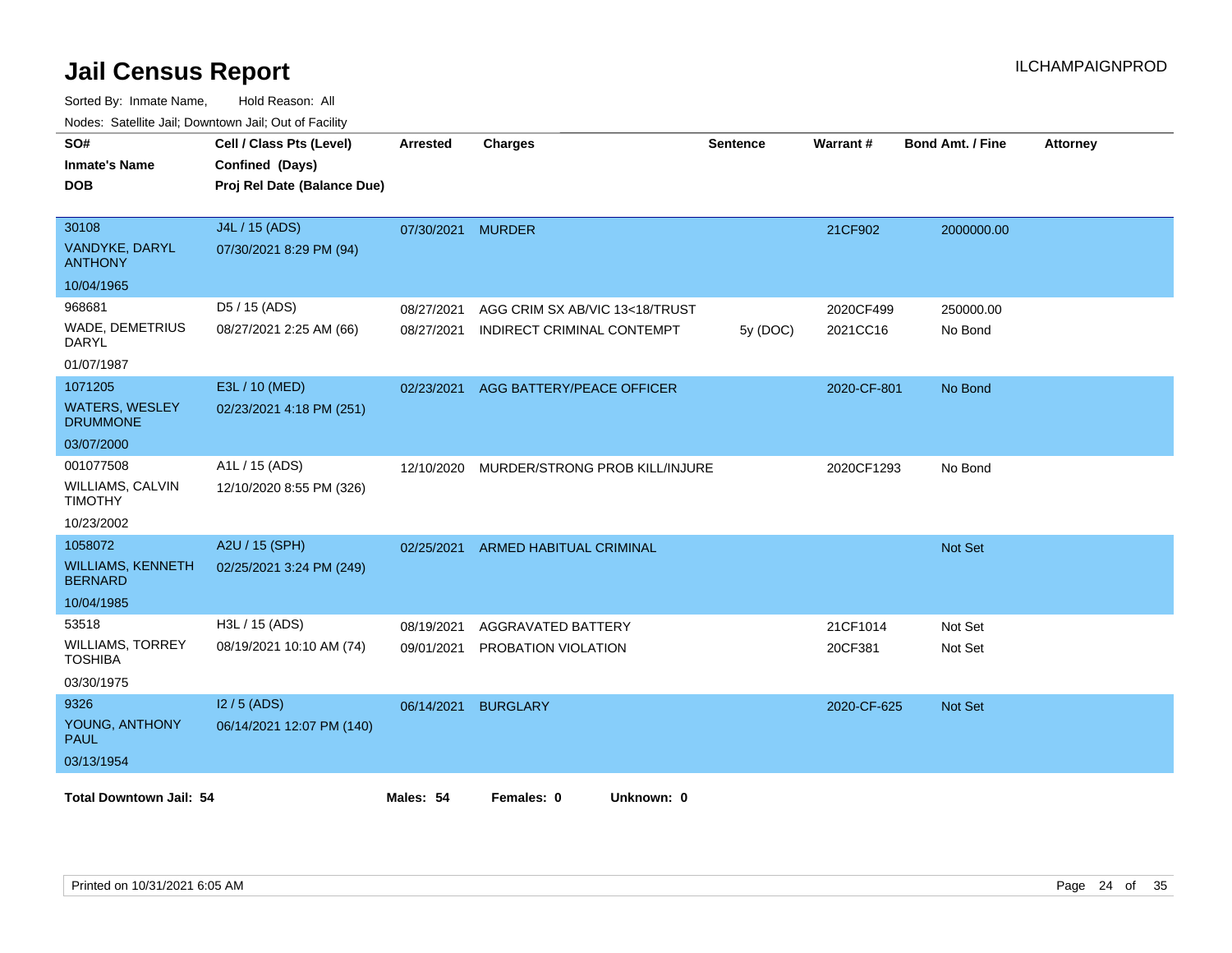|  | <b>Out of Facility</b> |  |
|--|------------------------|--|

| SO#<br><b>Inmate's Name</b><br><b>DOB</b>                         | Cell / Class Pts (Level)<br>Confined (Days)<br>Proj Rel Date (Balance Due)     | Arrested                               | <b>Charges</b>                                                                              | <b>Sentence</b> | Warrant#                        | <b>Bond Amt. / Fine</b>       | <b>Attorney</b> |
|-------------------------------------------------------------------|--------------------------------------------------------------------------------|----------------------------------------|---------------------------------------------------------------------------------------------|-----------------|---------------------------------|-------------------------------|-----------------|
| 61095<br>AMOS, DERRICK<br><b>JAMES</b><br>06/12/1985              | <b>DEW / 10 (ADS)</b><br>05/02/2021 9:02 PM (183)                              |                                        | 05/02/2021 HOME INVASION/CAUSE INJURY                                                       |                 | 2021CF323                       | 100000.00                     |                 |
| 516062<br><b>BENNETT, JOHN</b><br><b>MICHAEL</b><br>04/30/1986    | DEW / 15 (MAX)<br>02/22/2021 10:47 AM (252)                                    | 02/22/2021<br>02/22/2021               | PHONE HARASSMENT/2+<br>AGG DISCH FIR/VEH/PC OFF/FRMAN                                       |                 | 20CF194<br>21CF210              | 5000.00<br>No Bond            |                 |
| 508342<br><b>BLAKELY, HARVEY</b><br>06/25/1985                    | <b>EHD</b><br>09/28/2021 11:29 AM (34)<br>11/11/2021 (0.00)                    | 09/28/2021                             | DRIVING ON REVOKED LICENSE                                                                  |                 | 2020TR1282                      | Not Set                       |                 |
| 976538<br>09/05/1989                                              | <b>EHD</b><br>BLISSIT, WYATT TYRES 10/12/2021 10:05 AM (20)<br>1/6/2022 (0.00) | 10/12/2021                             | DOMESTIC BATTERY/OTHER PRIOR                                                                |                 | 2020CF1095                      | Not Set                       |                 |
| 33993<br><b>BOOKER, STEPHON</b><br><b>MONTELL</b><br>06/11/1971   | <b>DEW / 10 (MED)</b><br>06/14/2021 7:42 PM (140)                              | 06/14/2021<br>06/14/2021<br>06/14/2021 | AGGRAVATED DOMESTIC BATTERY<br>POSSESSING A CONTROLLED SUBSTANC<br><b>PAROLE REVOCATION</b> |                 | 21CF688<br>21CF657<br>CH2103612 | Not Set<br>Not Set<br>No Bond |                 |
| 1074315<br><b>BRIGGS, PATRICK</b><br><b>MONTAY</b><br>08/05/2001  | DEW / 15 (MAX)<br>08/03/2021 4:56 PM (90)                                      | 07/27/2021                             | AGG DISCHARGE FIREARM/VEH/SCH                                                               |                 | 21CF927                         | Not Set                       |                 |
| 001078065<br><b>BROWN, CHARMAN</b><br><b>LAKEEF</b><br>11/30/2002 | <b>KAN / 10 (ADS)</b><br>06/17/2021 12:32 PM (137)                             | 06/17/2021                             | AGG BATTERY/DISCHARGE FIREARM                                                               |                 | 21CF704                         | 1000000.00                    |                 |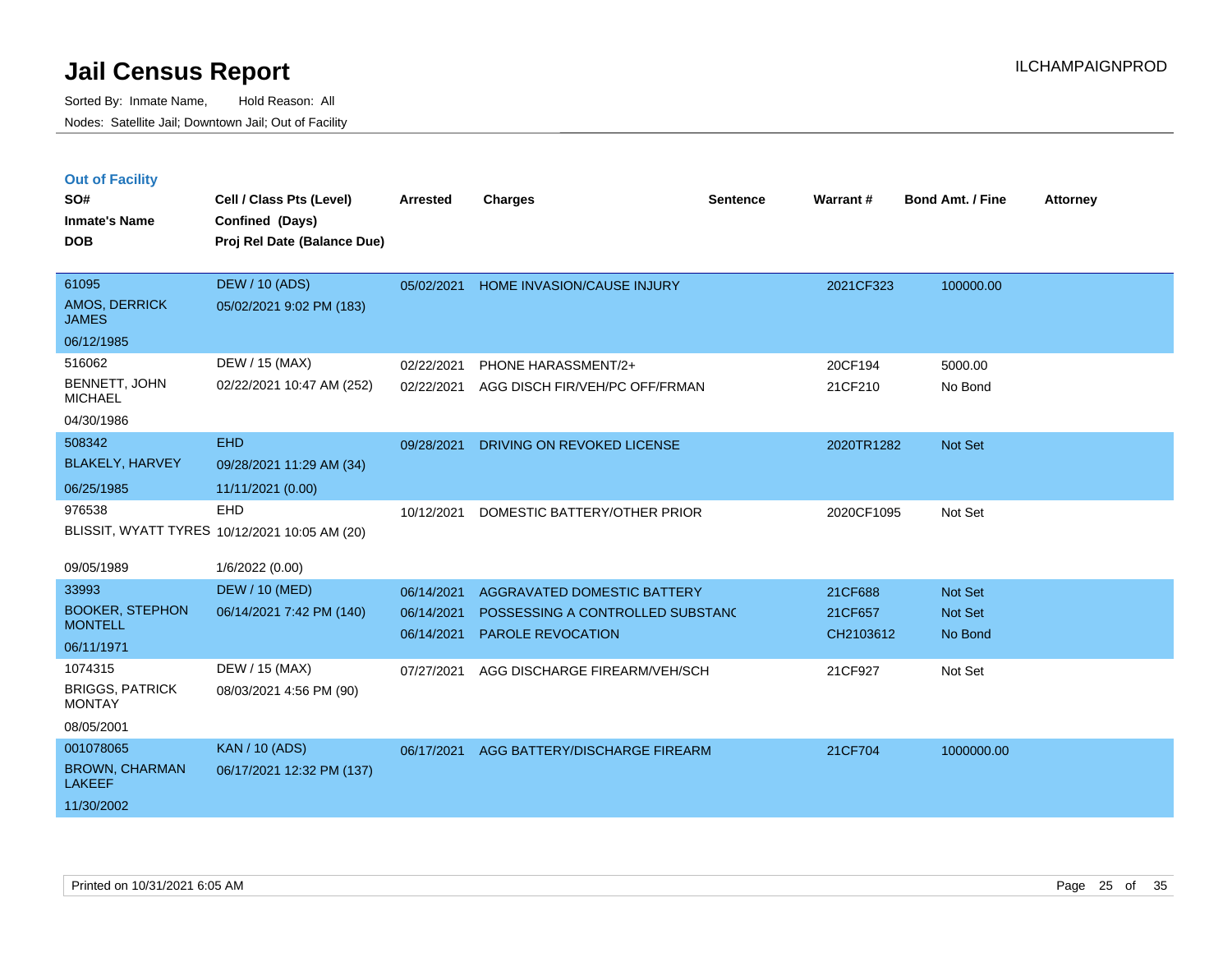| rouce. Calcinic Jan, Downtown Jan, Out or Facility |                             |                 |                                     |          |            |                         |                 |
|----------------------------------------------------|-----------------------------|-----------------|-------------------------------------|----------|------------|-------------------------|-----------------|
| SO#                                                | Cell / Class Pts (Level)    | <b>Arrested</b> | <b>Charges</b>                      | Sentence | Warrant#   | <b>Bond Amt. / Fine</b> | <b>Attorney</b> |
| <b>Inmate's Name</b>                               | Confined (Days)             |                 |                                     |          |            |                         |                 |
| DOB                                                | Proj Rel Date (Balance Due) |                 |                                     |          |            |                         |                 |
|                                                    |                             |                 |                                     |          |            |                         |                 |
| 1038554                                            | <b>KAN / 15 (MAX)</b>       | 08/18/2021      | DELIVERY OF OR POSSESSION OF W/INT  |          | 21CF1009   | No Bond                 |                 |
| <b>BROWN, CORRION</b><br><b>DEVONTAE</b>           | 08/18/2021 5:40 PM (75)     | 08/18/2021      | ARMED HABITUAL CRIMINAL             |          | 21CF1162   | Not Set                 |                 |
| 04/19/1995                                         |                             |                 |                                     |          |            |                         |                 |
| 1060066                                            | EHD                         | 09/28/2021      | DRIVING ON SUSPENDED LICENSE        |          | 2020TR5855 | Not Set                 |                 |
| <b>BROWN, JAMES</b><br>EDWARD, Junior              | 09/28/2021 10:52 AM (34)    |                 |                                     |          |            |                         |                 |
| 11/21/1994                                         |                             |                 |                                     |          |            |                         |                 |
| 1071662                                            | <b>KAN / 15 (MAX)</b>       | 12/07/2020      | <b>FELON POSS/USE FIREARM PRIOR</b> |          | 20CF1418   | 250000.00               |                 |
| <b>BROWN, JAWON</b><br><b>EDWARD</b>               | 12/14/2020 6:02 PM (322)    |                 |                                     |          |            |                         |                 |
| 04/21/2000                                         |                             |                 |                                     |          |            |                         |                 |
| 1038579                                            | KAN / 15 (MAX)              | 08/18/2021      | FELON POSS/USE WEAPON/FIREARM       |          | 21CF1010   | Not Set                 |                 |
| <b>BROWN, MARKEL</b><br>rikki                      | 08/18/2021 2:05 PM (75)     |                 |                                     |          |            |                         |                 |
| 01/06/1995                                         |                             |                 |                                     |          |            |                         |                 |
| 1003006                                            | <b>KAN / 15 (MAX)</b>       | 08/19/2021      | FELON POSS/USE MACHINE GUN          |          | 21CF1011   | No Bond                 |                 |
| <b>BROWN, ROCKEITH</b><br><b>JAVONTE</b>           | 08/19/2021 12:55 AM (74)    |                 |                                     |          |            |                         |                 |
| 07/23/1991                                         |                             |                 |                                     |          |            |                         |                 |
| 001078361                                          | KAN / 10 (MED)              | 09/08/2021      | AGG UUW/LOADED/NO FCCA/FOID         |          | 21CF1084   | Not Set                 |                 |
| BUFORD, DESHAWN<br><b>MICHAEL</b>                  | 09/08/2021 10:11 PM (54)    |                 |                                     |          |            |                         |                 |
| 02/23/1997                                         |                             |                 |                                     |          |            |                         |                 |
| 987334                                             | <b>DEW / 15 (MAX)</b>       | 03/10/2021      | ATTEMPT (FIRST DEGREE MURDER)       |          | 19CF689    | <b>Not Set</b>          |                 |
| CAIN, ISAIAH<br><b>DEPRIEST</b>                    | 03/10/2021 2:22 PM (236)    |                 |                                     |          |            |                         |                 |
| 12/23/1990                                         |                             |                 |                                     |          |            |                         |                 |
| 992962                                             | DEW / 15 (ADS)              | 05/25/2021      | MURDER/INTENT TO KILL/INJURE        |          | 2018CF1045 | 1000000.00              |                 |
| CAMPBELL, KEITH<br><b>KNAQEEB</b>                  | 05/25/2021 1:19 PM (160)    |                 |                                     |          |            |                         |                 |
| 07/22/1991                                         |                             |                 |                                     |          |            |                         |                 |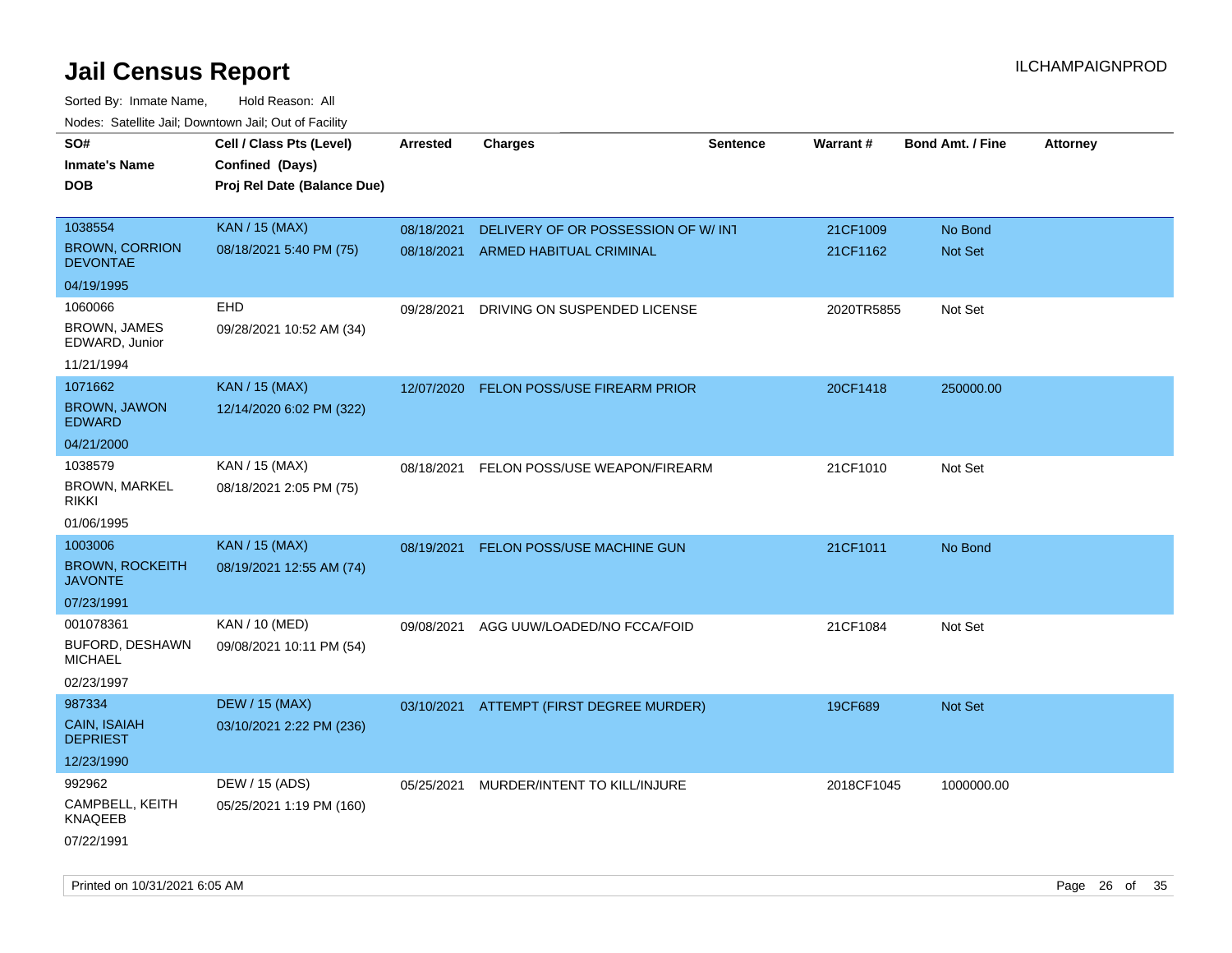Sorted By: Inmate Name, Hold Reason: All Nodes: Satellite Jail; Downtown Jail; Out of Facility

| SO#<br><b>Inmate's Name</b><br><b>DOB</b>                                 | Cell / Class Pts (Level)<br>Confined (Days)<br>Proj Rel Date (Balance Due) | <b>Arrested</b>                        | <b>Charges</b>                                                                                          | Sentence | <b>Warrant#</b>                      | <b>Bond Amt. / Fine</b>       | <b>Attorney</b> |
|---------------------------------------------------------------------------|----------------------------------------------------------------------------|----------------------------------------|---------------------------------------------------------------------------------------------------------|----------|--------------------------------------|-------------------------------|-----------------|
| 1064992<br><b>CARTER, KEJUAN</b><br><b>JAVONTE</b>                        | <b>KAN / 15 (MAX)</b><br>09/20/2021 11:42 PM (42)                          | 09/20/2021                             | ARMED VIOLENCE/CATEGORY I                                                                               |          | 21CF1137                             | Not Set                       |                 |
| 06/27/1998<br>1068848<br>CHATMAN, MICHAEL<br><b>DAISEAN</b><br>11/12/1999 | KAN / 15 (MAX)<br>02/06/2020 5:22 PM (634)                                 |                                        | 02/06/2020 MURDER/INTENT TO KILL/INJURE                                                                 |          | 20CF-156                             | No Bond                       |                 |
| 778242<br><b>CHILLIS, CENTRAIL</b><br><b>DERCO</b><br>06/07/1985          | <b>EHD</b><br>10/19/2021 9:26 AM (13)<br>11/17/2021 (0.00)                 | 10/19/2021                             | DRIVING RVK/SUSP DUI/SSS 2ND                                                                            |          | 2021CF33                             | Not Set                       |                 |
| 001078461<br>COLE, ERIC JOSE<br>01/24/2002                                | KAN / 10 (MED)<br>10/08/2021 12:25 AM (24)                                 | 10/07/2021<br>10/07/2021<br>10/08/2021 | AGG UNLAWFUL USE WEAPON/PERSON<br>AGG DOMESTIC BATTERY/STRANGLE<br><b>HARASS WITNESS/FAMILY MBR/REP</b> |          | 2021CF1209<br>2021CF1208<br>21CF1218 | No Bond<br>Not Set<br>Not Set |                 |
| 1066300<br><b>CONTRERAS-</b><br>RODRIGUEZ, DANIEL<br>04/24/1999           | <b>EHD</b><br>10/12/2021 10:45 AM (20)<br>11/9/2021 (0.00)                 | 10/12/2021                             | AGG DUI/LIC SUSP OR REVOKED                                                                             |          | 2021CF397                            | Not Set                       |                 |
| 57733<br>CRAIG, ANTOINE<br><b>DARRELL</b><br>10/09/1982                   | KAN / 15 (SPH)<br>02/25/2020 4:08 PM (615)                                 | 02/25/2020<br>02/25/2020               | <b>HOMICIDE</b><br>FELON POSS/USE WEAPON/FIREARM                                                        |          | 2020-CF250<br>19CF-1827              | 2000000.00<br>80000.00        |                 |
| 001077939<br><b>CROSS, PATRICK</b><br><b>DONTRELLE</b><br>11/07/2001      | <b>DEW / 10 (MED)</b><br>05/10/2021 7:31 PM (175)                          | 05/10/2021<br>06/02/2021               | FIREARM/FOID INVALID/NOT ELIG<br>POSS STOLEN VEHICLE > \$25,000                                         |          | 21CF526<br>21CF612                   | No Bond<br>Not Set            |                 |
| 1076663<br>DYE, KENNE YAKIEM                                              | DEW / 15 (MAX)<br>07/15/2020 11:49 AM (474)                                | 07/15/2020                             | *ARMED HABITUAL CRIMINAL                                                                                |          | 2020-CF783                           | 500000.00                     |                 |

05/30/1988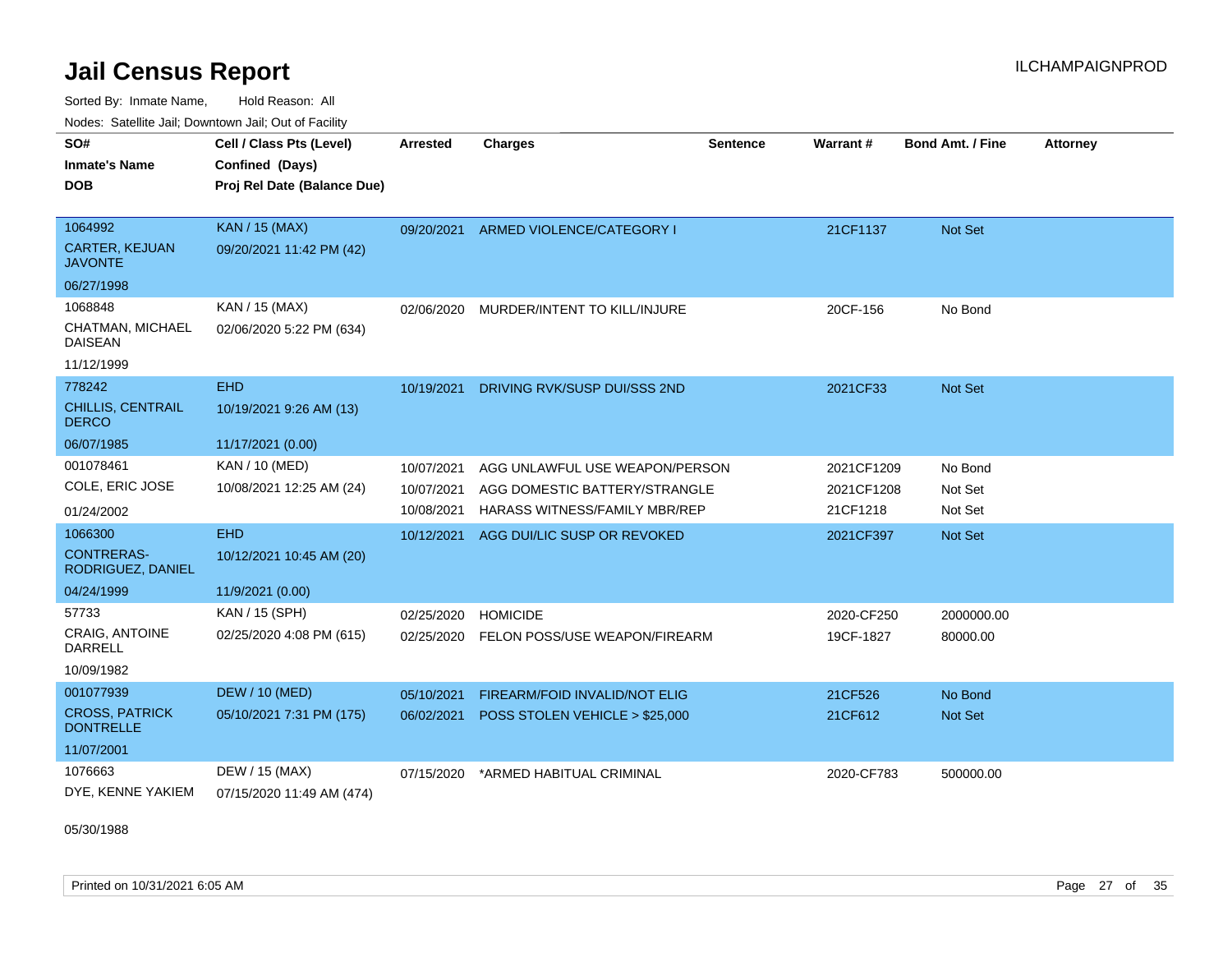Sorted By: Inmate Name, Hold Reason: All Nodes: Satellite Jail; Downtown Jail; Out of Facility

| SO#                                    | Cell / Class Pts (Level)                    | <b>Arrested</b> | <b>Charges</b>                     | <b>Sentence</b> | Warrant #  | <b>Bond Amt. / Fine</b> | <b>Attorney</b> |
|----------------------------------------|---------------------------------------------|-----------------|------------------------------------|-----------------|------------|-------------------------|-----------------|
| <b>Inmate's Name</b>                   | Confined (Days)                             |                 |                                    |                 |            |                         |                 |
| <b>DOB</b>                             | Proj Rel Date (Balance Due)                 |                 |                                    |                 |            |                         |                 |
|                                        |                                             |                 |                                    |                 |            |                         |                 |
| 27428                                  | <b>EHD</b>                                  | 09/21/2021      | DRIVING RVK/SUSP DUI/SSS 3RD       |                 | 2020CF1368 | <b>Not Set</b>          |                 |
| FRANKLIN, TYRONE<br>Senior             | 09/21/2021 9:27 AM (41)                     | 09/21/2021      | DRIVING RVK/SUSP DUI/SSS 3RD       |                 | 2021CF435  | <b>Not Set</b>          |                 |
| 09/12/1966                             | 12/19/2021 (0.00)                           |                 |                                    |                 |            |                         |                 |
| 60154                                  | <b>EHD</b>                                  | 10/20/2021      | AGG DUI/LIC SUSP OR REVOKED        |                 | 2021cf261  | Not Set                 |                 |
| GARCIA-MEZA,<br>CARLOS                 | 10/20/2021 9:23 AM (12)                     |                 |                                    |                 |            |                         |                 |
| 03/06/1983                             | 1/16/2022 (0.00)                            |                 |                                    |                 |            |                         |                 |
| 001077363                              | <b>KAN / 25 (SPH)</b>                       | 10/30/2020      | <b>HOME INVASION/FIREARM</b>       |                 | 20CF1202   | 500000.00               |                 |
| <b>GARY, DAKOTA</b><br><b>TREVON</b>   | 10/30/2020 10:41 AM (367)                   |                 |                                    |                 |            |                         |                 |
| 12/31/2001                             |                                             |                 |                                    |                 |            |                         |                 |
| 1065946                                | KAN / 10 (MED)                              | 09/04/2021      | AGG BATTERY/DISCHARGE FIREARM      |                 | 21CF1057   | 750000.00               |                 |
| GODBOLT, DESMOND<br><b>DEVONTAE</b>    | 09/04/2021 1:17 AM (58)                     | 09/04/2021      | RESIST/OBSTRUCTING A PEACE OFFICEI |                 | 21CM407    | Not Set                 |                 |
| 11/15/1997                             |                                             |                 |                                    |                 |            |                         |                 |
| 1070256                                | <b>KAN / 10 (MED)</b>                       | 06/09/2021      | <b>BURGLARY W/O CAUSING DAMAGE</b> | $3y/6m$ (DOC)   | 18CF1193   | 5000.00                 |                 |
| <b>GORDON, TYRONE</b>                  | 06/09/2021 7:11 AM (145)                    | 06/09/2021      | RETAIL THEFT/DISP MERCH/<\$300     |                 | 19CM336    | 5000.00                 |                 |
| 03/16/2000                             |                                             |                 |                                    |                 |            |                         |                 |
| 1070118                                | KAN / 15 (MAX)                              | 08/31/2021      | AGGRAVATED DOMESTIC BATTERY        |                 | 21CF1049   | No Bond                 |                 |
| GRAHAM, CORTEZ<br><b>LAMON</b>         | 08/31/2021 9:32 PM (62)                     | 09/02/2021      | PROBATION VIOLATION                |                 | 21CF55     | Not Set                 |                 |
| 03/31/1976                             |                                             |                 |                                    |                 |            |                         |                 |
| 1000641                                | <b>KAN / 10 (MED)</b>                       | 09/14/2021      | ARMED HABITUAL CRIMINAL            |                 | 21CF1116   | No Bond                 |                 |
| <b>GRANT, CEDRIC</b><br><b>DYSHAWN</b> | 09/14/2021 6:32 PM (48)                     |                 |                                    |                 |            |                         |                 |
| 01/03/1991                             |                                             |                 |                                    |                 |            |                         |                 |
| 1076506                                | KAN / 15 (MAX)                              | 09/17/2021      | AGG UUW/PERSON/CM THREAT VIOL      |                 | 21CF1131   | Not Set                 |                 |
|                                        | GRAY, JAMARH EMERE 09/17/2021 10:41 AM (45) | 09/20/2021      | <b>DOMESTIC BATTERY</b>            |                 | 21CM430    | Not Set                 |                 |

06/21/2003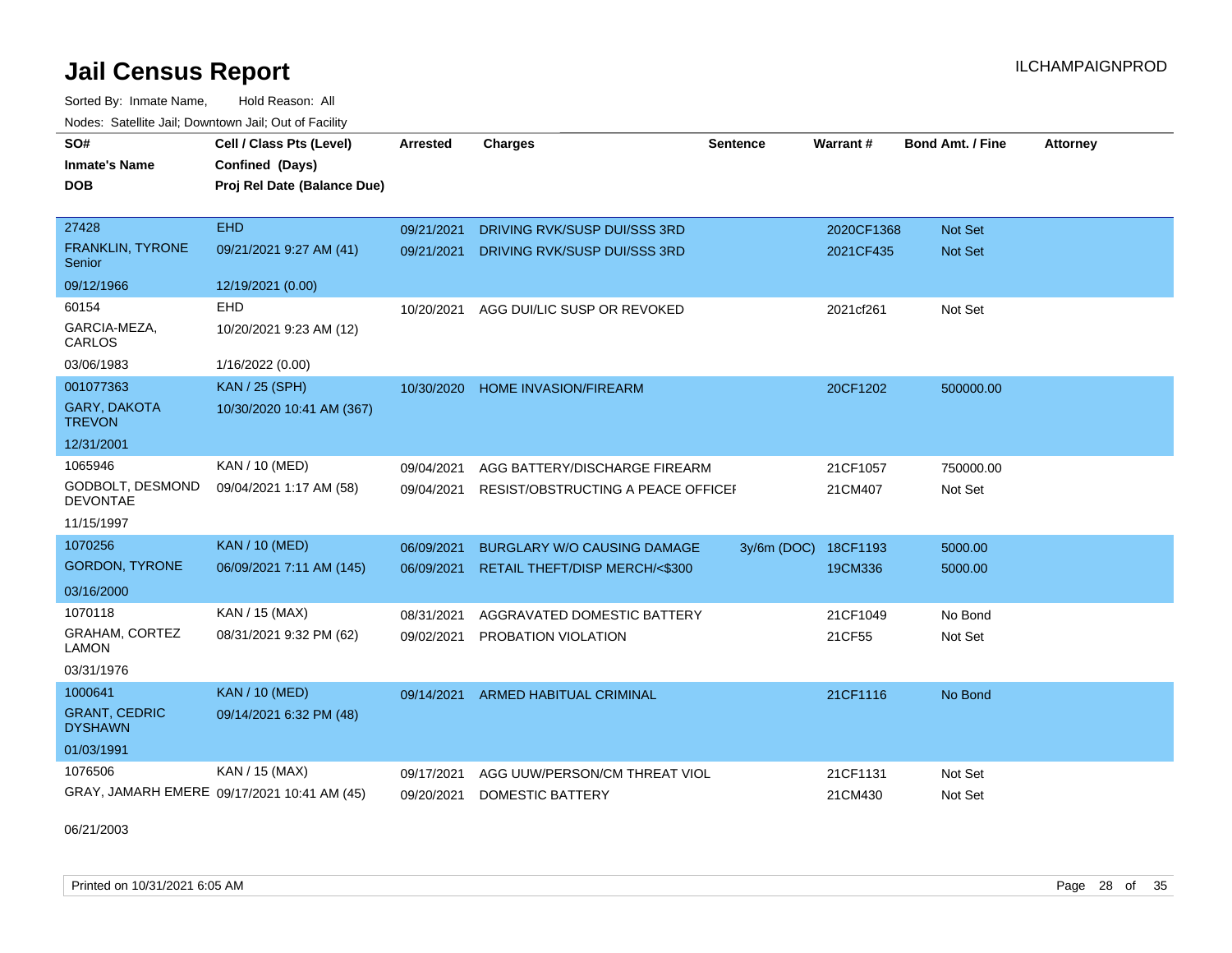| SO#                                       | Cell / Class Pts (Level)    | <b>Arrested</b> | <b>Charges</b>                | <b>Sentence</b> | Warrant#   | <b>Bond Amt. / Fine</b> | <b>Attorney</b> |
|-------------------------------------------|-----------------------------|-----------------|-------------------------------|-----------------|------------|-------------------------|-----------------|
| <b>Inmate's Name</b>                      | Confined (Days)             |                 |                               |                 |            |                         |                 |
| <b>DOB</b>                                | Proj Rel Date (Balance Due) |                 |                               |                 |            |                         |                 |
|                                           |                             |                 |                               |                 |            |                         |                 |
| 001078364                                 | <b>KAN / 15 (MAX)</b>       | 09/09/2021      | <b>HOME INVASION</b>          |                 | 21CF1081   | Not Set                 |                 |
| HAWKINS, ELIJA<br><b>TALON</b>            | 09/09/2021 2:03 AM (53)     |                 |                               |                 |            |                         |                 |
| 10/20/2001                                |                             |                 |                               |                 |            |                         |                 |
| 55580                                     | EHD                         | 09/28/2021      | DRIVING RVK/SUSP DUI/SSS 3RD  |                 | 2021CF133  | Not Set                 |                 |
| HORTON, RANDY<br>LAMAR                    | 09/28/2021 9:28 AM (34)     |                 |                               |                 |            |                         |                 |
| 12/18/1978                                | 11/11/2021 (0.00)           |                 |                               |                 |            |                         |                 |
| 61859                                     | <b>EHD</b>                  | 09/28/2021      | DRIVING ON REVOKED LICENSE    |                 | 2021TR2391 | Not Set                 |                 |
| HORTON-MILLER,<br><b>MAURICE DWAYNE</b>   | 09/28/2021 10:08 AM (34)    |                 |                               |                 |            |                         |                 |
| 06/08/1981                                | 11/20/2021 (0.00)           |                 |                               |                 |            |                         |                 |
| 1043704                                   | DEW / 15 (ADS)              | 07/13/2021      | PROBATION VIOLATION           |                 | 18CF1697   | 25000.00                |                 |
| HOUSTON, STEVEN                           | 07/13/2021 5:56 AM (111)    | 07/13/2021      | PROBATION VIOLATION           |                 | 19CF1295   | 25000.00                |                 |
| CORDELL                                   |                             | 07/13/2021      | ARMED ROBBERY/ARMED W/FIREARM |                 | 21CF815    | Not Set                 |                 |
| 01/24/1989                                |                             |                 |                               |                 |            |                         |                 |
| 001078383                                 | <b>KAN / 15 (MAX)</b>       | 09/14/2021      | UNLAWFUL USE OF A WEAPON      | 4y (DOC)        | 21CF1110   | Not Set                 |                 |
| <b>HUGHES, TYDERRIUS</b><br><b>DEQUON</b> | 09/14/2021 3:22 PM (48)     |                 |                               |                 |            |                         |                 |
| 12/16/1996                                |                             |                 |                               |                 |            |                         |                 |
| 001078146                                 | DEW / 15 (MAX)              | 07/09/2021      | AGG BATTERY/DISCHARGE FIREARM |                 | 21CF795    | 1000000.00              |                 |
| HUNT, TEIGAN<br><b>JAZAIREO</b>           | 07/09/2021 12:41 PM (115)   | 07/09/2021      | ARMED ROBBERY/ARMED W/FIREARM |                 | 21CF806    | Not Set                 |                 |
| 05/14/2003                                |                             |                 |                               |                 |            |                         |                 |
| 67077                                     | <b>EHD</b>                  | 10/12/2021      | DRIVING RVK/SUSP DUI/SSS 2ND  |                 | 2020CF1464 | Not Set                 |                 |
| <b>INGRAM, ANTOINE</b>                    | 10/12/2021 9:19 AM (20)     |                 |                               |                 |            |                         |                 |
| 05/12/1983                                | 11/10/2021 (0.00)           |                 |                               |                 |            |                         |                 |
| 989743                                    | DEW / 15 (ADS)              | 04/13/2021      | AGG DISCHARGE FIREARM/VEH/SCH |                 | 21CF400    | Not Set                 |                 |
| JACKSON, STEVE<br>ALLEN                   | 04/13/2021 2:45 AM (202)    | 04/13/2021      | AGGRAVATED DOMESTIC BATTERY   |                 | 21CF399    | Not Set                 |                 |
| 06/04/1991                                |                             |                 |                               |                 |            |                         |                 |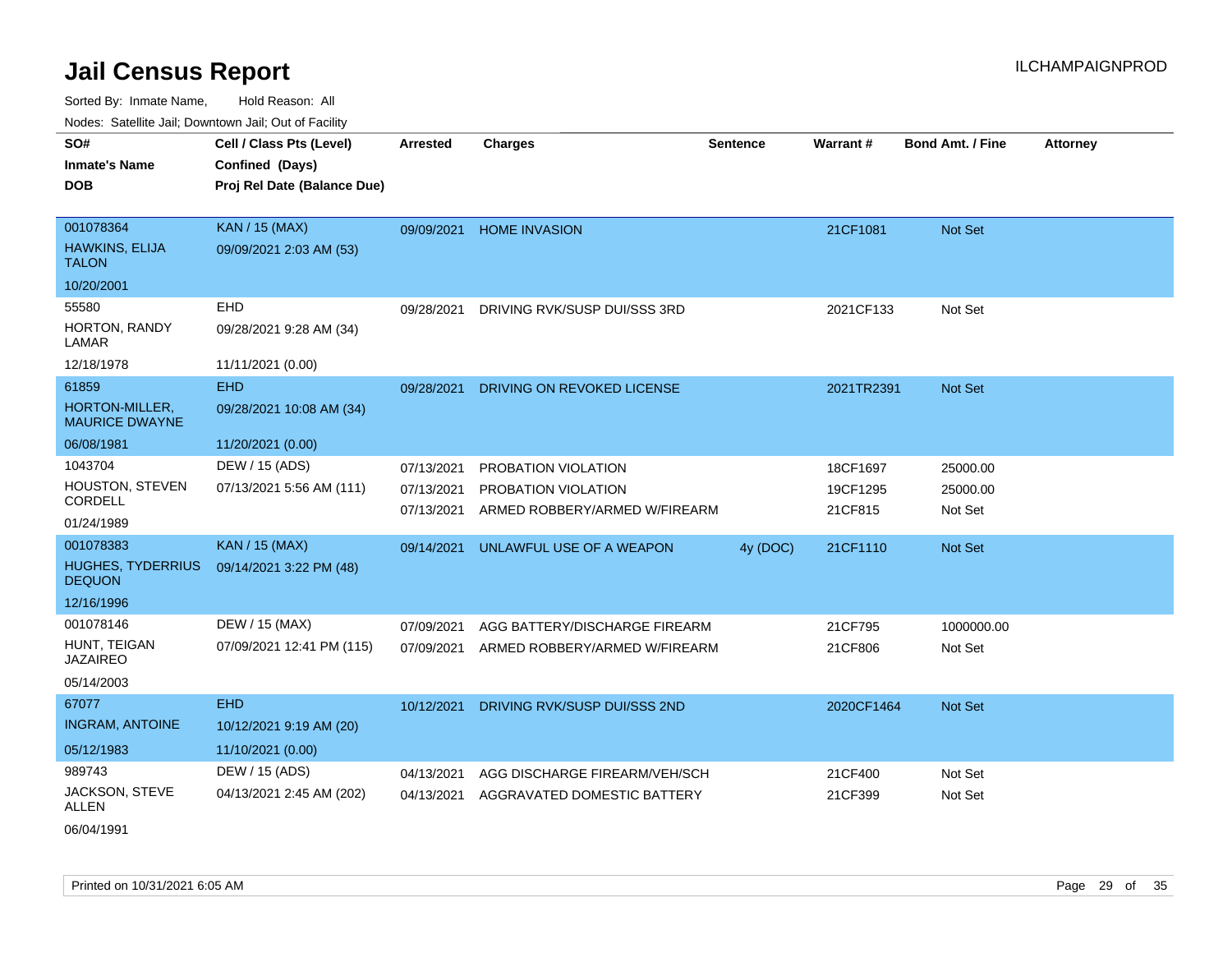| SO#                                     | Cell / Class Pts (Level)    | <b>Arrested</b> | <b>Charges</b>                   | <b>Sentence</b> | Warrant#   | <b>Bond Amt. / Fine</b> | <b>Attorney</b> |
|-----------------------------------------|-----------------------------|-----------------|----------------------------------|-----------------|------------|-------------------------|-----------------|
| <b>Inmate's Name</b>                    | Confined (Days)             |                 |                                  |                 |            |                         |                 |
| <b>DOB</b>                              | Proj Rel Date (Balance Due) |                 |                                  |                 |            |                         |                 |
|                                         |                             |                 |                                  |                 |            |                         |                 |
| 50495                                   | <b>EHD</b>                  | 08/10/2021      | DRIVING RVK/SUSP DUI/SSS 10-14   |                 | 2020CF997  | Not Set                 |                 |
| <b>JENKINS, ARNOLD</b><br><b>FARRIS</b> | 08/10/2021 9:08 AM (83)     | 08/10/2021      | DRIVING RVK/SUSP DUI/SSS 10-14   |                 | 2019CF1363 | Not Set                 |                 |
| 04/19/1962                              | 2/4/2022 (0.00)             |                 |                                  |                 |            |                         |                 |
| 001077709                               | EHD                         | 07/06/2021      | DRIVING RVK/SUSP DUI/SSS 4-9     |                 | 2021CF167  | Not Set                 |                 |
| JINKINS, DEWAYNE<br>ALLEN               | 07/06/2021 9:00 AM (118)    |                 |                                  |                 |            |                         |                 |
| 01/02/1967                              | 1/1/2022 (0.00)             |                 |                                  |                 |            |                         |                 |
| 1076450                                 | <b>DEW / 15 (MAX)</b>       | 06/25/2020      | MURDER/INTENT TO KILL/INJURE     |                 | 2020-CF703 | 750000.00               |                 |
| JONES, CARLOS<br><b>ANTONIO</b>         | 06/25/2020 2:13 PM (494)    |                 | 11/02/2020 HOME INVASION/FIREARM |                 | 20CF1204   | 500000.00               |                 |
| 11/18/2001                              |                             |                 |                                  |                 |            |                         |                 |
| 001077877                               | DEW / 10 (MED)              | 04/24/2021      | AGG DISCHARGE FIREARM/OCC BLDG   |                 | 21CF459    | Not Set                 |                 |
| <b>JORDAN, PATRICK</b><br><b>RODEL</b>  | 04/24/2021 3:53 PM (191)    |                 |                                  |                 |            |                         |                 |
| 10/22/2002                              |                             |                 |                                  |                 |            |                         |                 |
| 998873                                  | <b>EHD</b>                  | 10/12/2021      | DRIVING RVK/SUSP DUI/SSS 3RD     |                 | 2021CF235  | Not Set                 |                 |
| KINCAID, AMANDA<br><b>MICHELLE</b>      | 10/12/2021 11:31 AM (20)    |                 |                                  |                 |            |                         |                 |
| 01/07/1990                              | 1/9/2022 (0.00)             |                 |                                  |                 |            |                         |                 |
| 1017194                                 | KAN / 15 (MAX)              | 09/08/2021      | STALKING/CAUSE FEAR FOR SAFETY   |                 | 20CF1392   | No Bond                 |                 |
| <b>KNOX, LENELL</b>                     | 09/08/2021 12:53 PM (54)    |                 |                                  |                 |            |                         |                 |
| 07/21/1993                              |                             |                 |                                  |                 |            |                         |                 |
| 1064445                                 | <b>DEW / 15 (MAX)</b>       | 04/23/2021      | FELON POSS/USE FIREARM/PAROLE    |                 | 21CF899    | Not Set                 |                 |
| <b>LARUE, TERENCE</b><br><b>TRAMEL</b>  | 04/23/2021 11:18 AM (192)   | 04/23/2021      | AGG DISCHARGE FIREARM/OCC VEH    |                 | 2021CF295  | 500000.00               |                 |
| 12/23/1998                              |                             | 04/23/2021      | POSSESS 15<100 GRAMS COCAINE     |                 | 19CF1052   | 10000.00                |                 |
| 001078237                               | KAN / 15 (ADS)              | 08/03/2021      | AGG DISCHARGE FIREARM/OCC VEH    |                 | 21CF928    | No Bond                 |                 |
| LAWS, TERON<br><b>RAMONTE</b>           | 08/03/2021 6:29 PM (90)     |                 |                                  |                 |            |                         |                 |
| 04/03/2001                              |                             |                 |                                  |                 |            |                         |                 |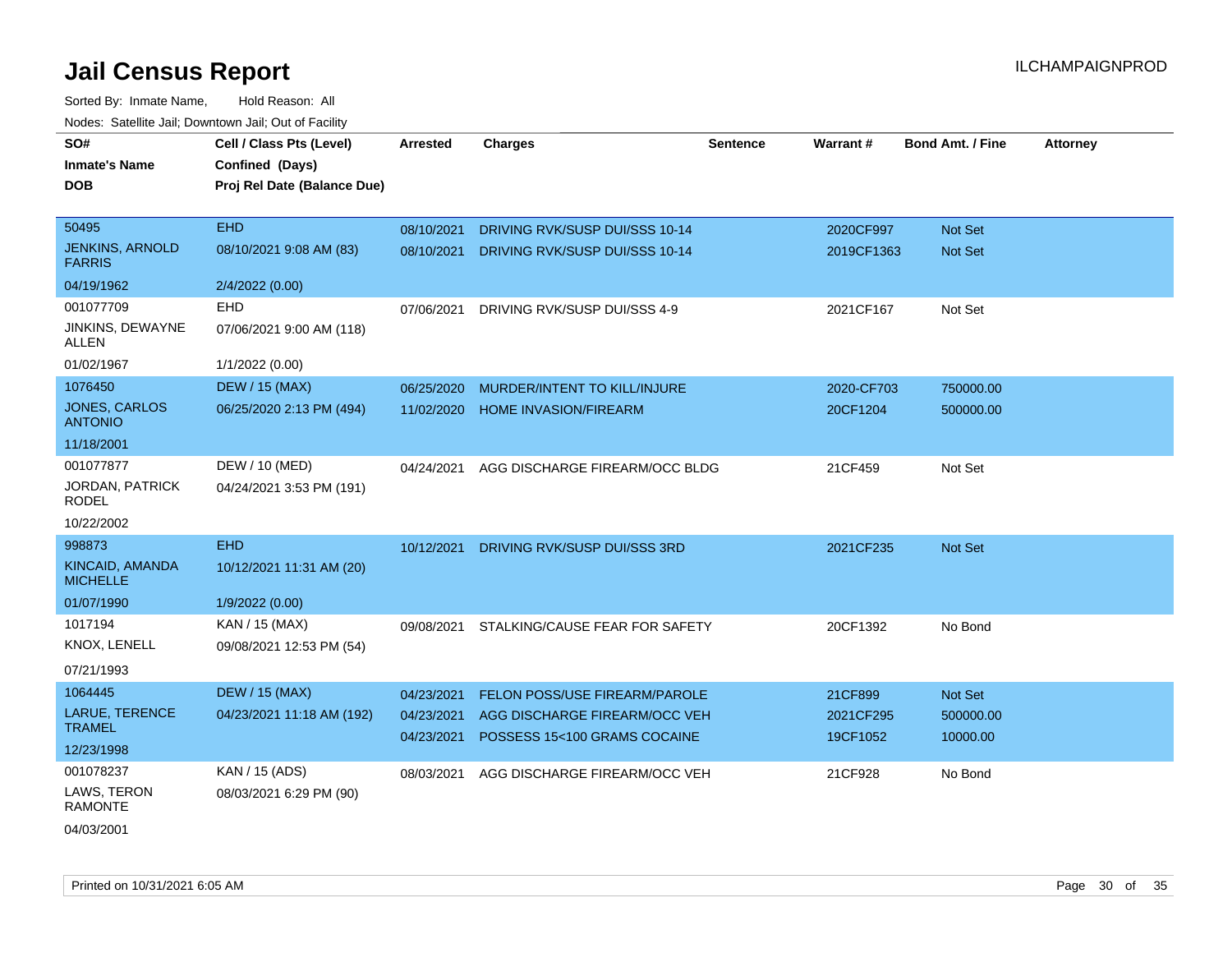| SO#                                      | Cell / Class Pts (Level)    | <b>Arrested</b> | <b>Charges</b>                           | <b>Sentence</b> | <b>Warrant#</b> | <b>Bond Amt. / Fine</b> | <b>Attorney</b> |
|------------------------------------------|-----------------------------|-----------------|------------------------------------------|-----------------|-----------------|-------------------------|-----------------|
| <b>Inmate's Name</b>                     | Confined (Days)             |                 |                                          |                 |                 |                         |                 |
| <b>DOB</b>                               | Proj Rel Date (Balance Due) |                 |                                          |                 |                 |                         |                 |
|                                          |                             |                 |                                          |                 |                 |                         |                 |
| 001078170                                | <b>KAN / 10 (MED)</b>       | 09/07/2021      | AGG UNLAWFUL USE OF WEAPON/VEH           |                 | 21CF1060        | Not Set                 |                 |
| LEMONS, DEANGELO<br><b>DEVELLE</b>       | 09/07/2021 12:49 AM (55)    |                 |                                          |                 |                 |                         |                 |
| 05/29/2003                               |                             |                 |                                          |                 |                 |                         |                 |
| 56792                                    | DEW / 10 (MED)              | 02/02/2021      | ARMED HABITUAL CRIMINAL                  |                 | 2021CF141       | 500000.00               |                 |
| LILLARD, LAWRENCE<br><b>TYRONE</b>       | 02/02/2021 2:11 PM (272)    | 02/22/2021      | DRIVING ON REVOKED LICENSE               |                 | 21TR426         | 5000.00                 |                 |
| 10/20/1982                               |                             |                 |                                          |                 |                 |                         |                 |
| 001078407                                | <b>EHD</b>                  | 09/21/2021      | DRIVING ON SUSPENDED LICENSE             |                 | 2019TR16777     | <b>Not Set</b>          |                 |
| LOVE, BRANDON<br><b>TERRELL</b>          | 09/21/2021 11:26 AM (41)    |                 |                                          |                 |                 |                         |                 |
| 06/13/1994                               | 12/19/2021 (0.00)           |                 |                                          |                 |                 |                         |                 |
| 46837                                    | KAN / 15 (MAX)              | 09/07/2021      | <b>RESIDENTIAL BURGLARY</b>              |                 | 2019-CF-1207    | 25000.00                |                 |
| MARCRUM, JEFFERY<br><b>LEE</b>           | 09/07/2021 11:43 AM (55)    |                 |                                          |                 |                 |                         |                 |
| 11/17/1968                               |                             |                 |                                          |                 |                 |                         |                 |
| 1029510                                  | <b>DEW / 15 (MAX)</b>       | 06/26/2021      | ATTEMPT DISARM PC OFF/CORR EMP           | 5y (DOC)        | 21CF751         | <b>Not Set</b>          |                 |
| MESSER, CODY<br><b>JAMES</b>             | 06/22/2021 1:47 AM (132)    |                 |                                          |                 |                 |                         |                 |
| 05/24/1991                               |                             |                 |                                          |                 |                 |                         |                 |
| 1011046                                  | KAN / 15 (ADS)              |                 | 04/10/2021 ATTEMPT (FIRST DEGREE MURDER) |                 | 21CF392         | Not Set                 |                 |
| MILES, DARRION<br><b>ANTONIO KEVONTA</b> | 04/11/2021 12:46 AM (204)   |                 |                                          |                 |                 |                         |                 |
| 03/18/1990                               |                             |                 |                                          |                 |                 |                         |                 |
| 001077278                                | <b>DEW / 15 (MAX)</b>       | 10/06/2020      | MURDER/INTENT TO KILL/INJURE             |                 | 2020CF146       | 2000000.00              |                 |
| MILLER, D'ANDRE                          | 10/06/2020 12:49 PM (391)   | 10/06/2020      | AGG FLEEING POLICE/21 MPH OVER           |                 | 2019CF1171      | 50000.00                |                 |
| 09/08/1986                               |                             |                 |                                          |                 |                 |                         |                 |
| 963426                                   | <b>EHD</b>                  | 09/14/2021      | ACCIDENT INJURY/DEATH/11-403             |                 | 2020CF1367      | Not Set                 |                 |
| MITCHELL, MARCELL<br><b>MARTELL</b>      | 09/14/2021 9:03 AM (48)     |                 |                                          |                 |                 |                         |                 |
| 12/19/1987                               | 12/10/2021 (0.00)           |                 |                                          |                 |                 |                         |                 |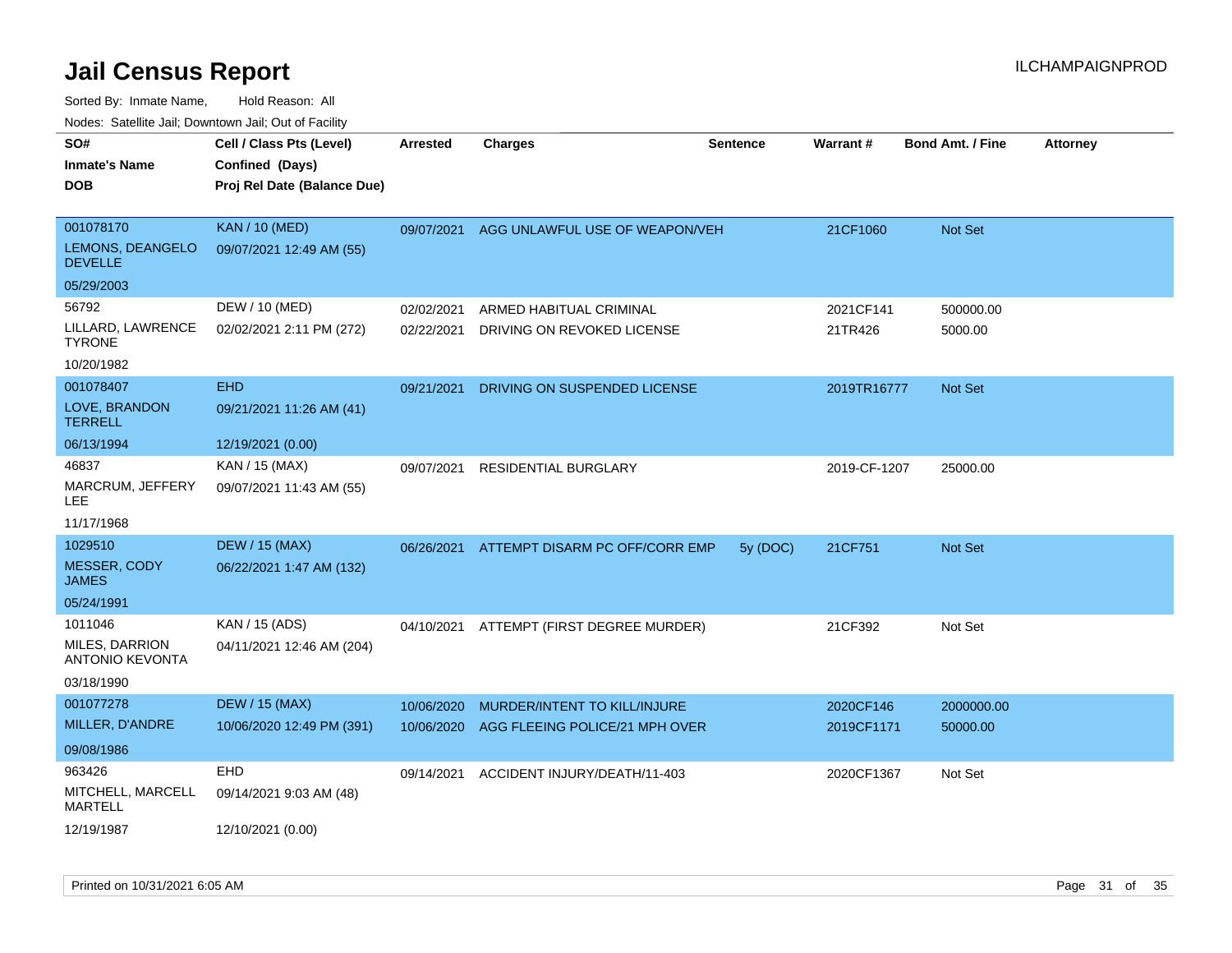| SO#<br><b>Inmate's Name</b><br><b>DOB</b> | Cell / Class Pts (Level)<br>Confined (Days)<br>Proj Rel Date (Balance Due) | <b>Arrested</b> | <b>Charges</b>                 | <b>Sentence</b> | Warrant#    | <b>Bond Amt. / Fine</b> | <b>Attorney</b> |
|-------------------------------------------|----------------------------------------------------------------------------|-----------------|--------------------------------|-----------------|-------------|-------------------------|-----------------|
|                                           |                                                                            |                 |                                |                 |             |                         |                 |
| 1026477                                   | KAN / 15 (ADS)                                                             | 09/21/2021      | AGG DISCHARGE FIREARM/OCC VEH  |                 | 21CF1138    | Not Set                 |                 |
| NEWBILL, DEVONTRE<br><b>LAMONT</b>        | 09/21/2021 2:27 AM (41)                                                    | 09/22/2021      | <b>PROBATION VIOLATION</b>     |                 | 20CF577     | Not Set                 |                 |
| 11/22/1993                                |                                                                            |                 |                                |                 |             |                         |                 |
| 1072907                                   | <b>KAN</b>                                                                 | 07/14/2021      | ATTEMPT (FIRST DEGREE MURDER)  |                 | 2021-CF-832 | 2000000.00              |                 |
| NIKOLAEV, YEVGENIY                        | 07/14/2021 10:10 PM (110)                                                  |                 |                                |                 |             |                         |                 |
| 10/06/1983                                |                                                                            |                 |                                |                 |             |                         |                 |
| 001077928                                 | <b>EHD</b>                                                                 | 09/01/2021      | AGG DOMESTIC BATTERY/STRANGLE  |                 | 2021CF515   | Not Set                 |                 |
| PATTON, MICHAEL<br><b>RYAN</b>            | 09/01/2021 9:43 AM (61)                                                    |                 |                                |                 |             |                         |                 |
| 08/15/1994                                | 12/31/2021 (0.00)                                                          |                 |                                |                 |             |                         |                 |
| 001078063                                 | DEW / 15 (MAX)                                                             | 06/15/2021      | AGG CRIM SEX ASSAULT/WEAPON    |                 | 2021CF678   | 1000000.00              |                 |
|                                           | PERRY, ROBERT Junior 06/15/2021 4:37 PM (139)                              | 06/15/2021      | <b>ROBBERY</b>                 |                 | 2021CF159   | 25000.00                |                 |
| 12/21/1990                                |                                                                            |                 |                                |                 |             |                         |                 |
| 001077614                                 | <b>KAN / 15 (MAX)</b>                                                      | 01/17/2021      | ATTEMPT (FIRST DEGREE MURDER)  |                 | 21CF66      | Not Set                 |                 |
| <b>DEVON</b>                              | ROBINSON, DONTRELL 01/17/2021 3:08 PM (288)                                |                 |                                |                 |             |                         |                 |
| 09/22/2002                                |                                                                            |                 |                                |                 |             |                         |                 |
| 1061216                                   | KAN / 10 (MED)                                                             | 06/22/2021      | <b>HOME INVASION/FIREARM</b>   |                 | 21CF727     | Not Set                 |                 |
| RUNGE, ANDRE<br><b>MARSEAN</b>            | 06/22/2021 4:42 PM (132)                                                   |                 |                                |                 |             |                         |                 |
| 12/05/1997                                |                                                                            |                 |                                |                 |             |                         |                 |
| 650295                                    | <b>PIA / 50 (MAX)</b>                                                      | 04/22/2020      | <b>CRIMINAL SEXUAL ASSAULT</b> |                 | 2020-CF407  | 750000.00               |                 |
| SANDAGE, JERALD                           | 04/22/2020 6:30 AM (558)                                                   | 04/22/2020      | <b>CRIMINAL SEXUAL ASSAULT</b> |                 | 2020-CF408  | 750000.00               |                 |
| <b>EUGENE</b>                             |                                                                            | 04/22/2020      | <b>CRIMINAL SEXUAL ABUSE</b>   |                 | 2020-CF409  | 750000.00               |                 |
| 06/07/1971                                |                                                                            | 04/22/2020      | <b>CRIMINAL SEXUAL ASSAULT</b> |                 | 2020-CF410  | 750000.00               |                 |
|                                           |                                                                            | 04/22/2020      | <b>OFFICIAL MISCONDUCT</b>     |                 | 2019-CF1811 | 25000.00                |                 |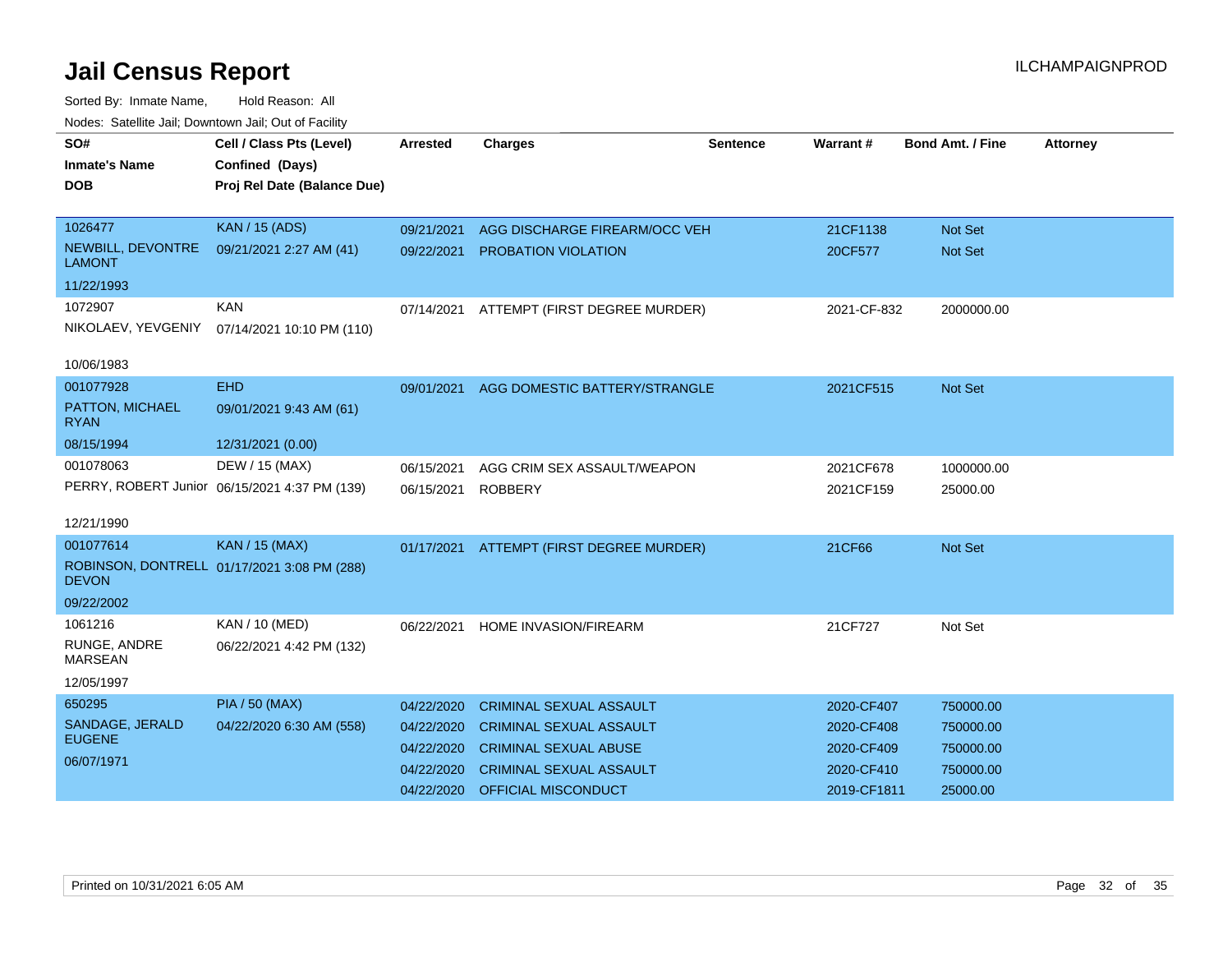| SO#                                     | Cell / Class Pts (Level)                     | Arrested   | <b>Charges</b>                           | <b>Sentence</b> | Warrant#   | <b>Bond Amt. / Fine</b> | <b>Attorney</b> |
|-----------------------------------------|----------------------------------------------|------------|------------------------------------------|-----------------|------------|-------------------------|-----------------|
| <b>Inmate's Name</b>                    | Confined (Days)                              |            |                                          |                 |            |                         |                 |
| DOB                                     | Proj Rel Date (Balance Due)                  |            |                                          |                 |            |                         |                 |
|                                         |                                              |            |                                          |                 |            |                         |                 |
| 1062194                                 | <b>DEW / 15 (MAX)</b>                        | 02/27/2020 | MURDER/OTHER FORCIBLE FELONY             |                 | 20CF-247   | 1000000.00              |                 |
| SIMMONS, MICHAEL<br><b>JAMAL</b>        | 02/27/2020 1:11 PM (613)                     | 09/23/2020 | AGG BATTERY/DISCHARGE FIREARM            |                 | 20CF1061   | Not Set                 |                 |
| 11/03/1997                              |                                              |            |                                          |                 |            |                         |                 |
| 001077868                               | DEW / 15 (MAX)                               | 04/21/2021 | ARMED ROBBERY/ARMED W/FIREARM            |                 | 21CF445    | Not Set                 |                 |
| SPEARMENT,<br><b>KENTRELL</b>           | 04/21/2021 9:48 PM (194)                     |            | 08/19/2021 FLEEING/ATTEMPT ELUDE OFFICER |                 | 2021TR1053 | 1000.00                 |                 |
| 01/21/2002                              |                                              |            |                                          |                 |            |                         |                 |
| 001077854                               | <b>EHD</b>                                   | 09/15/2021 | DRIVING RVK/SUSP DUI/SSS 4-9             |                 | 2021CF306  | Not Set                 |                 |
| STUKINS, DANNY RAY                      | 09/15/2021 10:17 AM (47)                     |            |                                          |                 |            |                         |                 |
|                                         |                                              |            |                                          |                 |            |                         |                 |
| 07/05/1985                              | 3/13/2022 (0.00)                             |            |                                          |                 |            |                         |                 |
| 1046632                                 | KAN / 15 (MAX)                               | 09/14/2021 | ARMED VIOLENCE/CATEGORY II               |                 | 21CF912    | 750000.00               |                 |
|                                         | TATE, JAVON MARQUIS 09/14/2021 12:10 PM (48) |            |                                          |                 |            |                         |                 |
| 08/10/1996                              |                                              |            |                                          |                 |            |                         |                 |
| 949990                                  | <b>DEW / 15 (MAX)</b>                        | 07/27/2021 | AGG DISCHARGE FIREARM/OCC VEH            |                 | 2021CF829  | 750000.00               |                 |
| <b>THATCH, CALVIN</b><br><b>ANTHONY</b> | 07/27/2021 5:12 PM (97)                      | 07/27/2021 | <b>WARRANT OUT OF COUNTY</b>             |                 | 21TR49     | 1500.00                 |                 |
| 07/09/1986                              |                                              |            |                                          |                 |            |                         |                 |
| 001077662                               | DEW / 15 (MAX)                               | 02/03/2021 | ARMED ROBBERY/ARMED W/FIREARM            |                 | 21CF123    | 250000.00               |                 |
| TIPSORD, NOAH LEE                       | 02/03/2021 4:33 PM (271)                     |            |                                          |                 |            |                         |                 |
|                                         |                                              |            |                                          |                 |            |                         |                 |
| 08/14/1998                              |                                              |            |                                          |                 |            |                         |                 |
| 1033031                                 | <b>KAN / 15 (MAX)</b>                        | 08/19/2020 | *AGG BATTERY W/FIREARM/PERSON            |                 | 2020-CF923 | 500000.00               |                 |
| TOMS, ANDREW<br><b>CHUCKY</b>           | 08/19/2020 5:59 PM (439)                     |            |                                          |                 |            |                         |                 |
| 09/28/1978                              |                                              |            |                                          |                 |            |                         |                 |
| 27007                                   | KAN / 15 (MAX)                               | 09/19/2021 | DOMESTIC BATTERY/OTHER PRIOR             |                 | 21CF1133   | No Bond                 |                 |
| <b>TUELL, ROBERT</b><br><b>STEPHEN</b>  | 09/19/2021 9:51 AM (43)                      |            |                                          |                 |            |                         |                 |
| 09/25/1967                              |                                              |            |                                          |                 |            |                         |                 |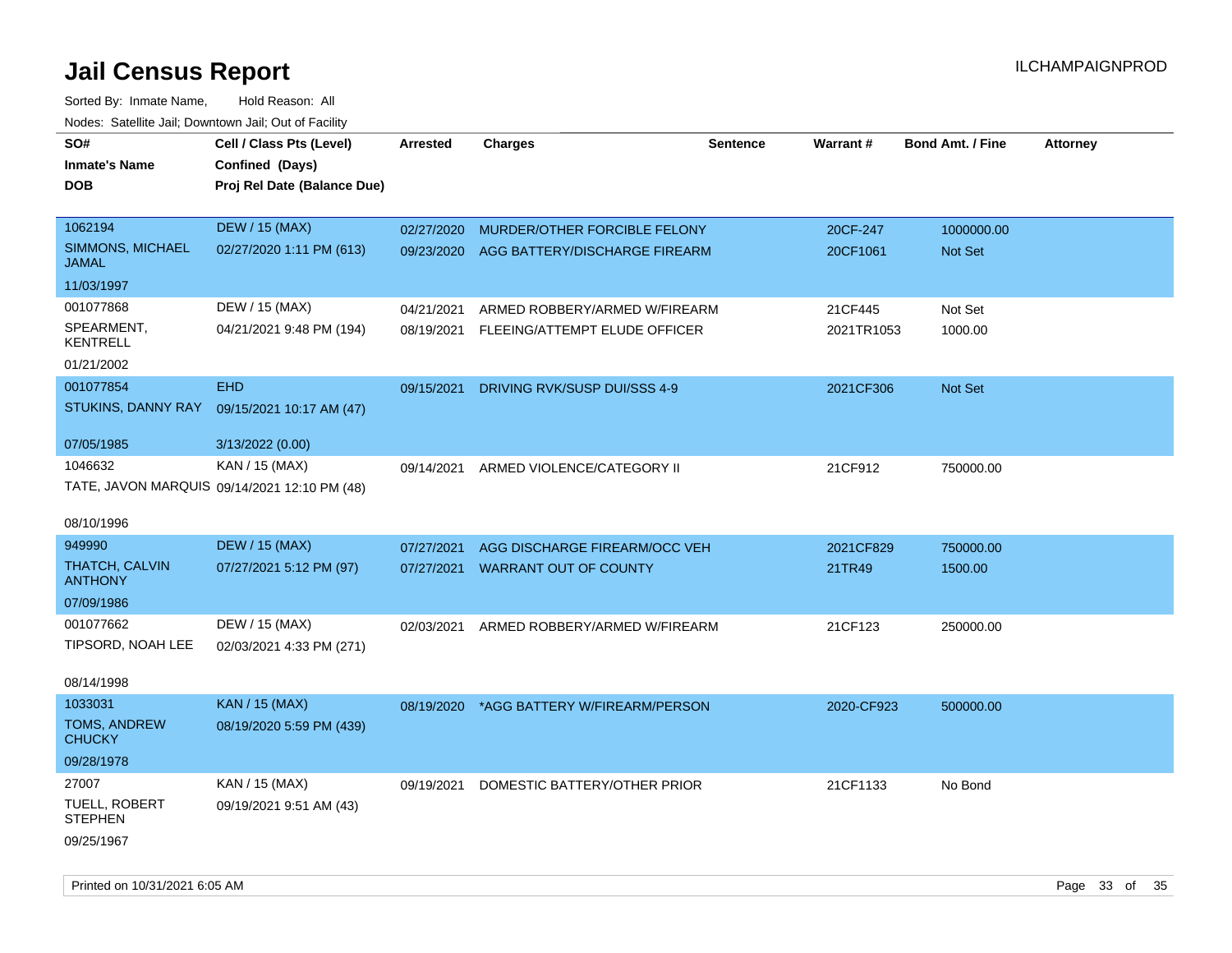| SO#<br><b>Inmate's Name</b><br><b>DOB</b>      | Cell / Class Pts (Level)<br>Confined (Days)<br>Proj Rel Date (Balance Due) | <b>Arrested</b> | <b>Charges</b>                      | <b>Sentence</b> | Warrant#      | <b>Bond Amt. / Fine</b> | <b>Attorney</b> |
|------------------------------------------------|----------------------------------------------------------------------------|-----------------|-------------------------------------|-----------------|---------------|-------------------------|-----------------|
|                                                |                                                                            |                 |                                     |                 |               |                         |                 |
| 001078263                                      | <b>KAN / 10 (ADS)</b>                                                      | 08/11/2021      | AGG BATTERY/PUBLIC PLACE            |                 | 2020CF420     | 7500.00                 |                 |
| <b>TURK, BRANDON</b><br><b>LARSHAWN</b>        | 08/11/2021 6:23 PM (82)                                                    | 08/11/2021      | <b>RECEIVE/POSS/SELL STOLEN VEH</b> |                 | 2020CF928     | 200000.00               |                 |
| 10/18/1995                                     |                                                                            |                 |                                     |                 |               |                         |                 |
| 64700                                          | <b>KAN / 10 (MED)</b>                                                      | 09/07/2021      | UNLAWFUL USE OF A WEAPON            |                 | 21CF1074      | Not Set                 |                 |
| TURNER, ADAM<br><b>ANTONIO</b>                 | 09/08/2021 12:49 AM (54)                                                   |                 |                                     |                 |               |                         |                 |
| 08/29/1985                                     |                                                                            |                 |                                     |                 |               |                         |                 |
| 001078386                                      | <b>KAN / 10 (MED)</b>                                                      | 09/14/2021      | POSSESSION OF STOLEN FIREARM        |                 | 2021CF1099    | 250000.00               |                 |
| <b>TURNER, AMARIO</b>                          | 09/14/2021 11:42 PM (48)                                                   |                 |                                     |                 |               |                         |                 |
| 09/23/2002                                     |                                                                            |                 |                                     |                 |               |                         |                 |
| 1050636                                        | KAN / 15 (MAX)                                                             | 09/24/2021      | FELON POSS/USE WEAPON/FIREARM       |                 | 21CF1154      | Not Set                 |                 |
| <b>TURNER, TIMOTHY</b><br><b>SEANTEZ</b>       | 09/24/2021 9:18 PM (38)                                                    |                 |                                     |                 |               |                         |                 |
| 09/27/1994                                     |                                                                            |                 |                                     |                 |               |                         |                 |
| 1040925                                        | <b>KAN / 10 (MED)</b>                                                      | 10/05/2021      | AGG BATTERY/DISCHARGE FIREARM       |                 | 2021CF1105    | 1000000.00              |                 |
| <b>WEATHERALL,</b><br><b>JOHNNY EARL JAMES</b> | 10/05/2021 4:17 PM (27)                                                    |                 |                                     |                 |               |                         |                 |
| 04/29/1994                                     |                                                                            |                 |                                     |                 |               |                         |                 |
| 1002033                                        | <b>KAN / 15 (MAX)</b>                                                      | 09/08/2021      | DRIVING ON SUSPENDED LICENSE        |                 | 2019-TR-11944 | 5000.00                 |                 |
| <b>WEST, ANTONIO</b>                           | 09/08/2021 11:01 PM (54)                                                   | 09/08/2021      | ARMED ROBBERY/ARMED W/FIREARM       |                 | 2020-CF-1406  | 500000.00               |                 |
| <b>DEONTA</b>                                  |                                                                            | 09/08/2021      | AGG UNLAWFUL USE OF WEAPON/VEH      |                 | 2021-CF-AWOW  | Not Set                 |                 |
| 04/15/1992                                     |                                                                            | 09/08/2021      | OBSTRCT JUSTICE/LEAVE STATE         |                 | 2021-CF-AWOW  | Not Set                 |                 |
|                                                |                                                                            | 09/08/2021      | ARMED VIOLENCE/CATEGORY I           |                 | 2021-CF-AWOW  | Not Set                 |                 |
| 539662                                         | <b>KAN / 10 (MED)</b>                                                      | 08/14/2021      | AGGRAVATED BATTERY                  |                 | 21CF979       | No Bond                 |                 |
| <b>WILLIAMS, JAVONTAE</b>                      | 08/14/2021 1:28 AM (79)                                                    | 08/14/2021      | <b>AGGRAVATED DOMESTIC BATTERY</b>  |                 | 2020CF1098    | 25000.00                |                 |
| <b>DEMAR</b>                                   |                                                                            | 08/14/2021      | DOM BTRY/CONTACT/1-2 PRECONV        |                 | 2021CF770     | 250000.00               |                 |
| 07/28/1991                                     |                                                                            | 08/14/2021      | <b>CITY OV ARREST</b>               |                 | 2017OV893     | 1000.00                 |                 |